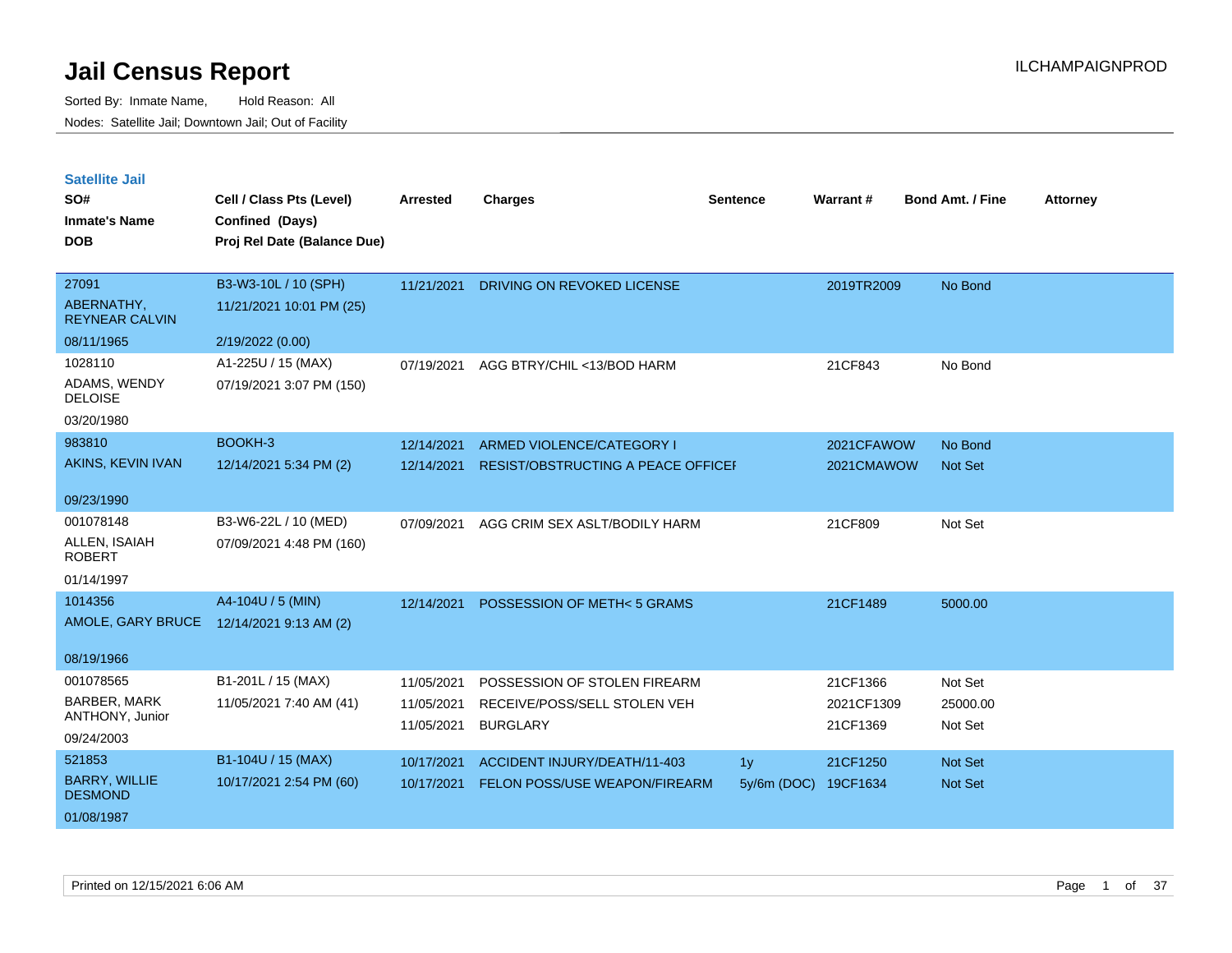| SO#                                          | Cell / Class Pts (Level)    | Arrested   | <b>Charges</b>                | <b>Sentence</b> | Warrant#    | <b>Bond Amt. / Fine</b> | <b>Attorney</b> |
|----------------------------------------------|-----------------------------|------------|-------------------------------|-----------------|-------------|-------------------------|-----------------|
| <b>Inmate's Name</b>                         | Confined (Days)             |            |                               |                 |             |                         |                 |
| <b>DOB</b>                                   | Proj Rel Date (Balance Due) |            |                               |                 |             |                         |                 |
|                                              |                             |            |                               |                 |             |                         |                 |
| 1073281                                      | A2-221L / 5 (ADS)           | 11/15/2021 | DOM BTRY/CONTACT/1-2 PRECONV  |                 | 2021CF206   | 5000.00                 |                 |
| <b>BASLER, MONET</b><br>MARISA               | 11/15/2021 11:08 PM (31)    |            |                               |                 |             |                         |                 |
| 08/17/1994                                   |                             |            |                               |                 |             |                         |                 |
| 001078636                                    | A2-121L                     | 12/01/2021 | RESIDENTIAL BURGLARY          |                 | 2021CF12131 | 50000.00                |                 |
| BAYS, JENNIFER ANNE 12/01/2021 8:28 PM (15)  |                             |            |                               |                 |             |                         |                 |
| 06/15/1983                                   |                             |            |                               |                 |             |                         |                 |
| 55826                                        | B1-102L / 15 (MAX)          | 10/22/2021 | MFG/DEL 100<400 GR COCA/ANLG  |                 | 21CF1284    | Not Set                 |                 |
| <b>BEAUREGARD,</b><br><b>MAURICE RONALD,</b> | 10/22/2021 7:57 AM (55)     |            |                               |                 |             |                         |                 |
| 06/19/1982                                   |                             |            |                               |                 |             |                         |                 |
| 969121                                       | BOOKH-1 / 15 (MAX)          | 11/25/2021 | CRIM TRESPASS TO RESIDENCE    |                 | 21CF1444    | Not Set                 |                 |
| <b>BECKLEY, ANTHONY</b><br><b>PATRICK</b>    | 11/25/2021 7:16 PM (21)     |            |                               |                 |             |                         |                 |
| 06/30/1989                                   |                             |            |                               |                 |             |                         |                 |
| 1016084                                      | <b>BOOKH-3 / 15 (MAX)</b>   | 12/14/2021 | MFG/DEL CANNABIS/500<2000 GR  |                 | 21CF25      | 60000.00                |                 |
| <b>BENTON-COX, TYLER</b><br><b>CHRISTIAN</b> | 12/14/2021 11:12 AM (2)     |            |                               |                 |             |                         |                 |
| 10/21/1993                                   |                             |            |                               |                 |             |                         |                 |
| 001078535                                    | B2-T2-07U / 15 (SPH)        | 10/26/2021 | CRIM SEX ASSAULT/FORCE        |                 | 21CF1305    | Not Set                 |                 |
| BERRY, DAVID ISAAC                           | 10/26/2021 10:52 AM (51)    |            |                               |                 |             |                         |                 |
| 09/23/2000                                   |                             |            |                               |                 |             |                         |                 |
| 1057334                                      | B4-221U / 15 (MAX)          | 10/27/2021 | MURDER/INTENT TO KILL/INJURE  |                 |             | No Bond                 |                 |
| BEVERLY, DAVID<br><b>BENJAMIN</b>            | 10/27/2021 1:42 PM (50)     |            |                               |                 |             |                         |                 |
| 03/31/1987                                   |                             |            |                               |                 |             |                         |                 |
| 29626                                        | B1-105U / 10 (MED)          | 11/09/2021 | MFG/DEL 15<100 GR COCA/ANALOG |                 | 21CF1387    | Not Set                 |                 |
| <b>BISHOP, DARRELL</b><br>EDWARD             | 11/09/2021 4:46 PM (37)     |            |                               |                 |             |                         |                 |
| 07/18/1968                                   |                             |            |                               |                 |             |                         |                 |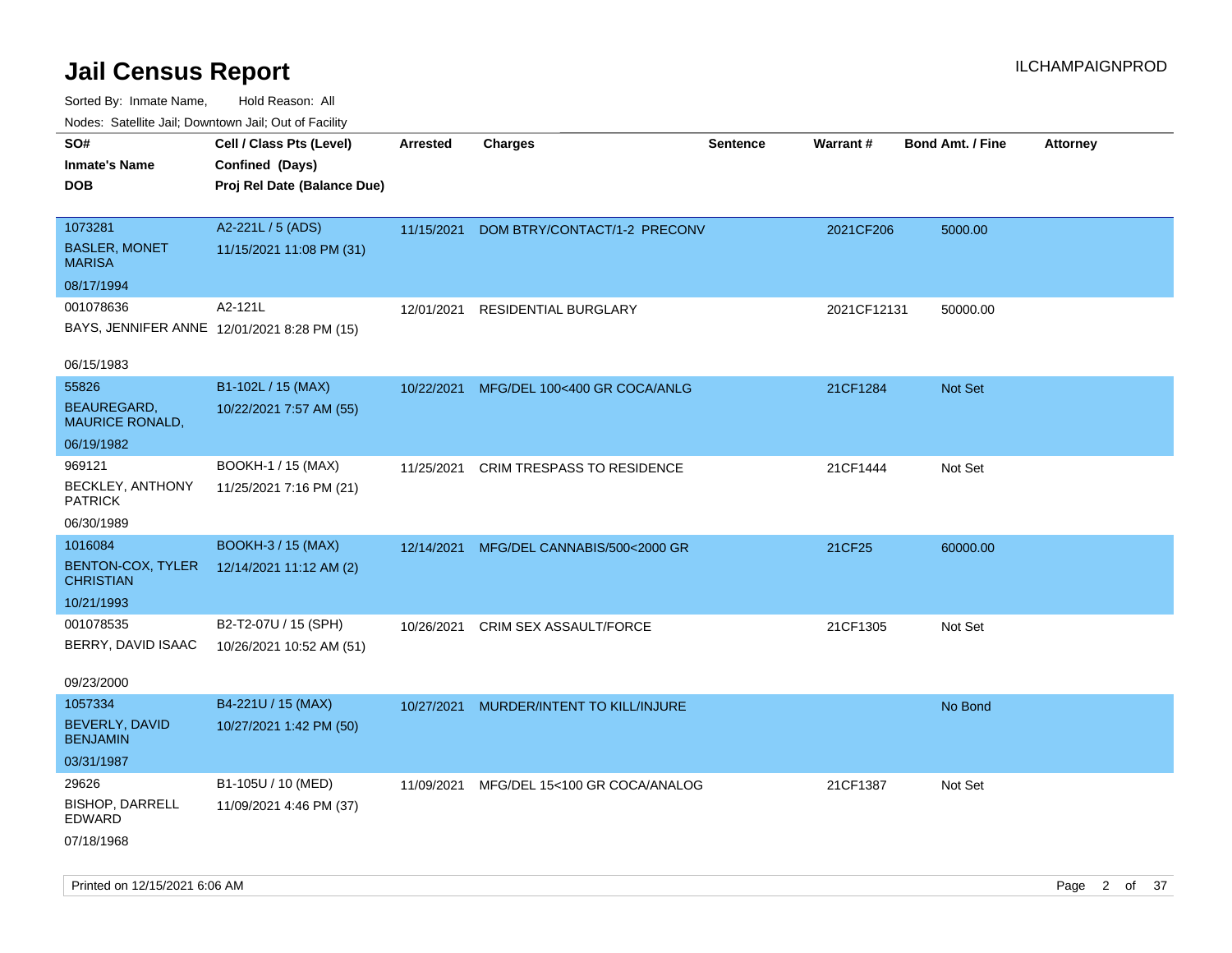Sorted By: Inmate Name, Hold Reason: All Nodes: Satellite Jail; Downtown Jail; Out of Facility

| SO#                                     | Cell / Class Pts (Level)    | <b>Arrested</b> | <b>Charges</b>                           | <b>Sentence</b> | <b>Warrant#</b> | <b>Bond Amt. / Fine</b> | <b>Attorney</b> |
|-----------------------------------------|-----------------------------|-----------------|------------------------------------------|-----------------|-----------------|-------------------------|-----------------|
| Inmate's Name                           | Confined (Days)             |                 |                                          |                 |                 |                         |                 |
| <b>DOB</b>                              | Proj Rel Date (Balance Due) |                 |                                          |                 |                 |                         |                 |
|                                         |                             |                 |                                          |                 |                 |                         |                 |
| 963337                                  | <b>BOOKH-8 / 10 (MED)</b>   |                 | 12/14/2021 CRIMINAL DAMAGE <\$500/SCHOOL |                 | 21CF262         | Not Set                 |                 |
| <b>BONE, DALLAS</b><br>LOWELL           | 12/14/2021 11:37 AM (2)     |                 |                                          |                 |                 |                         |                 |
| 06/12/1984                              |                             |                 |                                          |                 |                 |                         |                 |
| 51247                                   | B1-202U / 10 (MED)          | 04/15/2021      | FELON POSS/USE WEAPON/FIREARM            |                 | 21CF411         | Not Set                 |                 |
| <b>BROWN, DANTE</b><br>MAURICE          | 04/15/2021 6:24 PM (245)    |                 |                                          |                 |                 |                         |                 |
| 04/19/1979                              |                             |                 |                                          |                 |                 |                         |                 |
| 29957                                   | B4-222L / 15 (MAX)          | 11/13/2021      | FELON POSS/USE WEAPON/FIREARM            |                 | 21CF1390        | <b>Not Set</b>          |                 |
| <b>BROWN, RODNEY</b><br>Louis           | 11/13/2021 8:57 PM (33)     | 11/13/2021      | AGG CRIM SX AB/>5 YR OLDER VIC           |                 | 2019CF0718      | 250000.00               |                 |
| 01/07/1968                              |                             |                 |                                          |                 |                 |                         |                 |
| 001077945                               | A1-226L / 10 (MED)          | 11/13/2021      | AGG ASLT PEACE OFF/FIRE/ER WRK           |                 | 2021CF637       | 1000.00                 |                 |
| <b>BROWN, SIDREA</b><br>RENEIA          | 11/13/2021 10:49 AM (33)    | 11/13/2021      | <b>BURGLARY</b>                          |                 | 2021CF543       | 50000.00                |                 |
| 07/23/1992                              |                             | 11/17/2021      | <b>BURGLARY</b>                          |                 | 21CF1264        | 1000.00                 |                 |
| 988541                                  | A3-111L / 5 (ADS)           | 12/06/2021      | POSSESSING A CONTROLLED SUBSTAND         |                 | 2020CF1195      | No Bond                 |                 |
| <b>BURDETTE, SHANE</b><br><b>DILLON</b> | 12/06/2021 2:57 PM (10)     |                 |                                          |                 |                 |                         |                 |
| 11/29/1991                              | 1/3/2022 (0.00)             |                 |                                          |                 |                 |                         |                 |
| 987041                                  | BOOKH-3                     | 12/15/2021      | AGG BATTERY/PUBLIC PLACE                 |                 | 2021CFAWOW      | No Bond                 |                 |
| <b>BURKE, GAIGE</b><br>MICHAEL          | 12/15/2021 2:54 AM (1)      |                 |                                          |                 |                 |                         |                 |
| 11/22/1990                              |                             |                 |                                          |                 |                 |                         |                 |
| 56936                                   | B4-226U / 15 (MAX)          | 11/01/2021      | PUBLIC INDECENCY/EXPOSURE/3+             |                 |                 | Not Set                 |                 |
| CALDWELL, STEVEN<br>ANDRE               | 11/01/2021 1:09 PM (45)     |                 |                                          |                 |                 |                         |                 |
| 04/19/1982                              |                             |                 |                                          |                 |                 |                         |                 |
| 39474                                   | B1-101U / 10 (ADS)          | 07/06/2021      | MFG/DEL 15<100 GR HEROIN/ANLG            |                 | 21CF792         | Not Set                 |                 |
| CAMPBELL, AARON<br>JACOB                | 07/06/2021 11:56 PM (163)   |                 |                                          |                 |                 |                         |                 |
| 07/18/1974                              |                             |                 |                                          |                 |                 |                         |                 |

Printed on 12/15/2021 6:06 AM **Page 3 of 37**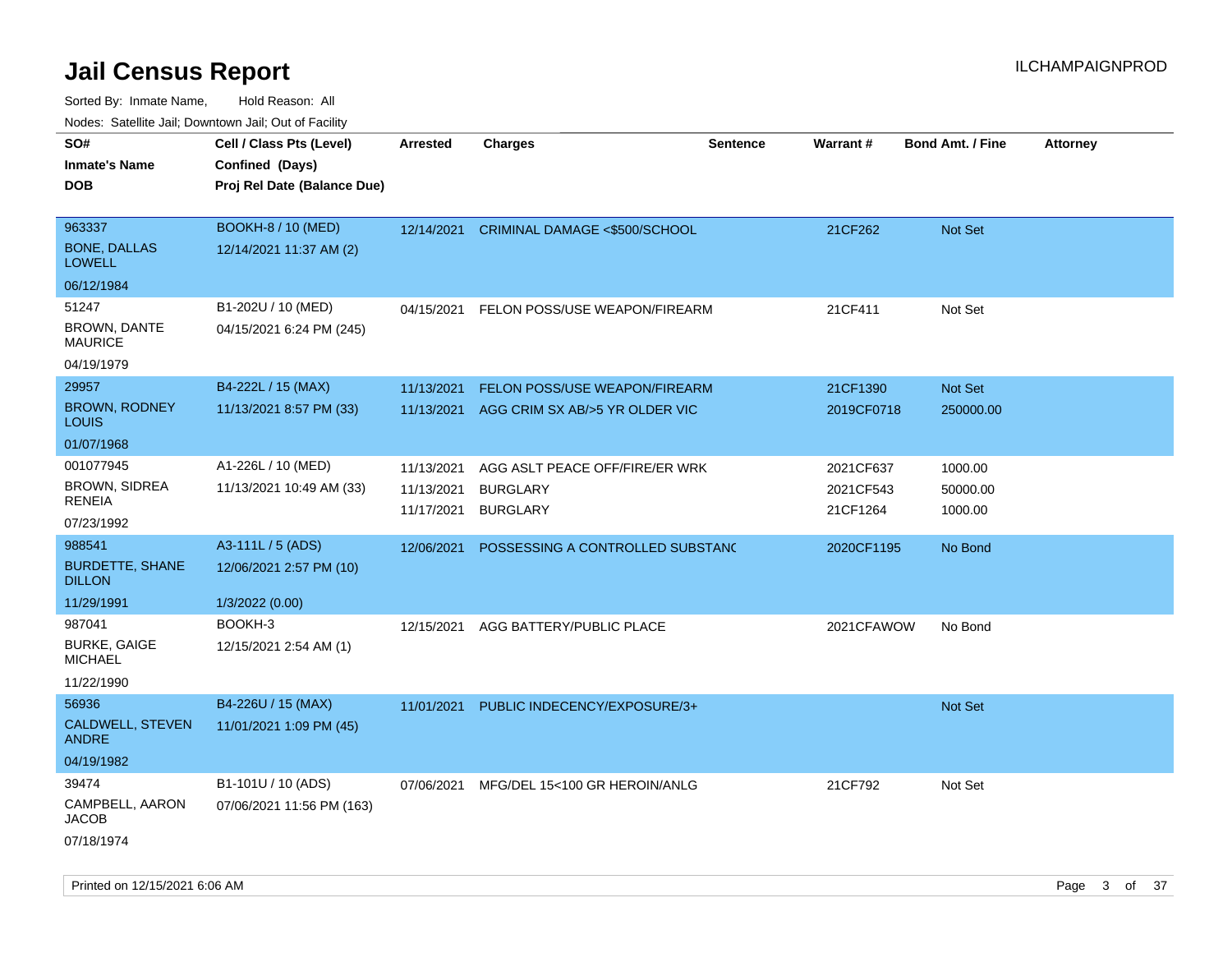Sorted By: Inmate Name, Hold Reason: All Nodes: Satellite Jail; Downtown Jail; Out of Facility

| SO#                                         | Cell / Class Pts (Level)    | <b>Arrested</b>   | <b>Charges</b>                         | <b>Sentence</b> | <b>Warrant#</b> | <b>Bond Amt. / Fine</b> | <b>Attorney</b> |
|---------------------------------------------|-----------------------------|-------------------|----------------------------------------|-----------------|-----------------|-------------------------|-----------------|
| <b>Inmate's Name</b>                        | Confined (Days)             |                   |                                        |                 |                 |                         |                 |
| <b>DOB</b>                                  | Proj Rel Date (Balance Due) |                   |                                        |                 |                 |                         |                 |
|                                             |                             |                   |                                        |                 |                 |                         |                 |
| 958898                                      | B4-123L / 15 (MAX)          |                   | 11/18/2021 AGGRAVATED DOMESTIC BATTERY |                 | 21CF1409        | Not Set                 |                 |
| <b>CHAMBERS, GARY</b><br><b>DANTE</b>       | 11/18/2021 5:10 AM (28)     |                   |                                        |                 |                 |                         |                 |
| 05/24/1973                                  |                             |                   |                                        |                 |                 |                         |                 |
| 34805                                       | B1-106U / 15 (MAX)          | 10/01/2021        | <b>DOMESTIC BATTERY</b>                |                 | 21CF1183        | Not Set                 |                 |
| CONERLY, KIN JOSEPH 10/01/2021 1:53 AM (76) |                             | 10/01/2021        | ARMED HABITUAL CRIMINAL                |                 | 21CF1184        | Not Set                 |                 |
| 11/16/1971                                  |                             | 10/06/2021        | POSS STOLEN VEHICLE > \$25,000         |                 | 19CF1786        | Not Set                 |                 |
| 1074319                                     | B2-T1-04L / 15 (SPH)        | 10/12/2021        | AGGRAVATED CRUELTY TO ANIMALS          |                 | 21CF1238        | Not Set                 |                 |
| <b>CRAIG, DAVUCCI</b><br><b>DAVION</b>      | 10/12/2021 11:36 AM (65)    | 10/14/2021 MURDER |                                        |                 | 21CF1239        | Not Set                 |                 |
| 08/02/2001                                  |                             |                   |                                        |                 |                 |                         |                 |
| 001077549                                   | B2-T3-10L / 10 (SPH)        | 12/22/2020        | PRED CRIM SEX ASLT/VICTIM <13          |                 | 2020CF1469      | Not Set                 |                 |
| CRISTOBAL-MATEO,<br><b>CRISTOBAL</b>        | 12/22/2020 1:17 PM (359)    |                   |                                        |                 |                 |                         |                 |
| 12/02/1988                                  |                             |                   |                                        |                 |                 |                         |                 |
| 1023587                                     | B1-203U / 15 (MAX)          | 09/24/2021        | MFG/DEL CANNABIS/2.5-10 GRAMS          |                 | 21CF1155        | Not Set                 |                 |
| <b>DAVIS, MARTIN</b><br><b>DENNIS</b>       | 09/24/2021 9:38 PM (83)     | 09/24/2021        | ARMED HABITUAL CRIMINAL                |                 | 2021-CF681      | 500000.00               |                 |
| 12/02/1994                                  |                             |                   |                                        |                 |                 |                         |                 |
| 001077634                                   | A2-223L / 5 (ADS)           | 09/23/2021        | OBSTRUCT JUST/DESTROY EVIDENCE         |                 | 21CF887         | 25000.00                |                 |
| DAVIS, TAMIKA                               | 09/23/2021 12:30 AM (84)    |                   |                                        |                 |                 |                         |                 |
| 03/11/1974                                  |                             |                   |                                        |                 |                 |                         |                 |
| 001078538                                   | B1-205L / 10 (MED)          | 10/26/2021        | <b>CRIM SEX ASSAULT/FORCE</b>          |                 | 21CF1301        | Not Set                 |                 |
| DAWKINS, LEN                                | 10/26/2021 8:18 PM (51)     |                   |                                        |                 |                 |                         |                 |
| 03/23/1987                                  |                             |                   |                                        |                 |                 |                         |                 |
| 56972                                       | B3-W8-32L / 10 (MED)        | 08/30/2021        | POSS STOLEN VEHICLE > \$25,000         |                 | 21CF1044        | Not Set                 |                 |
| DAY, DANIEL JOSEPH                          | 08/30/2021 3:07 PM (108)    | 09/04/2021        | <b>BURGLARY</b>                        |                 | 21CF1054        | Not Set                 |                 |

10/16/1982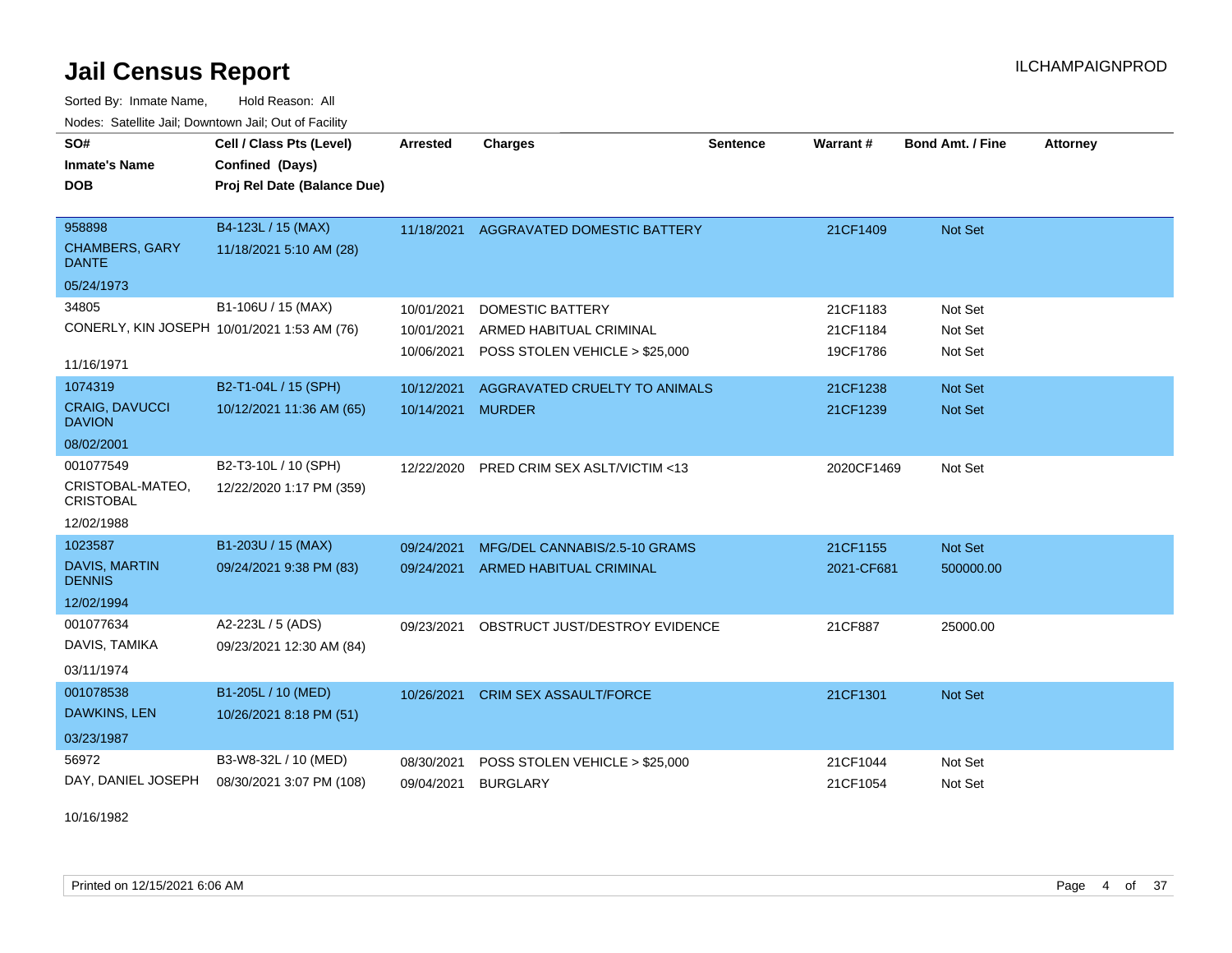Sorted By: Inmate Name, Hold Reason: All Nodes: Satellite Jail; Downtown Jail; Out of Facility

| SO#<br><b>Inmate's Name</b><br><b>DOB</b> | Cell / Class Pts (Level)<br>Confined (Days)<br>Proj Rel Date (Balance Due) | <b>Arrested</b>   | <b>Charges</b>                 | <b>Sentence</b> | Warrant#    | <b>Bond Amt. / Fine</b> | <b>Attorney</b> |
|-------------------------------------------|----------------------------------------------------------------------------|-------------------|--------------------------------|-----------------|-------------|-------------------------|-----------------|
|                                           |                                                                            |                   |                                |                 |             |                         |                 |
| 989143                                    | B3-W2-06L / 10 (MED)                                                       | 09/27/2021        | STALKING/CAUSE PERSON DISTRESS | 2y (DOC)        | 21CF1149    | 50000.00                |                 |
| DIAL, CLAYTON COLE                        | 09/27/2021 4:12 PM (80)                                                    | 09/27/2021        | POSSESSION OF METH<5 GRAMS     | 3y (DOC)        |             | 9430.00                 |                 |
| 07/28/1991                                |                                                                            |                   |                                |                 |             |                         |                 |
| 515892                                    | B4-224U / 15 (MAX)                                                         | 11/18/2021        | AGG DOMESTIC BATTERY/STRANGLE  | 4y (DOC)        | 15CF1432    | No Bond                 |                 |
| DISHMAN, BYRON<br><b>EUJEAN</b>           | 11/18/2021 2:33 PM (28)                                                    |                   |                                |                 |             |                         |                 |
| 07/30/1983                                |                                                                            |                   |                                |                 |             |                         |                 |
| 25659                                     | <b>BOOKH-7 / 15 (MAX)</b>                                                  | 06/15/2021        | <b>RESIDENTIAL BURGLARY</b>    |                 | 2020CF1218  | 50000.00                |                 |
| DORRIS, LORENZO                           | 06/15/2021 6:17 AM (184)                                                   | 06/15/2021        | <b>BURGLARY</b>                |                 | 21CF689     | Not Set                 |                 |
| 07/19/1966                                |                                                                            |                   |                                |                 |             |                         |                 |
| 987328                                    | A2-122L / 10 (MED)                                                         | 12/11/2021        | AGG ASLT PEACE OFF/FIRE/ER WRK |                 | 21CF1515    | Not Set                 |                 |
| ERVIN, DEIDRA ANN<br><b>RUTH</b>          | 12/11/2021 8:48 PM (5)                                                     |                   |                                |                 |             |                         |                 |
| 04/15/1991                                |                                                                            |                   |                                |                 |             |                         |                 |
| 45194                                     | B3-W1-01U / 10 (MED)                                                       | 10/20/2021        | DOMESTIC BATTERY/OTHER PRIOR   |                 | 21CF1265    | Not Set                 |                 |
| <b>FALLS, ANDREW</b>                      | 10/20/2021 12:59 AM (57)                                                   |                   |                                |                 |             |                         |                 |
| 08/15/1976                                |                                                                            |                   |                                |                 |             |                         |                 |
| 527081                                    | B3-W6-24L / 10 (MED)                                                       | 09/06/2021        | ARSON/REAL/PERSONAL PROP>\$150 |                 | 2021 CF 797 | 25000.00                |                 |
| FERGUSON,<br><b>CHRISTOPHER</b>           | 09/06/2021 1:18 PM (101)                                                   |                   |                                |                 |             |                         |                 |
| 12/21/1981                                |                                                                            |                   |                                |                 |             |                         |                 |
| 1039744                                   | A3-113L / 15 (ADS)                                                         | 12/06/2021 MURDER |                                |                 | 20CF959     | 1000000.00              |                 |
| FONVILLE, TREVOY<br><b>JERMAINE</b>       | 12/06/2021 10:52 AM (10)                                                   |                   |                                |                 |             |                         |                 |
| 01/13/1996                                |                                                                            |                   |                                |                 |             |                         |                 |
| 518395                                    | B2-T3-12L / 15 (SPH)                                                       | 07/07/2020        | <b>CRIMINAL SEXUAL ASSAULT</b> |                 | 2020-CF735  | 250000.00               |                 |
|                                           | FRANDLE, MARK RYAN 07/07/2020 3:42 PM (527)                                |                   |                                |                 |             |                         |                 |

09/10/1985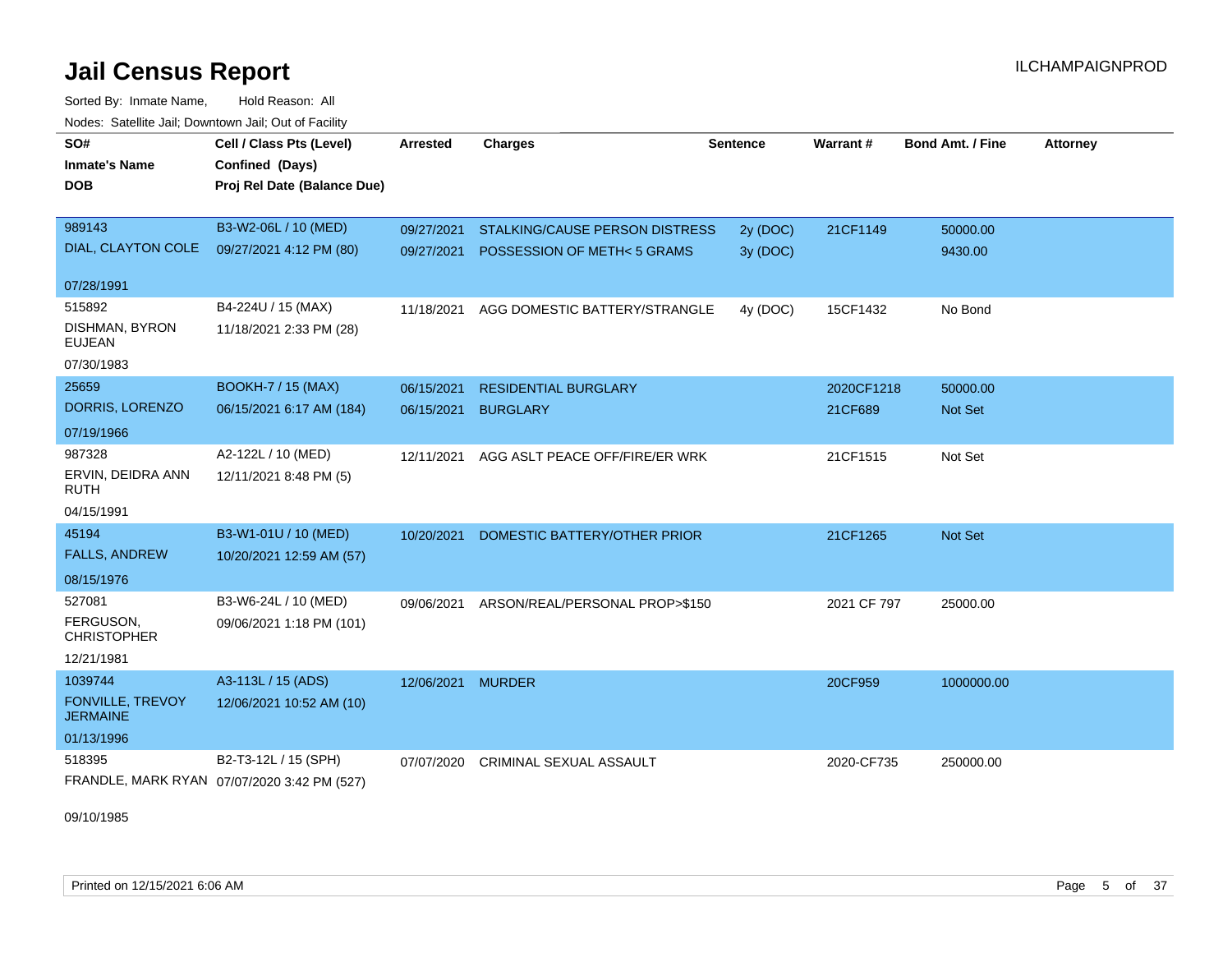| soupois catomic can, Dominomii can, Cat or I domt |                                                                            |                 |                                |                 |            |                         |                 |
|---------------------------------------------------|----------------------------------------------------------------------------|-----------------|--------------------------------|-----------------|------------|-------------------------|-----------------|
| SO#<br>Inmate's Name<br>DOB                       | Cell / Class Pts (Level)<br>Confined (Days)<br>Proj Rel Date (Balance Due) | <b>Arrested</b> | <b>Charges</b>                 | <b>Sentence</b> | Warrant#   | <b>Bond Amt. / Fine</b> | <b>Attorney</b> |
|                                                   |                                                                            |                 |                                |                 |            |                         |                 |
| 001078583                                         | B1-205U / 15 (MAX)                                                         | 11/14/2021      | AGG UNLAWFUL USE WEAPON/PERSON |                 | 21CF1392   | <b>Not Set</b>          |                 |
| FRAZIER, RICHARD<br><b>EMOND</b>                  | 11/14/2021 3:12 AM (32)                                                    |                 |                                |                 |            |                         |                 |
| 04/19/2001                                        |                                                                            |                 |                                |                 |            |                         |                 |
| 001077934                                         | A1-224L / 10 (MED)                                                         | 08/22/2021      | AGG DUI/ACCIDENT/DEATH         |                 | 21CF1024   | Not Set                 |                 |
| FREED, LOGAN<br>SUZANNE                           | 08/22/2021 11:45 PM (116)                                                  | 08/22/2021      | DOMESTIC BATTERY               |                 | 21 CM 172  | 10000.00                |                 |
| 08/18/1996                                        |                                                                            |                 |                                |                 |            |                         |                 |
| 001078290                                         | A1-125U / 10 (ADS)                                                         | 08/19/2021      | MACHINE GUN/AUTO WEAPON/VEH    |                 | 21CF1012   | Not Set                 |                 |
| FREEMAN, ANGEL<br><b>JANILA KAY</b>               | 08/19/2021 1:26 AM (119)                                                   |                 |                                |                 |            |                         |                 |
| 12/25/1995                                        |                                                                            |                 |                                |                 |            |                         |                 |
| 55731                                             | A3-213L / 15 (ADS)                                                         | 12/07/2021      | THEFT CONTROL INTENT \$500<10K |                 | 2019CF1448 | No Bond                 |                 |
| FULLILOVE,<br>CHRISTOPHER                         | 12/07/2021 3:44 PM (9)                                                     |                 |                                |                 |            |                         |                 |
| 09/25/1980                                        |                                                                            |                 |                                |                 |            |                         |                 |
| 001078450                                         | B3-W1-04L / 10 (MED)                                                       | 10/26/2021      | <b>AGGRAVATED BATTERY</b>      |                 |            | <b>Not Set</b>          |                 |
| <b>GAMBLE, HAKEEM</b><br><b>DARION</b>            | 10/26/2021 1:01 PM (51)                                                    | 10/26/2021      | BURGLARY W/O CAUSING DAMAGE    |                 |            | No Bond                 |                 |
| 12/17/1999                                        | 12/23/2021 (0.00)                                                          |                 |                                |                 |            |                         |                 |
| 001078633                                         | B2-T4-13U / 15 (MAX)                                                       | 12/01/2021      | PRED CRIM SEX ASLT/VICTIM <13  |                 | 21CF1416   | 250000.00               |                 |
| GONZALEZ-GUILLEN,<br>EDWARD                       | 12/01/2021 12:08 PM (15)                                                   |                 |                                |                 |            |                         |                 |
| 08/25/2002                                        |                                                                            |                 |                                |                 |            |                         |                 |
| 001078607                                         | B4-221L / 15 (MAX)                                                         | 11/22/2021      | FELON POSS/USE FIREARM/PAROLE  |                 | 21CF1437   | <b>Not Set</b>          |                 |
| <b>GRAY, WILLIAM</b><br>DA'VON                    | 11/22/2021 2:57 PM (24)                                                    | 11/22/2021      | ATTEMPT (FIRST DEGREE MURDER)  |                 | 21CF1435   | <b>Not Set</b>          |                 |
| 04/18/1984                                        |                                                                            |                 |                                |                 |            |                         |                 |
| 56342                                             | B1-104L / 10 (MED)                                                         | 10/21/2021      | ARMED HABITUAL CRIMINAL        |                 | 21CF1279   | Not Set                 |                 |
| GRIFFIN, NATHAN<br>EUGENE                         | 10/21/2021 4:20 PM (56)                                                    | 10/21/2021      | THEFT CONTROL INTENT <\$500    |                 | 17CF1451   | 10000.00                |                 |
| 02/24/1969                                        |                                                                            | 10/21/2021      | DRIVING ON REVOKED LICENSE     |                 | 20TR1979   | 3000.00                 |                 |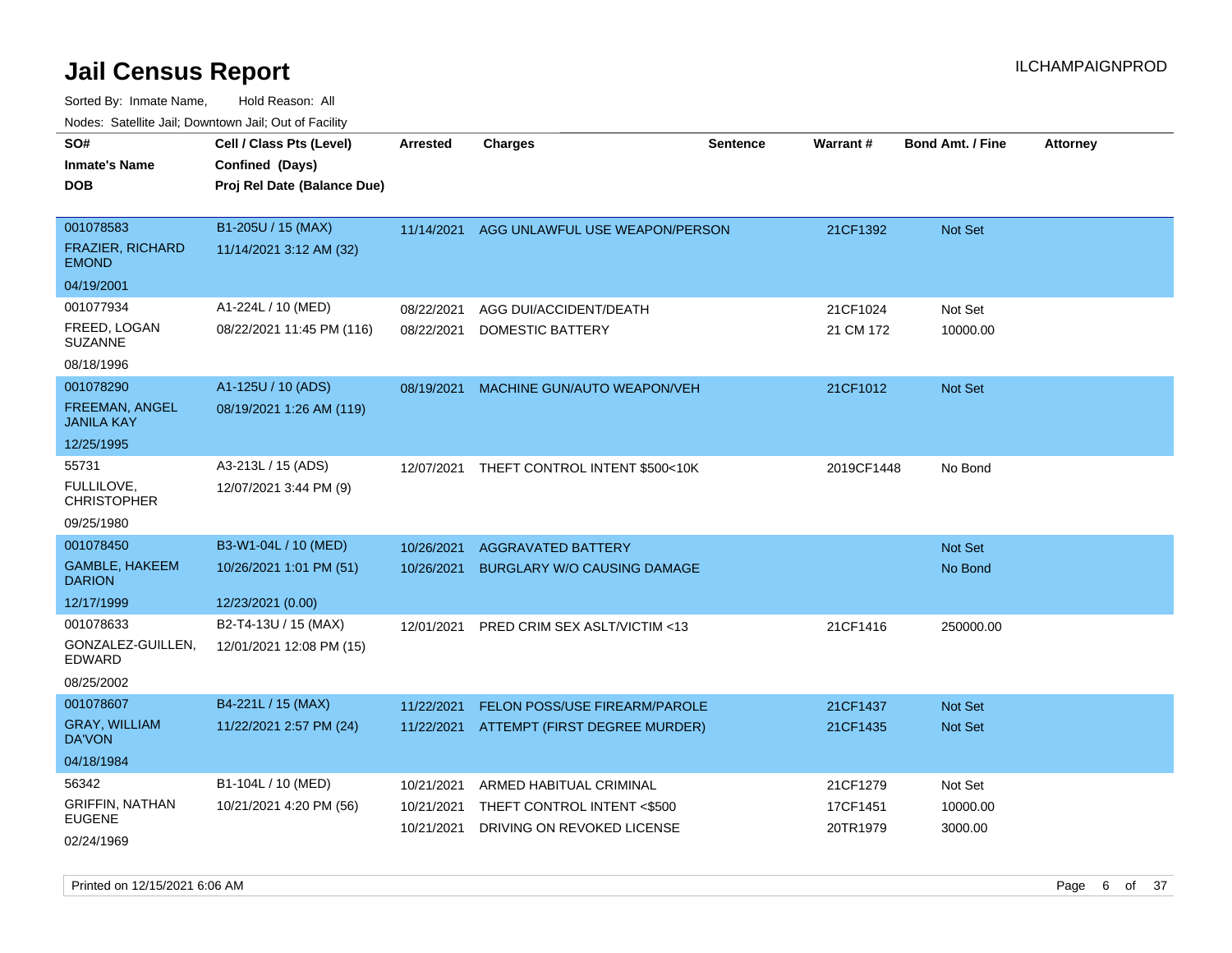| <u>Houco. Catolino dall, Downtown dall, Out of Fuolint</u> |                                            |                 |                                  |                 |            |                         |                 |
|------------------------------------------------------------|--------------------------------------------|-----------------|----------------------------------|-----------------|------------|-------------------------|-----------------|
| SO#                                                        | Cell / Class Pts (Level)                   | <b>Arrested</b> | <b>Charges</b>                   | <b>Sentence</b> | Warrant#   | <b>Bond Amt. / Fine</b> | <b>Attorney</b> |
| <b>Inmate's Name</b>                                       | Confined (Days)                            |                 |                                  |                 |            |                         |                 |
| DOB.                                                       | Proj Rel Date (Balance Due)                |                 |                                  |                 |            |                         |                 |
|                                                            |                                            |                 |                                  |                 |            |                         |                 |
| 977825                                                     | A3-211U / 5 (ADS)                          | 11/25/2021      | RET THEFT/DISP MERCH/>\$300      | 4y (DOC)        | 21CF203    | Not Set                 |                 |
| <b>GWIN, RAYMOND</b><br><b>CHARLES</b>                     | 11/25/2021 2:23 PM (21)                    |                 |                                  |                 |            |                         |                 |
| 09/30/1989                                                 |                                            |                 |                                  |                 |            |                         |                 |
| 1071098                                                    | B1-201U / 15 (MAX)                         | 11/06/2021      | AGG CRIM SEX ASSAULT/FIREARM     |                 | 21CF1368   | Not Set                 |                 |
| <b>HARRIS, SHEMAR</b><br><b>HARLEM</b>                     | 11/06/2021 8:22 AM (40)                    |                 |                                  |                 |            |                         |                 |
| 07/22/2000                                                 |                                            |                 |                                  |                 |            |                         |                 |
| 1038973                                                    | B3-W2-05U / 10 (MED)                       | 11/05/2021      | AGG DOMESTIC BATTERY/STRANGLE    |                 | 21CF1365   | Not Set                 |                 |
|                                                            | HAYS, DAMIEN CLYDE 11/05/2021 8:59 PM (41) |                 |                                  |                 |            |                         |                 |
|                                                            |                                            |                 |                                  |                 |            |                         |                 |
| 03/19/1994                                                 |                                            |                 |                                  |                 |            |                         |                 |
| 965829                                                     | BOOKH-4 / 10 (ADS)                         | 09/09/2021      | HRSMT/NO CONVERSATION/KILL       |                 | 2021CF1072 | 25000.00                |                 |
| HEINZ, ANDREW<br><b>MICHAEL</b>                            | 09/09/2021 5:21 PM (98)                    | 09/13/2021      | PROBATION VIOLATION              |                 | 21CF7      | Not Set                 |                 |
| 07/01/1987                                                 |                                            |                 |                                  |                 |            |                         |                 |
| 001078683                                                  | BOOKF-2                                    | 12/14/2021      | <b>DOMESTIC BATTERY</b>          |                 | 21CMAWOW   | No Bond                 |                 |
| HENRY-DOSIE,<br><b>CHRISTINA</b>                           | 12/14/2021 2:18 PM (2)                     |                 |                                  |                 |            |                         |                 |
| 11/24/1976                                                 |                                            |                 |                                  |                 |            |                         |                 |
| 001078488                                                  | B2-T3-11U / 15 (SPH)                       | 10/14/2021      | PRED CRIM SEX ASLT/VICTIM <13    |                 | 21CF1232   | 500000.00               |                 |
| HERNANDEZ-LOPEZ,<br><b>ERNESTO</b>                         | 10/14/2021 3:15 PM (63)                    |                 | 10/14/2021 FUGITIVE FROM JUSTICE |                 | 21CF1246   | Not Set                 |                 |
| 11/28/1975                                                 |                                            |                 |                                  |                 |            |                         |                 |
| 975293                                                     | B2-T4-14L / 10 (SPH)                       | 07/21/2021      | VIO ORDER/PRIOR VIO OF ORDER     |                 | 21CF914    | No Bond                 |                 |
| <b>HILL, JACOB MILES</b>                                   | 07/21/2021 8:43 PM (148)                   | 07/21/2021      | <b>STALKING</b>                  |                 | 2021CF863  | <b>Not Set</b>          |                 |
|                                                            |                                            | 07/25/2021      | <b>PAROLE REVOCATION</b>         |                 | CH2104646  | <b>Not Set</b>          |                 |
| 02/06/1988                                                 |                                            | 08/18/2021      | HARASS WITNESS/FAMILY MBR/REP    |                 | 21CF992    | Not Set                 |                 |
|                                                            |                                            | 09/09/2021      | AGG STALKING/BODILY HARM         |                 | 21CF1073   | Not Set                 |                 |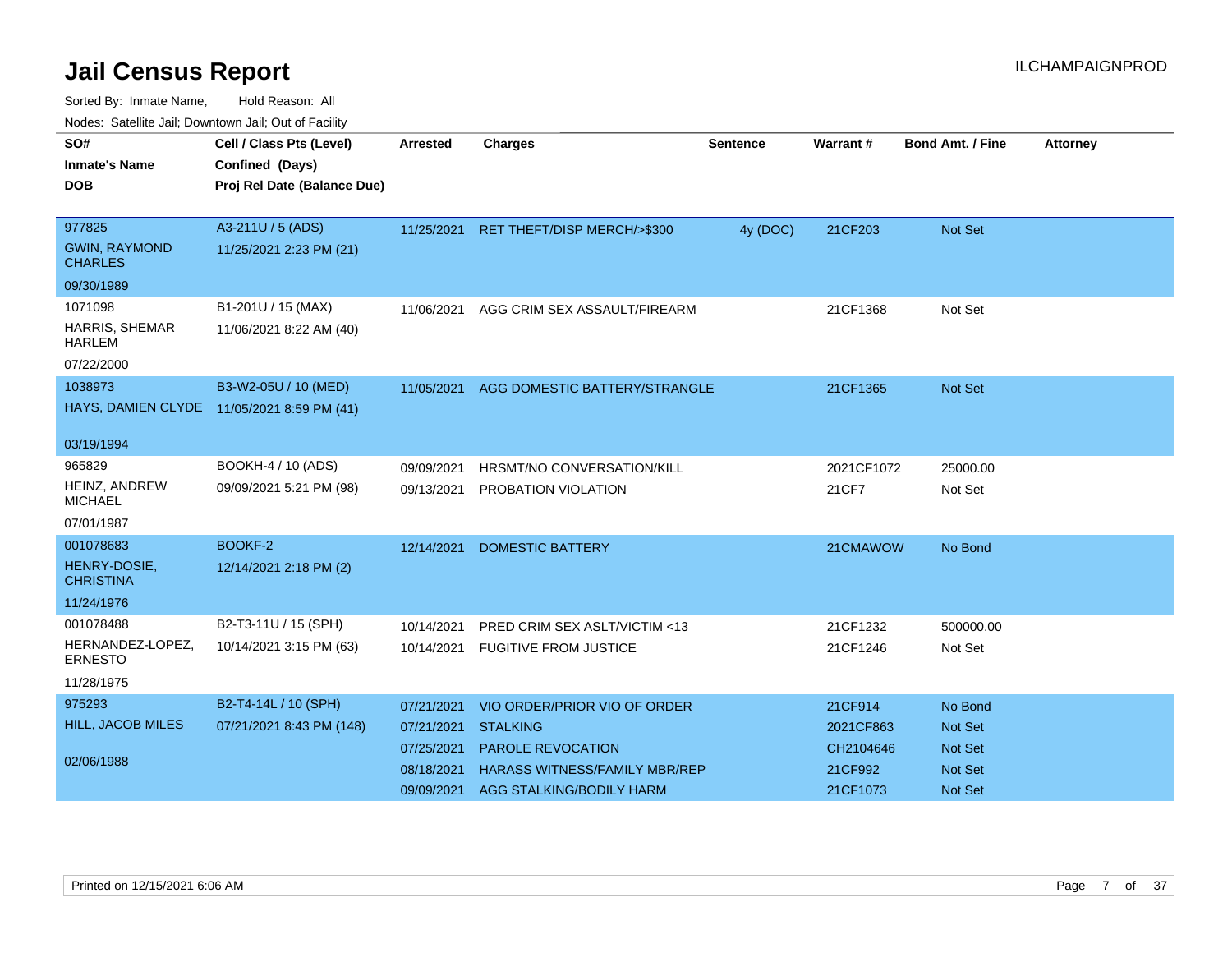| SO#<br><b>Inmate's Name</b><br><b>DOB</b>                | Cell / Class Pts (Level)<br>Confined (Days)<br>Proj Rel Date (Balance Due) | Arrested                 | <b>Charges</b>                                                             | <b>Sentence</b> | Warrant #                | <b>Bond Amt. / Fine</b> | <b>Attorney</b> |
|----------------------------------------------------------|----------------------------------------------------------------------------|--------------------------|----------------------------------------------------------------------------|-----------------|--------------------------|-------------------------|-----------------|
| 48471<br><b>HILL, RAMESH</b><br><b>JERMAINE</b>          | B1-207L / 15 (MAX)<br>08/08/2021 4:45 AM (130)                             | 08/08/2021               | AGG BATTERY/DISCHARGE FIREARM                                              |                 | 21CF946                  | Not Set                 |                 |
| 12/11/1978                                               |                                                                            |                          |                                                                            |                 |                          |                         |                 |
| 49618<br>HITES, STEVEN<br>WAYNE                          | B1-107U / 10 (MED)<br>10/26/2021 7:42 AM (51)                              | 10/26/2021               | CRIM DAMAGE TO PROPERTY <\$500<br>11/24/2021 FLEEING/ATTEMPT ELUDE OFFICER |                 | 2021CF1300<br>2021TR9315 | 100.00<br>1000.00       |                 |
| 12/31/1979                                               |                                                                            |                          |                                                                            |                 |                          |                         |                 |
| 1043704<br><b>HOUSTON, STEVEN</b><br><b>CORDELL</b>      | B4-223L / 15 (MAX)<br>07/13/2021 5:56 AM (156)                             | 07/13/2021               | ARMED ROBBERY/ARMED W/FIREARM                                              | 12y (DOC)       | 21CF815                  | Not Set                 |                 |
| 01/24/1989                                               |                                                                            |                          |                                                                            |                 |                          |                         |                 |
| 999198<br>HOWARD, BRION LIN                              | B4-223U / 15 (MAX)<br>11/30/2021 10:41 AM (16)                             | 11/30/2021               | FELON POSS/USE FIREARM PRIOR                                               |                 | 21CF1377                 | 500000.00               |                 |
| 06/10/1992                                               |                                                                            |                          |                                                                            |                 |                          |                         |                 |
| 1061996                                                  | A1-124L / 5 (MIN)                                                          | 10/30/2021               | DRVG UNDER INFLUENCE OF DRUG                                               | 180d (CJ)       |                          | No Bond                 |                 |
| HUBBARD, REBEKIAH<br><b>DIONA</b>                        | 10/30/2021 1:37 PM (47)                                                    | 10/30/2021<br>10/31/2021 | RETAIL THEFT/DISP MERCH/<\$300<br>USE FORGED CR/DEBIT CARD/<\$300          | 2y (DOC)        | 2018CF1302               | 20000.00<br>No Bond     |                 |
| 04/08/1998                                               |                                                                            |                          |                                                                            |                 |                          |                         |                 |
| 953555                                                   | B4-122L / 15 (MAX)                                                         | 03/10/2021               | CRIM TRESPASS TO RESIDENCE                                                 |                 | 21CF272                  | Not Set                 |                 |
| HUNT, TAVARIS EARL<br>12/29/1987                         | 03/10/2021 4:58 AM (281)                                                   | 04/14/2021               | AGG FLEEING POLICE/21 MPH OVER                                             | 3y (DOC)        | 2020CF94                 | 10000.00                |                 |
| 001078639                                                | B1-206L / 10 (MED)                                                         | 12/02/2021               | <b>FUGITIVE FROM JUSTICE</b>                                               |                 | 21CF1465                 | <b>Not Set</b>          |                 |
| <b>JACKSON, GREGORY</b><br><b>LYNN</b>                   | 12/02/2021 3:43 AM (14)                                                    |                          |                                                                            |                 |                          |                         |                 |
| 11/22/1994                                               |                                                                            |                          |                                                                            |                 |                          |                         |                 |
| 38993<br>JACKSON, LAMONT<br><b>JEREMIE</b><br>07/31/1973 | B4-126L / 15 (MAX)<br>02/13/2021 7:45 AM (306)                             |                          | 02/13/2021 ATTEMPT (FIRST DEGREE MURDER)                                   |                 | 21CF181                  | Not Set                 |                 |
|                                                          |                                                                            |                          |                                                                            |                 |                          |                         |                 |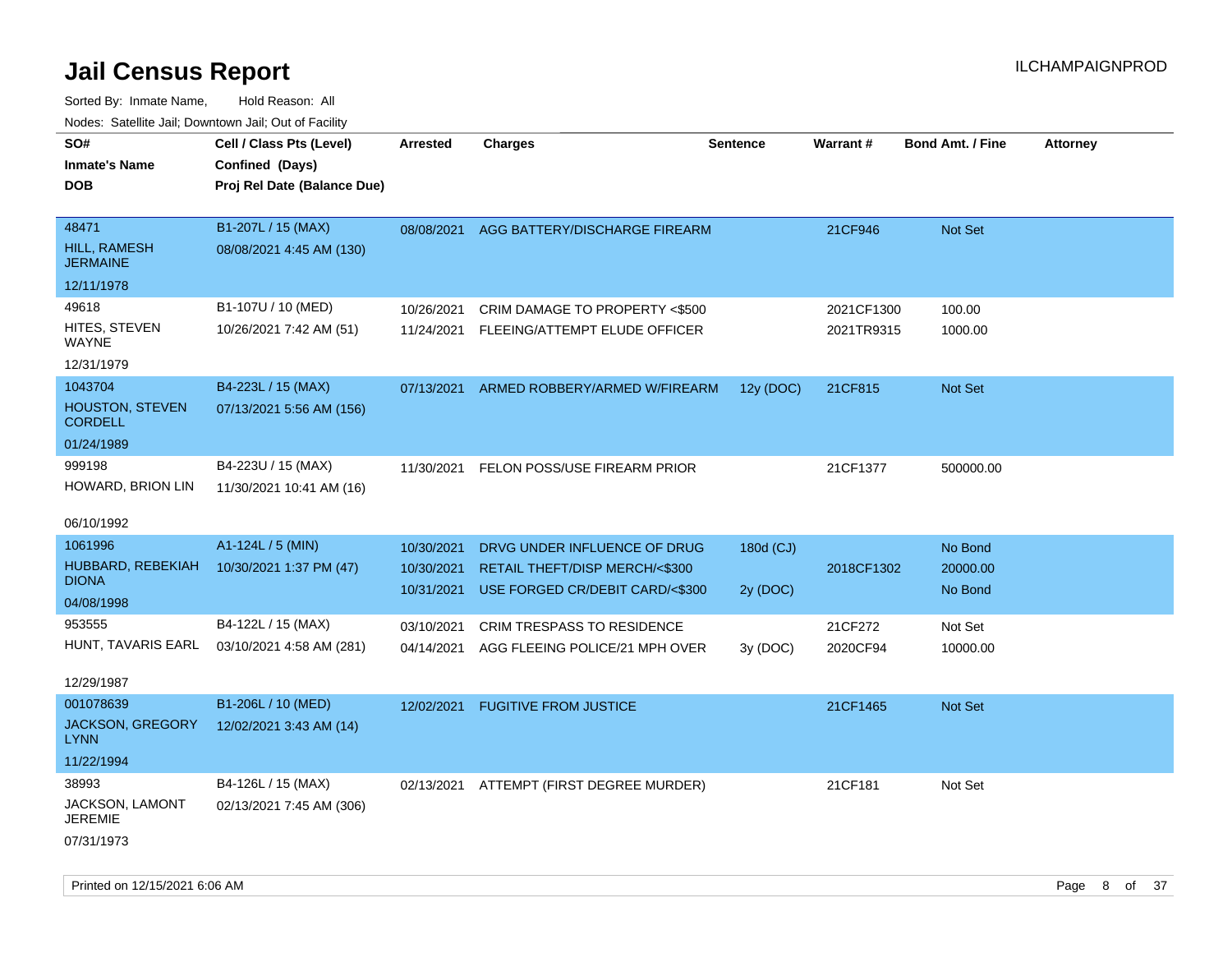Sorted By: Inmate Name, Hold Reason: All Nodes: Satellite Jail; Downtown Jail; Out of Facility

| SO#                                       | Cell / Class Pts (Level)                   | Arrested                 | <b>Charges</b>                                    | <b>Sentence</b> | <b>Warrant#</b>      | <b>Bond Amt. / Fine</b> | <b>Attorney</b> |
|-------------------------------------------|--------------------------------------------|--------------------------|---------------------------------------------------|-----------------|----------------------|-------------------------|-----------------|
| <b>Inmate's Name</b>                      | Confined (Days)                            |                          |                                                   |                 |                      |                         |                 |
| <b>DOB</b>                                | Proj Rel Date (Balance Due)                |                          |                                                   |                 |                      |                         |                 |
|                                           |                                            |                          |                                                   |                 |                      |                         |                 |
| 001077487                                 | B3-W8-30L / 10 (MED)                       | 12/03/2020               | FELON POSS/USE WEAPON/FIREARM                     |                 | 20CF1377             | Not Set                 |                 |
| <b>JACKSON, TERREL</b><br><b>DANDRE</b>   | 12/03/2020 10:18 AM (378)                  | 11/09/2021               | AGG DISCHARGE FIREARM/OCC VEH                     |                 | 21CR0331401          | No Bond                 |                 |
| 08/11/1990                                |                                            |                          |                                                   |                 |                      |                         |                 |
| 001077864                                 | B1-103L / 15 (MAX)                         | 04/18/2021               | FELON POSS/USE WEAPON/FIREARM                     |                 | 21CF428              | Not Set                 |                 |
| D                                         | JAMERSON, ANTHONY 04/18/2021 7:21 PM (242) |                          |                                                   |                 |                      |                         |                 |
| 01/26/1990                                |                                            |                          |                                                   |                 |                      |                         |                 |
| 001077437                                 | B3-W4-16L / 10 (MED)                       | 08/23/2021               | DOM BTRY/CONTACT/1-2 PRECONV                      |                 | 21CF1025             | <b>Not Set</b>          |                 |
| <b>JOHNSON, ANTONIO</b><br><b>LASHAUN</b> | 08/23/2021 7:48 PM (115)                   |                          |                                                   |                 |                      |                         |                 |
| 01/06/1980                                |                                            |                          |                                                   |                 |                      |                         |                 |
| 1071536                                   | B1-206U / 15 (MED)                         | 06/17/2021               | ATTEMPT (FIRST DEGREE MURDER)                     |                 | 21CF702              | Not Set                 |                 |
| JOHNSON, ZACHERY<br><b>EDWARD</b>         | 06/17/2021 2:00 AM (182)                   |                          |                                                   |                 |                      |                         |                 |
| 10/30/1987                                |                                            |                          |                                                   |                 |                      |                         |                 |
| 001078645                                 | B4-222U / 10 (MED)                         | 12/02/2021               | AGG DISCHARGE FIREARM                             |                 | 21CF1478             | No Bond                 |                 |
| <b>JONES, KELVIN</b><br><b>KHYRIC</b>     | 12/02/2021 6:56 PM (14)                    |                          |                                                   |                 |                      |                         |                 |
| 02/27/2001                                |                                            |                          |                                                   |                 |                      |                         |                 |
| 956822                                    | B1-107L / 15 (MAX)                         | 11/25/2021               | PAROLE REVOCATION                                 |                 | CH2106361            | No Bond                 |                 |
| JONES, MARIO<br>NATHANIEL                 | 11/25/2021 10:37 AM (21)                   | 11/25/2021<br>11/25/2021 | UNLAWFUL RESTRAINT<br>AGGRAVATED DOMESTIC BATTERY |                 | 21CF1443<br>21CF1442 | Not Set<br>Not Set      |                 |
| 10/27/1987                                |                                            |                          |                                                   |                 |                      |                         |                 |
| 1008468                                   | B <sub>4</sub> -DR                         | 12/01/2021               | FELON POSS/USE WEAPON/FIREARM                     |                 | 21CF1472             | <b>Not Set</b>          |                 |
| <b>JONES, MARTEZ</b><br><b>LAMONTE</b>    | 12/01/2021 1:28 PM (15)                    | 12/02/2021               | PROBATION VIOLATION                               |                 | 20CF1151             | <b>Not Set</b>          |                 |
| 06/22/1993                                |                                            |                          |                                                   |                 |                      |                         |                 |
| 506244                                    | B1-204L / 15 (MAX)                         | 07/15/2021               | ARMED ROBBERY/ARMED W/FIREARM                     |                 | 2021CF791            | 250000.00               |                 |
| JOSLIN, JASON LEE                         | 07/15/2021 4:38 AM (154)                   |                          |                                                   |                 |                      |                         |                 |

12/22/1985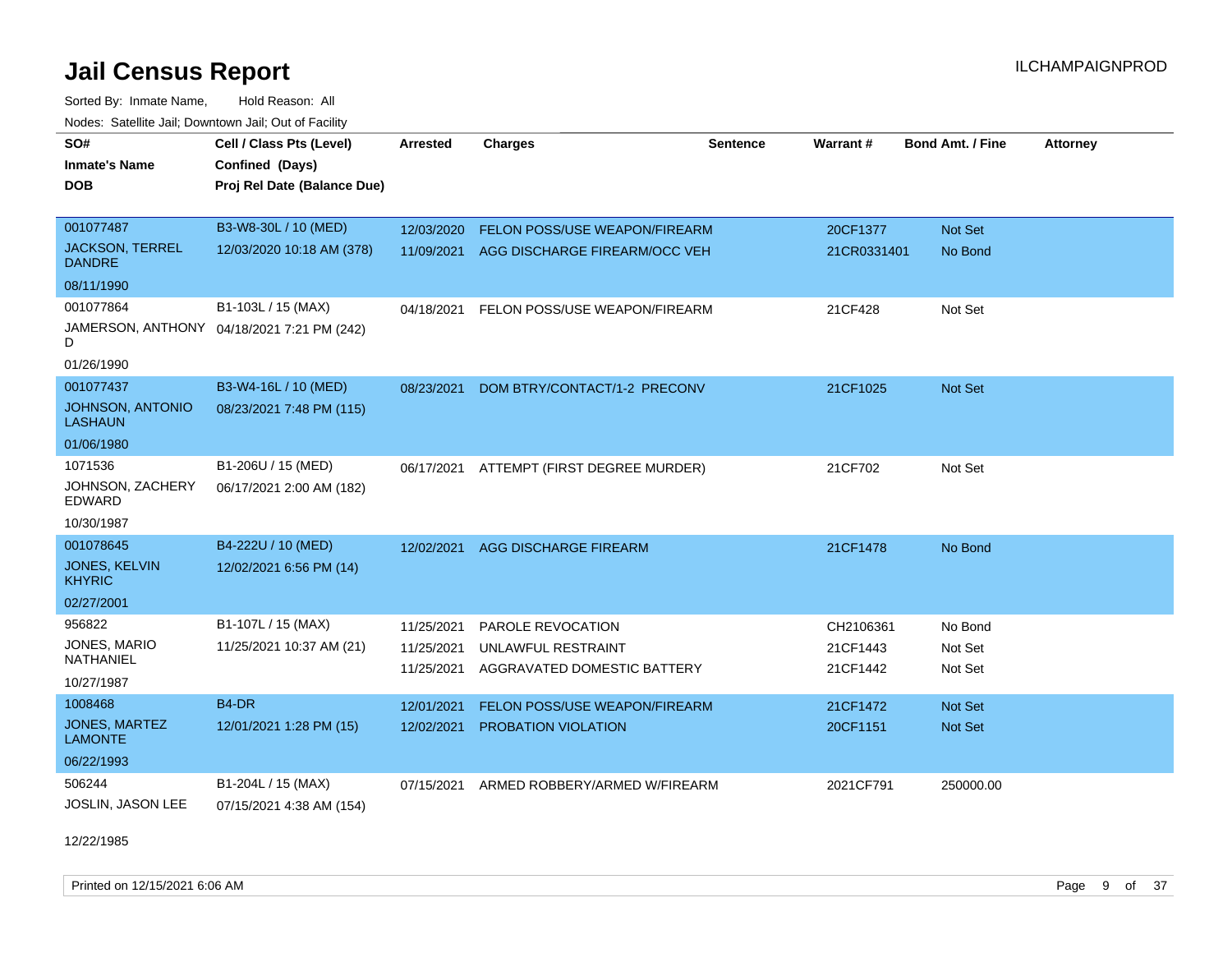| rougs. Calcing Jan, Downtown Jan, Out of Facility |                                              |                 |                                |                       |                 |                         |                 |
|---------------------------------------------------|----------------------------------------------|-----------------|--------------------------------|-----------------------|-----------------|-------------------------|-----------------|
| SO#<br><b>Inmate's Name</b>                       | Cell / Class Pts (Level)<br>Confined (Days)  | <b>Arrested</b> | <b>Charges</b>                 | <b>Sentence</b>       | <b>Warrant#</b> | <b>Bond Amt. / Fine</b> | <b>Attorney</b> |
| <b>DOB</b>                                        | Proj Rel Date (Balance Due)                  |                 |                                |                       |                 |                         |                 |
| 66662                                             | A3-112L / 10 (ADS)                           | 12/05/2021      | POSS AMT CON SUB EXCEPT(A)/(D) |                       | 18CF597         | 200000.00               |                 |
| KINTNER, WESLEY J                                 | 12/05/2021 1:57 PM (11)                      |                 |                                |                       |                 |                         |                 |
| 04/15/1986                                        |                                              |                 |                                |                       |                 |                         |                 |
| 1070011                                           | B4-124U / 15 (MAX)                           | 08/03/2021      | AGG DISCH FIREARM/1ST AID PERS |                       | 21CF929         | Not Set                 |                 |
| LAWS, WILLIAM<br>ZARAK, Third                     | 08/03/2021 3:53 PM (135)                     |                 |                                |                       |                 |                         |                 |
| 07/06/1999                                        |                                              |                 |                                |                       |                 |                         |                 |
| 548089                                            | B1-204U / 15 (MAX)                           | 12/04/2020      | ATTEMPT (FIRST DEGREE MURDER)  |                       | 20CF1378        | Not Set                 |                 |
| LEWIS, LAWRENCE<br>PAUL, Third                    | 12/04/2020 4:42 AM (377)                     | 12/04/2020      | METH DELIVERY/100<400 GRAMS    |                       | 20CF1481        | Not Set                 |                 |
| 02/08/1993                                        |                                              | 12/04/2020      | AGG DOMESTIC BATTERY/STRANGLE  |                       | 18CF1507        | 10000.00                |                 |
| 001077524                                         | B2-T4-15U / 10 (SPH)                         | 12/14/2020      | AGG BATTERY/JUDGE/EMT          |                       | 2020-CF-1212    | 10000.00                |                 |
| LEWIS, TREVOR                                     | 12/14/2020 5:16 PM (367)                     | 12/14/2020      | RESIDENTIAL ARSON              |                       | 2020-CF-1388    | 150000.00               |                 |
| DANIEL                                            |                                              | 12/14/2020      | AGG BATTERY/PUBLIC PLACE       |                       | 2020-CF-1231    | 50000.00                |                 |
| 06/03/2002                                        |                                              | 12/14/2020      | AGG BATTERY/PEACE OFFICER      |                       | 2020-CF-1211    | 10000.00                |                 |
| 001077621                                         | A3-113U / 10 (ADS)                           | 12/05/2021      | AGG ASLT PEACE OFF/FIRE/ER WRK |                       | 2021CF64        | 100000.00               |                 |
|                                                   | LINDSEY, DONALD RAY 12/05/2021 10:23 AM (11) |                 |                                |                       |                 |                         |                 |
| 08/19/1996                                        |                                              |                 |                                |                       |                 |                         |                 |
| 542800                                            | B4-122U / 15 (MAX)                           | 12/03/2021      | RECKLESS CONDUCT/BODILY HARM   |                       | 18CM187         | 1000.00                 |                 |
| LOVE, REGINALD<br><b>MONTEAS</b>                  | 12/03/2021 10:00 AM (13)                     | 12/03/2021      | MFG/DEL CANNABIS/>5,000 GRAMS  | 54m (DOC)             | 20-CF-917       | No Bond                 |                 |
| 11/11/1985                                        |                                              |                 |                                |                       |                 |                         |                 |
| 1065002                                           | B3-W4-13U / 10 (MED)                         | 11/16/2021      | DOMESTIC BTRY/CONTACT/VIO O/P  |                       | 2019CF001781    | 25000.00                |                 |
| LOVELESS, DUSTIN<br>DEE.                          | 11/16/2021 11:41 AM (30)                     | 11/16/2021      | DOM BTRY/CONTACT/1-2 PRECONV   |                       | 2021CF000494    | 25000.00                |                 |
| 06/17/1982                                        |                                              |                 |                                |                       |                 |                         |                 |
| 1072891                                           | B2-DR / 5 (SPH)                              | 11/29/2021      | AGG CRIM SEX ABUSE/BODILY HARM | 3y/0m/0d (DOI 19CF664 |                 | No Bond                 |                 |
| MALAK, ATILCAN                                    | 11/29/2021 8:57 AM (17)                      |                 |                                |                       |                 |                         |                 |
| 02/17/1997                                        |                                              |                 |                                |                       |                 |                         |                 |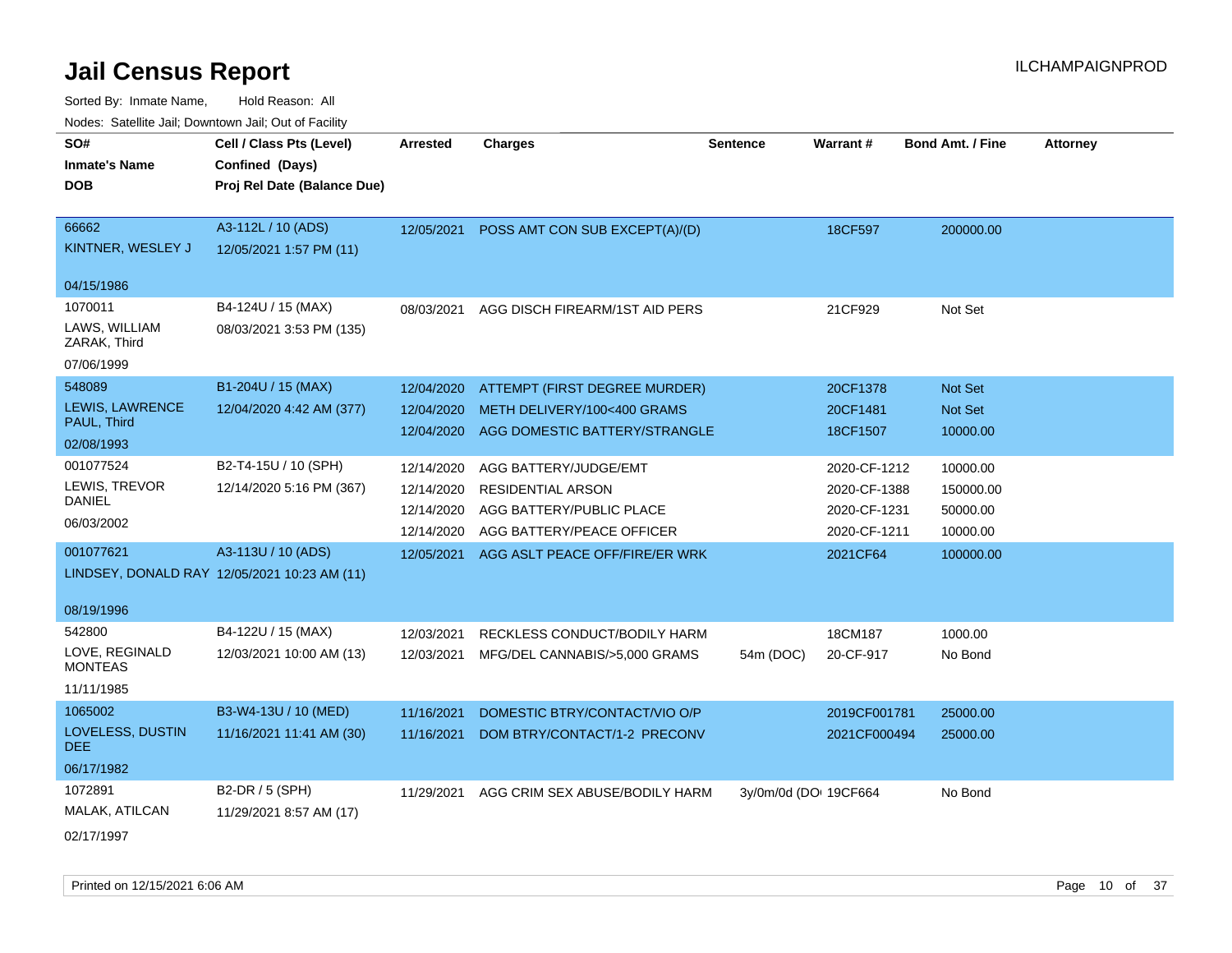| rougs. Calcinic Jan, Downtown Jan, Out of Facility |                                             |                          |                                                 |                 |                        |                         |                 |
|----------------------------------------------------|---------------------------------------------|--------------------------|-------------------------------------------------|-----------------|------------------------|-------------------------|-----------------|
| SO#                                                | Cell / Class Pts (Level)                    | <b>Arrested</b>          | <b>Charges</b>                                  | <b>Sentence</b> | <b>Warrant#</b>        | <b>Bond Amt. / Fine</b> | <b>Attorney</b> |
| <b>Inmate's Name</b>                               | Confined (Days)                             |                          |                                                 |                 |                        |                         |                 |
| <b>DOB</b>                                         | Proj Rel Date (Balance Due)                 |                          |                                                 |                 |                        |                         |                 |
|                                                    |                                             |                          |                                                 |                 |                        |                         |                 |
| 1000869                                            | B1-106L / 15 (MAX)                          |                          | 09/11/2021 FELON POSS/USE WEAPON/FIREARM        |                 | 21CF1102               | <b>Not Set</b>          |                 |
| <b>MARTIN, MANNIX</b><br><b>TILMOND</b>            | 09/12/2021 12:40 AM (95)                    |                          |                                                 |                 |                        |                         |                 |
| 07/19/1991                                         |                                             |                          |                                                 |                 |                        |                         |                 |
| 48792                                              | B4-225U / 10 (MED)                          | 11/19/2021               | AGG BATTERY/DISCHARGE FIREARM                   |                 | 21CF1425               | Not Set                 |                 |
| MCCLAIN, HURCHEL<br><b>JOSEPH</b>                  | 11/20/2021 4:11 AM (26)                     |                          |                                                 |                 |                        |                         |                 |
| 05/01/1979                                         |                                             |                          |                                                 |                 |                        |                         |                 |
| 001077404                                          | A3-214L / 10 (ADS)                          | 12/07/2021               | <b>AGGRAVATED ASSAULT</b>                       |                 |                        | <b>Not Set</b>          |                 |
| MCCULLOUGH,<br><b>DEMETRIUS</b>                    | 12/07/2021 3:45 PM (9)                      |                          |                                                 |                 |                        |                         |                 |
| 07/03/1994                                         |                                             |                          |                                                 |                 |                        |                         |                 |
| 001077938                                          | BOOKH-2 / 15 (ADS)                          | 05/10/2021               | AGG KIDNAPING DISCH FIR/HARM                    |                 | 21CF532                | Not Set                 |                 |
| MCGAHA,<br>CHRISTOPHER D                           | 05/10/2021 7:02 PM (220)                    | 05/11/2021<br>05/27/2021 | <b>MURDER</b><br>ESCAPE FROM DEPT OF CORRECTION |                 | 2021-CF-215<br>21CF600 | No Bond<br>Not Set      |                 |
| 07/27/1991                                         |                                             |                          |                                                 |                 |                        |                         |                 |
| 1043071                                            | A2-220L / 10 (MED)                          | 11/08/2021               | CRIM DMG/GOVT PROP/<\$500                       |                 | 21CF1378               | <b>Not Set</b>          |                 |
| <b>MERRELL-</b><br>SUTHERLAND, ALICIA              | 11/08/2021 2:22 AM (38)                     |                          |                                                 |                 |                        |                         |                 |
| 11/26/1972                                         |                                             |                          |                                                 |                 |                        |                         |                 |
| 41584                                              | B4-227U / 15 (MAX)                          | 12/01/2021               | ARMED HABITUAL CRIMINAL                         |                 | 21CF1467               | Not Set                 |                 |
|                                                    | MILLER, JOSE LOVELL 12/02/2021 1:04 AM (14) |                          |                                                 |                 |                        |                         |                 |
|                                                    |                                             |                          |                                                 |                 |                        |                         |                 |
| 10/07/1975                                         |                                             |                          |                                                 |                 |                        |                         |                 |
| 001077902                                          | A2-123L / 5 (ADS)                           | 11/21/2021               | CRIM DAMAGE TO PROPERTY <\$500                  |                 | 21CF1427               | <b>Not Set</b>          |                 |
| MOFFETT, CAROLYN<br><b>REENE</b>                   | 11/21/2021 10:31 AM (25)                    | 11/23/2021               | <b>BATTERY/CAUSE BODILY HARM</b>                |                 | 21CM187                | <b>Not Set</b>          |                 |
| 10/23/1988                                         |                                             |                          |                                                 |                 |                        |                         |                 |
| 39106                                              | B4-227L / 10 (MED)                          | 10/12/2021               | DOMESTIC BATTERY/OTHER PRIOR                    |                 | 21CF1217               | Not Set                 |                 |
| Junior                                             | MOORE, ANDREW LEE, 10/12/2021 1:02 AM (65)  |                          |                                                 |                 |                        |                         |                 |
| 04/12/1973                                         |                                             |                          |                                                 |                 |                        |                         |                 |
|                                                    |                                             |                          |                                                 |                 |                        |                         |                 |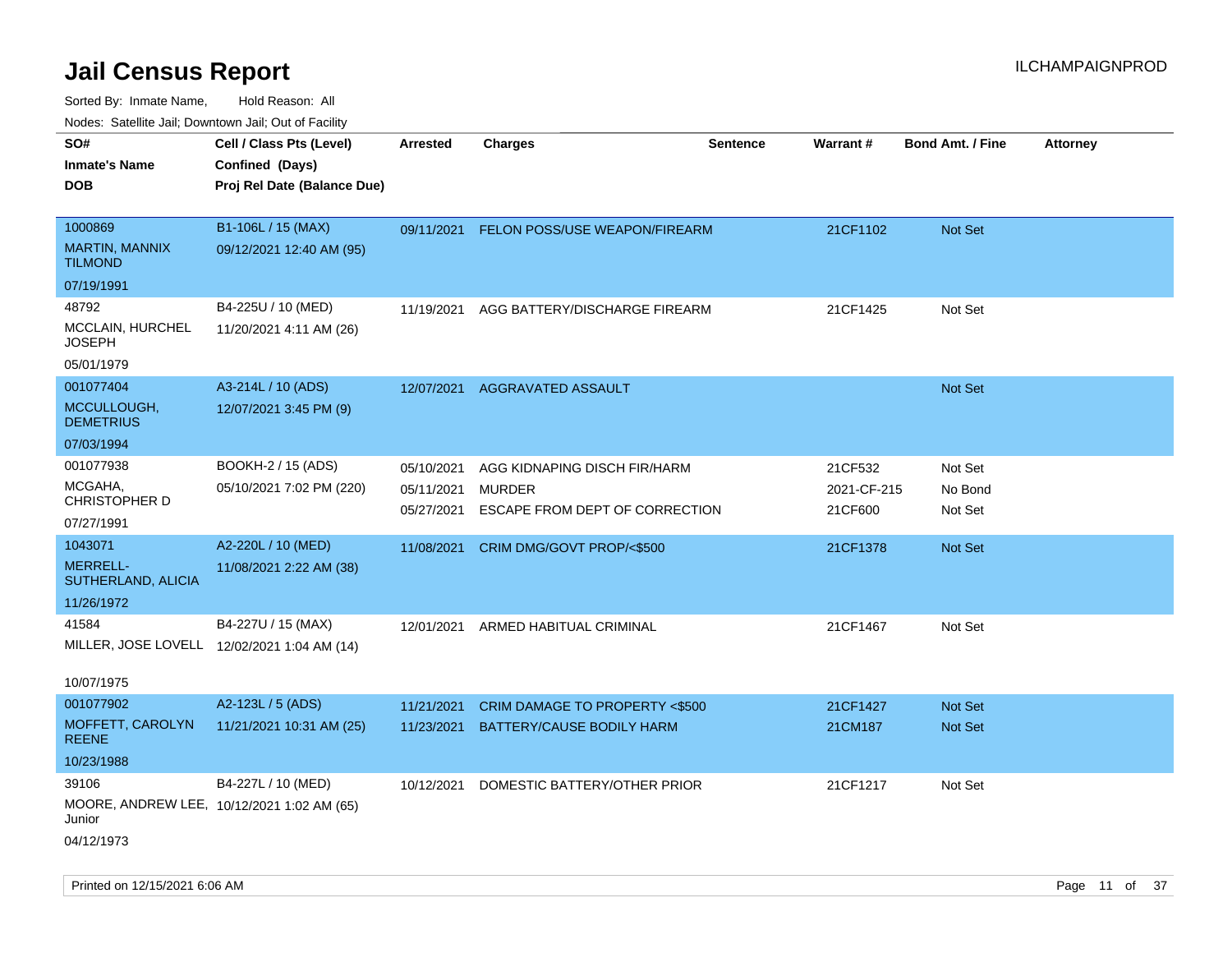Sorted By: Inmate Name, Hold Reason: All Nodes: Satellite Jail; Downtown Jail; Out of Facility

| SO#<br><b>Inmate's Name</b><br><b>DOB</b>                  | Cell / Class Pts (Level)<br>Confined (Days)<br>Proj Rel Date (Balance Due) | <b>Arrested</b>                                      | <b>Charges</b>                                                                                          | <b>Sentence</b> | Warrant#                                       | <b>Bond Amt. / Fine</b>                  | <b>Attorney</b> |
|------------------------------------------------------------|----------------------------------------------------------------------------|------------------------------------------------------|---------------------------------------------------------------------------------------------------------|-----------------|------------------------------------------------|------------------------------------------|-----------------|
| 48033<br>MOORE,<br><b>CHRISTOPHER ALLEN</b><br>07/02/1976  | <b>BOOKH-8 / 5 (ADS)</b><br>12/04/2021 4:38 PM (12)                        | 12/04/2021<br>12/06/2021<br>12/06/2021               | DOMESTIC BATTERY/OTHER PRIOR<br>AGG DUI/LIC SUSP OR REVOKED<br>DRIVING ON REVOKED LICENSE               |                 | 21CF1482<br>19CF354<br>21CF854                 | Not Set<br>50000.00<br>50000.00          |                 |
| 1076384<br>09/23/1995                                      | A1-227L / 5 (MIN)<br>MURPHY, AZIA CIMONE 10/29/2021 12:49 AM (48)          | 10/28/2021                                           | RETAIL THEFT/DISP MERCH/<\$300                                                                          |                 | 21CM149                                        | 12500.00                                 |                 |
| 518061<br><b>MURPHY, GLORIA</b><br>11/12/1955              | BOOKF-2<br>12/15/2021 4:58 AM (1)                                          | 12/15/2021                                           | <b>DOMESTIC BATTERY</b>                                                                                 |                 | 2021CMAWOW                                     | No Bond                                  |                 |
| 001077355<br>NEAL, DAWAUN<br>10/05/2001                    | BOOKF-1 / 15 (ADS)<br>12/08/2021 5:56 PM (8)                               | 12/08/2021<br>12/08/2021<br>12/08/2021<br>12/08/2021 | AGGRAVATED BATTERY<br><b>DOMESTIC BATTERY</b><br><b>DISORDERLY CONDUCT</b><br>BATTERY/CAUSE BODILY HARM |                 | 21CF324<br>20CM673<br>20-100200201<br>20-02462 | Not Set<br>5000.00<br>5000.00<br>5000.00 |                 |
| 1064664<br>NEVAREZ, OSCAR<br><b>DEWEY</b><br>09/26/1996    | B3-W4-15U / 10 (MED)<br>12/01/2021 4:46 PM (15)<br>12/29/2021 (0.00)       | 12/01/2021                                           | <b>DOMESTIC BATTERY</b>                                                                                 |                 | 20CF1443                                       | No Bond                                  |                 |
| 1064809<br>PARKER, ALVIN<br><b>JARELL</b><br>08/24/1982    | B4-127L / 10 (MED)<br>11/03/2021 2:39 PM (43)                              | 11/03/2021<br>11/08/2021                             | <b>CRIMINAL TRESPASS TO LAND</b><br>FELON POSS/USE FIREARM PRIOR                                        |                 | 21CF1318<br>21CF635                            | 50000.00<br>25000.00                     |                 |
| 1063325<br>PICKENS, JOSEPH<br><b>PARNELL</b><br>04/27/1978 | A3-117L / 10 (ADS)<br>12/09/2021 4:43 AM (7)                               | 12/09/2021                                           | <b>DOMESTIC BATTERY</b>                                                                                 |                 | 21CF1502                                       | Not Set                                  |                 |
| 999352<br>PIRLOT, JUSTIN LEE                               | B4-225L / 10 (MED)<br>09/09/2021 11:28 AM (98)                             | 09/09/2021<br>10/23/2021                             | <b>VIOLATE OP/OTHER PRIOR</b><br><b>FALSE REPORT OF OFFENSE</b>                                         |                 | 21CF1092<br>2019CF836                          | Not Set<br>5000.00                       |                 |

11/08/1982

Printed on  $12/15/2021$  6:06 AM Page 12 of 37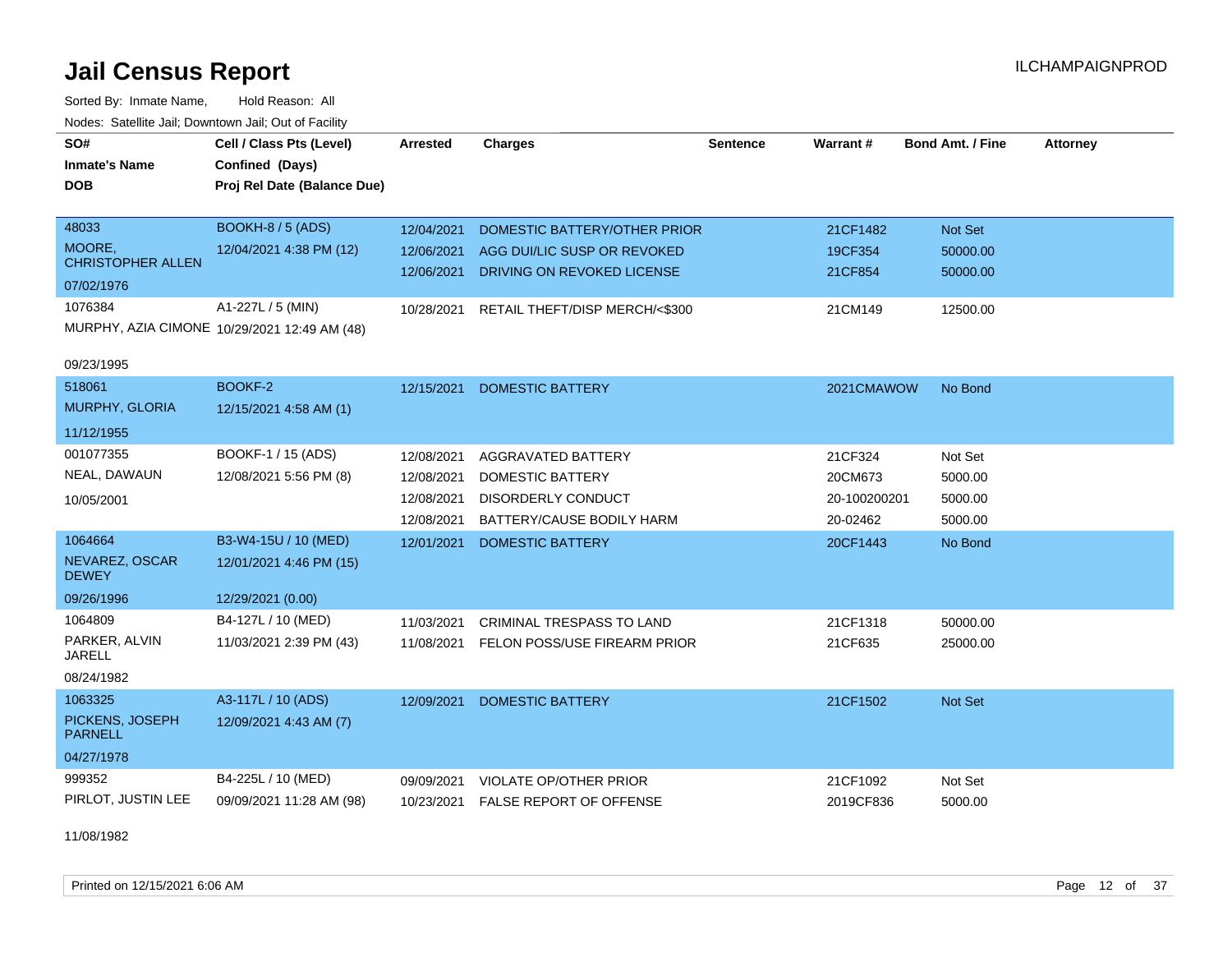| roaco. Odichile Jan, Downtown Jan, Out of Facility       |                                             |                 |                                |                 |           |                         |                 |
|----------------------------------------------------------|---------------------------------------------|-----------------|--------------------------------|-----------------|-----------|-------------------------|-----------------|
| SO#<br><b>Inmate's Name</b>                              | Cell / Class Pts (Level)<br>Confined (Days) | <b>Arrested</b> | <b>Charges</b>                 | <b>Sentence</b> | Warrant#  | <b>Bond Amt. / Fine</b> | <b>Attorney</b> |
| <b>DOB</b>                                               | Proj Rel Date (Balance Due)                 |                 |                                |                 |           |                         |                 |
| 50638                                                    | A3-117U / 10 (ADS)                          | 12/09/2021      | HRSMT/THREATEN PERSON/KILL     |                 | 21CF1511  | Not Set                 |                 |
| RANEY, DONALD LEE                                        | 12/09/2021 7:54 PM (7)                      |                 |                                |                 |           |                         |                 |
| 06/17/1980                                               |                                             |                 |                                |                 |           |                         |                 |
| 001078669                                                | A4-105U / 10 (MED)                          | 12/10/2021      | AGG DISCHARGE FIREARM/BLDG/SCH |                 | 21CF1507  | Not Set                 |                 |
| RANGEL, ADRIAN                                           | 12/10/2021 12:53 AM (6)                     |                 |                                |                 |           |                         |                 |
| 11/25/2000                                               |                                             |                 |                                |                 |           |                         |                 |
| 1069524                                                  | B4-224L / 15 (MAX)                          | 08/08/2021      | MFG/DEL CANNABIS/30-500 GRAMS  |                 | 21CF953   | <b>Not Set</b>          |                 |
| RAY-DAVIS, KAMARI<br><b>DAYVON</b>                       | 08/09/2021 2:44 AM (129)                    |                 |                                |                 |           |                         |                 |
| 03/30/2000                                               |                                             |                 |                                |                 |           |                         |                 |
| 989170                                                   | BOOKF-2 / 10 (MED)                          | 12/13/2021      | <b>RESIDENTIAL ARSON</b>       |                 | 21-CF-283 | No Bond                 |                 |
| REIFSTECK, KAYLA<br>ALEXANDRIA                           | 12/13/2021 2:08 PM (3)                      |                 |                                |                 |           |                         |                 |
| 12/07/1990                                               | 12/15/2021 (0.00)                           |                 |                                |                 |           |                         |                 |
| 45473                                                    | B1-202L / 15 (MAX)                          | 11/23/2021      | CHIL SEX OFFEN/RESIDE DAY CARE |                 | 21CF1275  | 10000.00                |                 |
| REXROAD, CALVIN<br><b>ALLEN</b>                          | 11/23/2021 6:27 PM (23)                     | 11/23/2021      | VIOLATE SEX OFFENDER REGIS     |                 | 21CF546   | 50000.00                |                 |
| 10/04/1970                                               |                                             |                 |                                |                 |           |                         |                 |
| 1009425                                                  | A4-105L / 5 (MIN)                           | 12/12/2021      | AGG DUI/LIC SUSP OR REVOKED    |                 | 17CF1598  | 200000.00               |                 |
| RICHARDSON, DEREK 12/12/2021 4:31 PM (4)<br><b>WAYNE</b> |                                             |                 |                                |                 |           |                         |                 |
| 01/31/1993                                               |                                             |                 |                                |                 |           |                         |                 |
| 001078602                                                | B4-226L / 10 (MED)                          | 11/21/2021      | AGGRAVATED DOMESTIC BATTERY    |                 | 21CF1428  | Not Set                 |                 |
| RICHARDSON,<br><b>JOHNNY LINDAL</b>                      | 11/21/2021 10:00 AM (25)                    |                 |                                |                 |           |                         |                 |
| 06/27/2000                                               |                                             |                 |                                |                 |           |                         |                 |
| 979485                                                   | B2-T4-16L / 15 (ADS)                        | 03/12/2021      | PRED CRIM SEX ASLT/VICTIM <13  |                 | 21CF282   | Not Set                 |                 |
| RODRIGUEZ, JOSHUA<br><b>ANTHONY</b>                      | 03/12/2021 1:57 PM (279)                    |                 |                                |                 |           |                         |                 |
| 04/06/1990                                               |                                             |                 |                                |                 |           |                         |                 |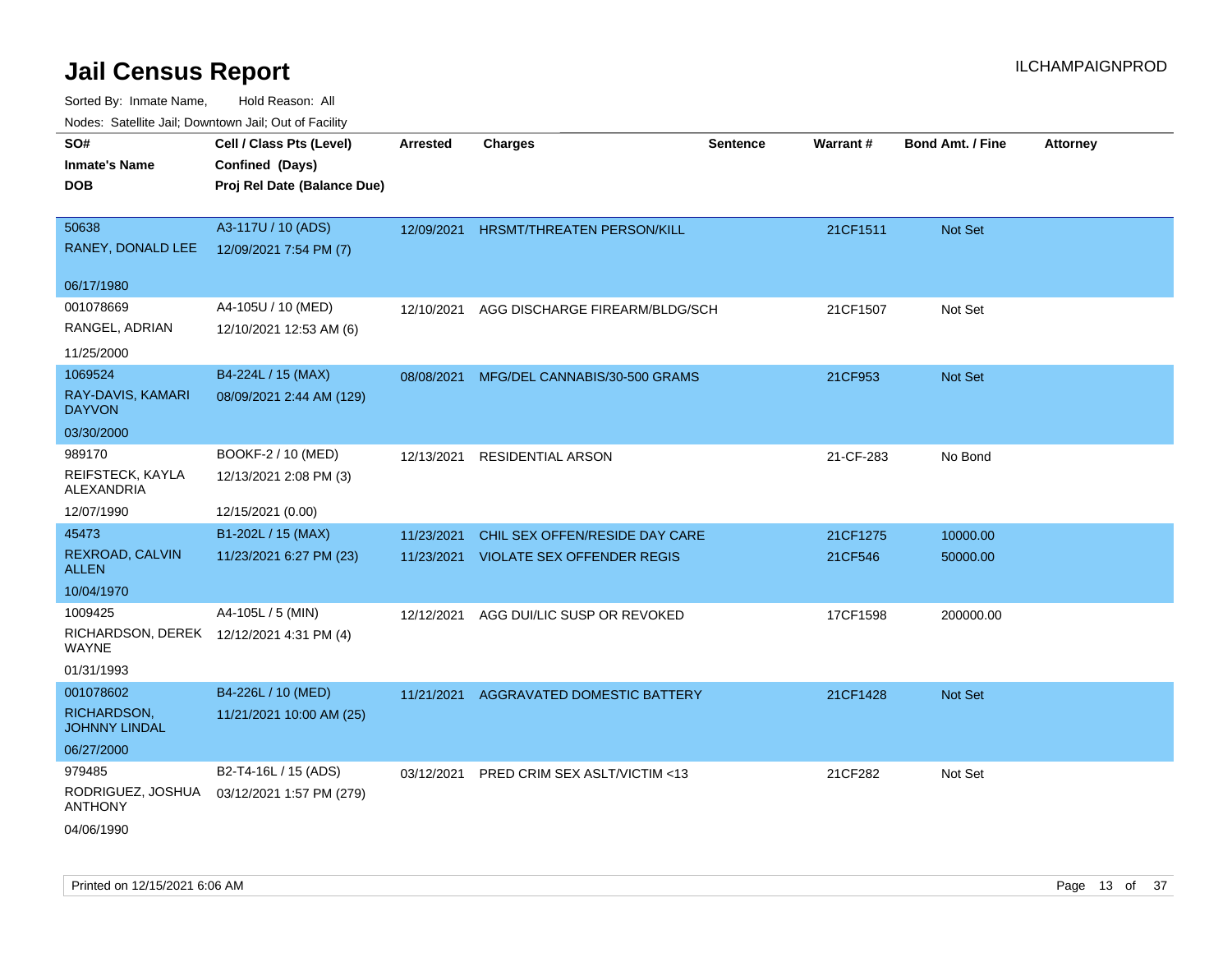| Todoo. Catolino can, Bomntonn can, Out of Faoin |                                                                            |                 |                                    |                 |                 |                         |                 |
|-------------------------------------------------|----------------------------------------------------------------------------|-----------------|------------------------------------|-----------------|-----------------|-------------------------|-----------------|
| SO#<br><b>Inmate's Name</b><br><b>DOB</b>       | Cell / Class Pts (Level)<br>Confined (Days)<br>Proj Rel Date (Balance Due) | <b>Arrested</b> | <b>Charges</b>                     | <b>Sentence</b> | <b>Warrant#</b> | <b>Bond Amt. / Fine</b> | <b>Attorney</b> |
|                                                 |                                                                            |                 |                                    |                 |                 |                         |                 |
| 61330                                           | B4-125L                                                                    | 12/01/2021      | ARMED HABITUAL CRIMINAL            |                 | 21CF1473        | <b>Not Set</b>          |                 |
| <b>RUFFIN, JONATHON</b><br><b>CECIL</b>         | 12/01/2021 5:34 AM (15)                                                    | 12/01/2021      | <b>PAROLE REVOCATION</b>           |                 | CH2107545       | No Bond                 |                 |
| 05/10/1984                                      |                                                                            |                 |                                    |                 |                 |                         |                 |
| 1071161                                         | B4-124L / 15 (MAX)                                                         | 08/18/2021      | DELIVERY OF OR POSSESSION OF W/INT |                 | 21CF1008        | No Bond                 |                 |
| SANDERS, MARKELL<br>LAMAR                       | 08/18/2021 6:18 PM (120)                                                   |                 |                                    |                 |                 |                         |                 |
| 02/02/2000                                      |                                                                            |                 |                                    |                 |                 |                         |                 |
| 59178                                           | A4-104L / 15 (MAX)                                                         | 12/13/2021      | POSS AMT CON SUB EXCEPT(A)/(D)     |                 | 20CF221         | 5000.00                 |                 |
| SANDERS, MICHAEL<br><b>JEAN</b>                 | 12/13/2021 4:17 PM (3)                                                     | 12/13/2021      | AGG DISCHARGE FIREARM/OCC VEH      |                 | 21CF1274        | 1500000.00              |                 |
| 12/22/1967                                      |                                                                            |                 |                                    |                 |                 |                         |                 |
| 1047469                                         | B3-W5-18L / 10 (MED)                                                       | 07/03/2021      | CRIMINAL SEX ASSAULT/CONSENT       |                 | 21CF773         | Not Set                 |                 |
| ALLEN                                           | SCHINDLER, RICHARD 07/03/2021 10:25 PM (166)                               |                 |                                    |                 |                 |                         |                 |
| 10/16/1979                                      |                                                                            |                 |                                    |                 |                 |                         |                 |
| 001077488                                       | A3-216L / 5 (MIN)                                                          | 11/30/2021      | <b>RETAIL THEFT</b>                | 4y (DOC)        | 20CF1376        | No Bond                 |                 |
|                                                 | SESSUM, NICHOLAS C 11/30/2021 6:56 AM (16)                                 |                 |                                    |                 |                 |                         |                 |
| 06/22/1989                                      |                                                                            |                 |                                    |                 |                 |                         |                 |
| 001078441                                       | BOOKF-3 / 15 (ADS)                                                         | 10/01/2021      | ARMED HABITUAL CRIMINAL            |                 | 21CF1182        | Not Set                 |                 |
| SINGLETON, CORRIE<br>DERRELL                    | 10/01/2021 12:36 PM (76)                                                   |                 |                                    |                 |                 |                         |                 |
| 05/07/1983                                      |                                                                            |                 |                                    |                 |                 |                         |                 |
| 38305                                           | B2-T2-06L / 10 (SPH)                                                       | 03/18/2020      | <b>CRIMINAL SEXUAL ABUSE</b>       |                 | 20CF-343        | 500000.00               |                 |
| STOVER, JOSH<br><b>ANDREW</b>                   | 03/18/2020 10:24 AM (638)                                                  |                 |                                    |                 |                 |                         |                 |
| 08/18/1973                                      |                                                                            |                 |                                    |                 |                 |                         |                 |
| 001078436                                       | B2-T1-02L / 10 (SPH)                                                       | 09/30/2021      | CRIMINAL SEX ASSAULT/CONSENT       |                 | 20CF255         | 150000.00               |                 |
| STRONG, CORTEZ                                  | 09/30/2021 2:47 PM (77)                                                    |                 |                                    |                 |                 |                         |                 |
| 04/13/1996                                      |                                                                            |                 |                                    |                 |                 |                         |                 |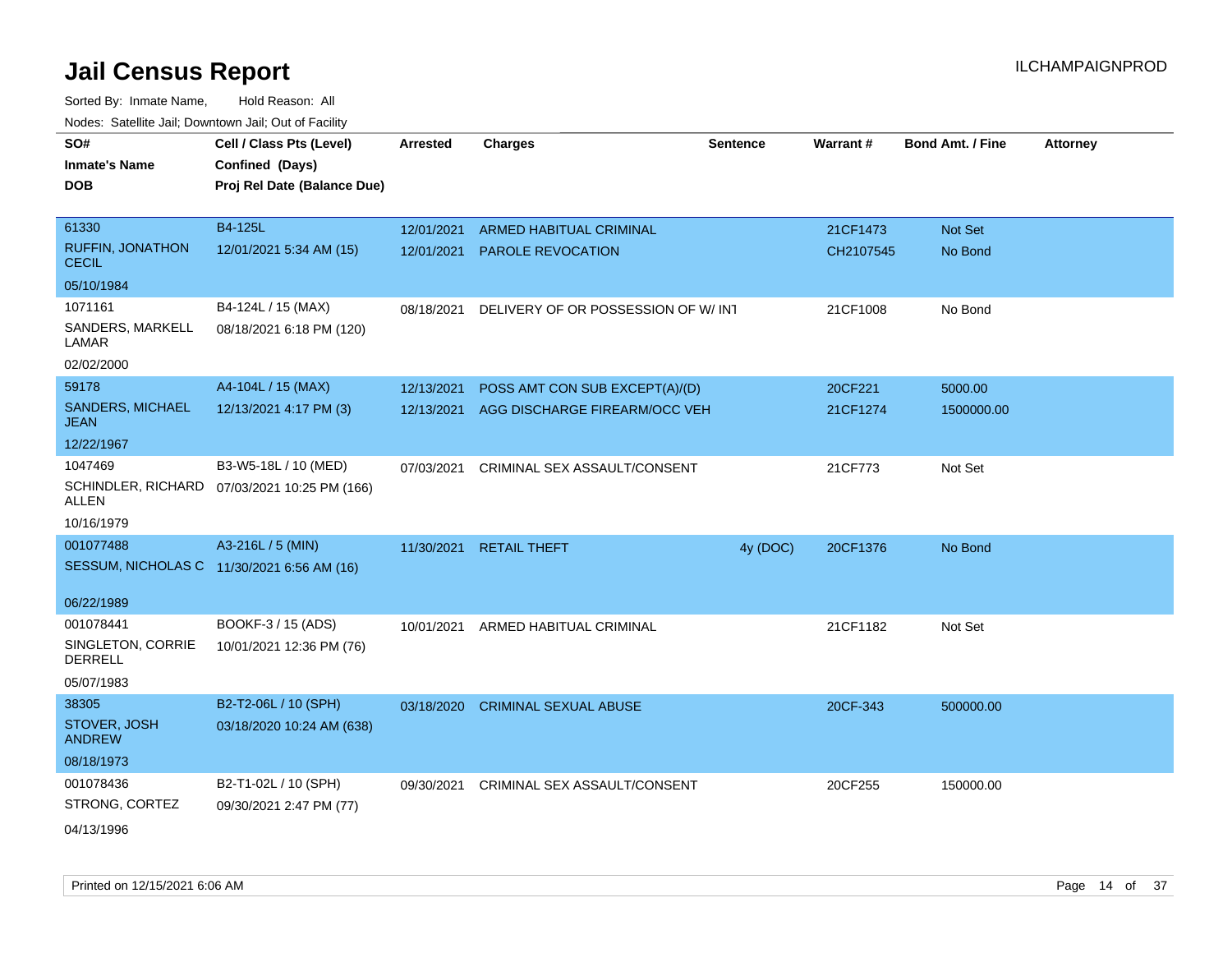| ivuutos. Saltiilit Jall, Duwilluwii Jall, Oul of Facility |                             |                 |                              |                 |                 |                         |                 |
|-----------------------------------------------------------|-----------------------------|-----------------|------------------------------|-----------------|-----------------|-------------------------|-----------------|
| SO#                                                       | Cell / Class Pts (Level)    | <b>Arrested</b> | <b>Charges</b>               | <b>Sentence</b> | <b>Warrant#</b> | <b>Bond Amt. / Fine</b> | <b>Attorney</b> |
| <b>Inmate's Name</b>                                      | Confined (Days)             |                 |                              |                 |                 |                         |                 |
| <b>DOB</b>                                                | Proj Rel Date (Balance Due) |                 |                              |                 |                 |                         |                 |
|                                                           |                             |                 |                              |                 |                 |                         |                 |
| 1030307                                                   | B1-105L / 10 (MED)          | 11/28/2021      | DOMESTIC BATTERY/OTHER PRIOR |                 | 21CF1450        | No Bond                 |                 |
| <b>SUTTON, FRANKIE</b><br><b>DMARVIO</b>                  | 11/28/2021 11:16 PM (18)    |                 |                              |                 |                 |                         |                 |
| 07/03/1983                                                |                             |                 |                              |                 |                 |                         |                 |
| 1066794                                                   | B3-W2-07U / 5 (MIN)         | 09/07/2021      | VIOLATE OP/OTHER PRIOR       |                 | 21CF1061        | Not Set                 |                 |
| TAYLOR, STANLEY<br><b>JAMES</b>                           | 09/07/2021 7:01 AM (100)    |                 |                              |                 |                 |                         |                 |
| 01/05/1994                                                |                             |                 |                              |                 |                 |                         |                 |
| 001078471                                                 | B4-127U / 10 (MED)          | 10/11/2021      | AGG UUW/VEHICLE/<21          |                 | 21CF1210        | 100.00                  |                 |
| THATCH, OMARION<br><b>DIAMONTE</b>                        | 10/11/2021 1:26 AM (66)     |                 |                              |                 |                 |                         |                 |
| 09/05/2003                                                |                             |                 |                              |                 |                 |                         |                 |
| 21252                                                     | B4-121U / 15 (MAX)          | 10/18/2021      | MFG/DEL 1<15 GR COCAINE/ANLG |                 | 2021CF172       | 25000.00                |                 |
| THOMAS, ELIJAH                                            | 10/18/2021 12:35 AM (59)    |                 |                              |                 |                 |                         |                 |
| 07/31/1962                                                |                             |                 |                              |                 |                 |                         |                 |
| 32058                                                     | B4-123U / 15 (MAX)          | 06/14/2021      | <b>AGG DISCH FIREARM</b>     |                 | 21CF690         | <b>Not Set</b>          |                 |
| THOMPSON, STEVEN<br><b>ONEAL</b>                          | 06/14/2021 6:44 AM (185)    |                 |                              |                 |                 |                         |                 |
| 03/14/1969                                                |                             |                 |                              |                 |                 |                         |                 |
| 1013275                                                   | BOOKF-2                     | 12/14/2021      | AGG DOMESTIC BATTERY         |                 | 2021CFAWOW      | No Bond                 |                 |
| TUBBS, MARY LOUISE 12/14/2021 8:38 PM (2)                 |                             |                 |                              |                 |                 |                         |                 |
|                                                           |                             |                 |                              |                 |                 |                         |                 |
| 08/12/1955                                                |                             |                 |                              |                 |                 |                         |                 |
| 32910                                                     | B3-W4-14L / 10 (MED)        | 10/04/2021      | DOM BTRY/HARM/1-2 PRECONV    |                 | 21CF1189        | Not Set                 |                 |
| <b>TULL, CHRISTOPHER</b><br><b>MICHAEL</b>                | 10/04/2021 10:53 PM (73)    |                 |                              |                 |                 |                         |                 |
| 04/02/1971                                                |                             |                 |                              |                 |                 |                         |                 |
| 1070737                                                   | A1-126L / 15 (MAX)          | 10/14/2021      | AGG KIDNAPG/<13/INTEL DISABL |                 | 2020CF418       | 250000.00               |                 |
| WASHINGTON,<br>JASTINA VIRGINIA                           | 10/14/2021 12:02 PM (63)    |                 |                              |                 |                 |                         |                 |
| 04/11/2000                                                |                             |                 |                              |                 |                 |                         |                 |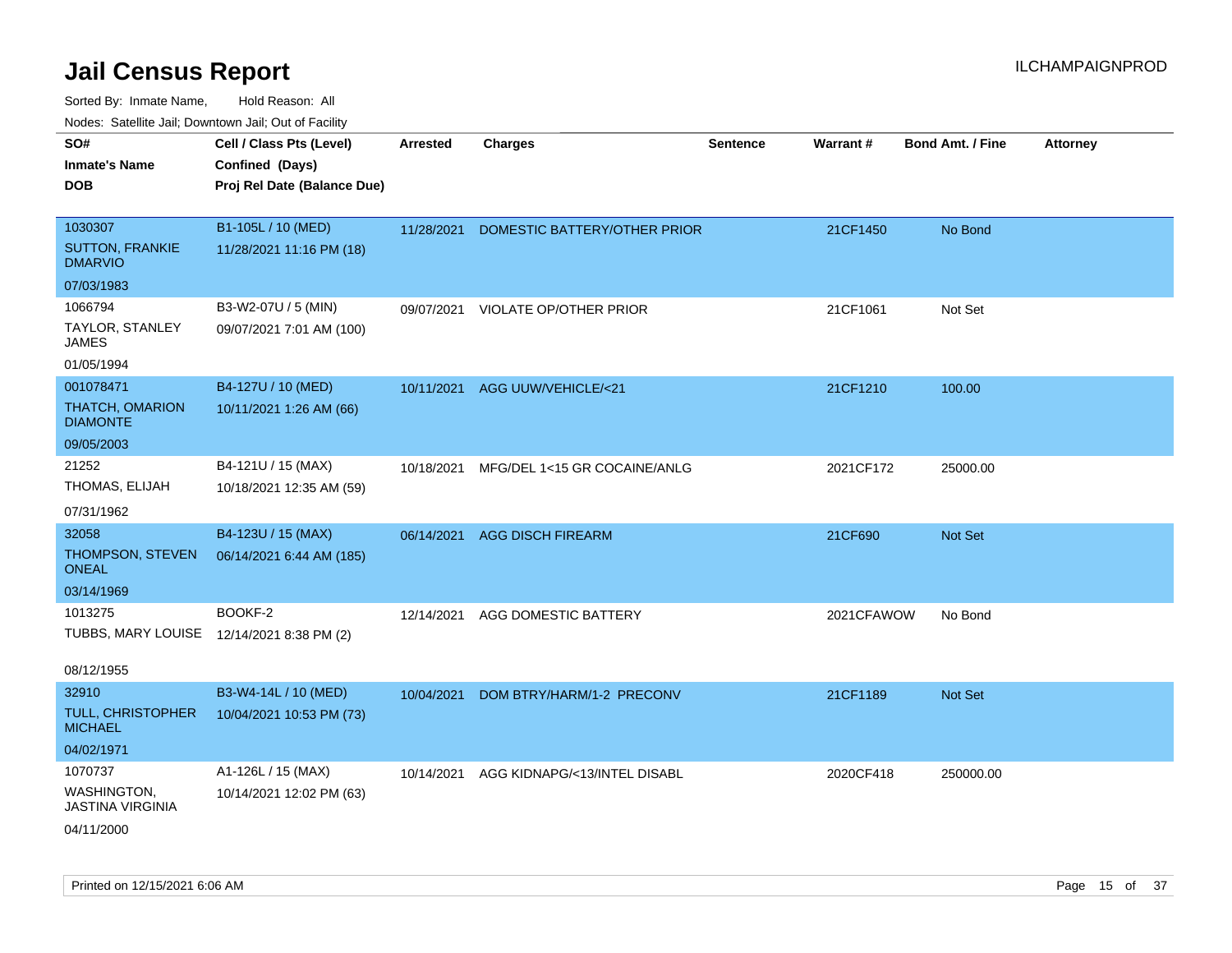Sorted By: Inmate Name, Hold Reason: All

|                                          | Nodes: Satellite Jail; Downtown Jail; Out of Facility |                   |                                |                 |             |                         |                 |  |  |
|------------------------------------------|-------------------------------------------------------|-------------------|--------------------------------|-----------------|-------------|-------------------------|-----------------|--|--|
| SO#                                      | Cell / Class Pts (Level)                              | <b>Arrested</b>   | <b>Charges</b>                 | <b>Sentence</b> | Warrant#    | <b>Bond Amt. / Fine</b> | <b>Attorney</b> |  |  |
| <b>Inmate's Name</b>                     | Confined (Days)                                       |                   |                                |                 |             |                         |                 |  |  |
| <b>DOB</b>                               | Proj Rel Date (Balance Due)                           |                   |                                |                 |             |                         |                 |  |  |
|                                          |                                                       |                   |                                |                 |             |                         |                 |  |  |
| 977140                                   | B1-203L / 10 (MED)                                    | 10/24/2021        | <b>ARMED HABITUAL CRIMINAL</b> |                 | 21CF1289    | Not Set                 |                 |  |  |
| <b>WEBSTER, DERRIAL</b><br><b>DEVON</b>  | 10/24/2021 2:46 AM (53)                               |                   |                                |                 |             |                         |                 |  |  |
| 01/14/1990                               |                                                       |                   |                                |                 |             |                         |                 |  |  |
| 1070971                                  | A3-217U / 5 (ADS)                                     | 12/07/2021        | IDENTITY THEFT/<\$300          |                 | 20CF922     | Not Set                 |                 |  |  |
| <b>WEIR, CLINTON</b><br><b>HOWARD</b>    | 12/08/2021 3:45 AM (8)                                | 12/07/2021        | <b>RECKLESS DRIVING</b>        |                 | 19TR2348    | Not Set                 |                 |  |  |
| 03/15/1983                               |                                                       |                   |                                |                 |             |                         |                 |  |  |
| 001078328                                | B1-207U / 15 (MAX)                                    | 08/30/2021        | FELON POSS/USE WEAPON/FIREARM  |                 | 21CF1045    | Not Set                 |                 |  |  |
| <b>WHITE, JUSTIN</b><br><b>STEVEN</b>    | 08/30/2021 10:48 AM (108)                             |                   |                                |                 |             |                         |                 |  |  |
| 10/25/1995                               |                                                       |                   |                                |                 |             |                         |                 |  |  |
| 1019420                                  | BOOKH-8 / 10 (MED)                                    | 12/14/2021        | METH MANUFACTURING/15<100 GR   |                 | 21CF205     | No Bond                 |                 |  |  |
| WILLIAMS.<br><b>MARSHAWN ANTONIO</b>     | 12/14/2021 1:56 PM (2)                                |                   |                                |                 |             |                         |                 |  |  |
| 06/02/1994                               |                                                       |                   |                                |                 |             |                         |                 |  |  |
| 638552                                   | B2-DR / 5 (SPH)                                       | 10/07/2021        | CHILD PORNOGRAPHY/PHOTOGRAPH   |                 | 2021CF1207  | No Bond                 |                 |  |  |
| <b>WILLIAMS, MICHAEL</b><br><b>JAMES</b> | 10/07/2021 12:20 PM (70)                              |                   |                                |                 |             |                         |                 |  |  |
| 03/29/1964                               |                                                       |                   |                                |                 |             |                         |                 |  |  |
| 1066370                                  | B1-101L / 15 (MAX)                                    | 07/28/2021        | ARMED VIOLENCE/CATEGORY III    |                 | 2021 CF 882 | Not Set                 |                 |  |  |
| <b>WILLIAMS, REONTE</b><br><b>REMIR</b>  | 07/28/2021 5:40 AM (141)                              |                   |                                |                 |             |                         |                 |  |  |
| 05/14/1999                               |                                                       |                   |                                |                 |             |                         |                 |  |  |
| 1037388                                  | A4-102L / 5 (MIN)                                     | 12/12/2021        | AGG DUI/3                      |                 | 21CF1517    | 3000.00                 |                 |  |  |
| WINSTON, WESLEY<br><b>ANDREA</b>         | 12/12/2021 10:20 AM (4)                               |                   |                                |                 |             |                         |                 |  |  |
| 01/02/1993                               |                                                       |                   |                                |                 |             |                         |                 |  |  |
| <b>Total Satellite Jail: 125</b>         |                                                       | <b>Males: 108</b> | Females: 17<br>Unknown: 0      |                 |             |                         |                 |  |  |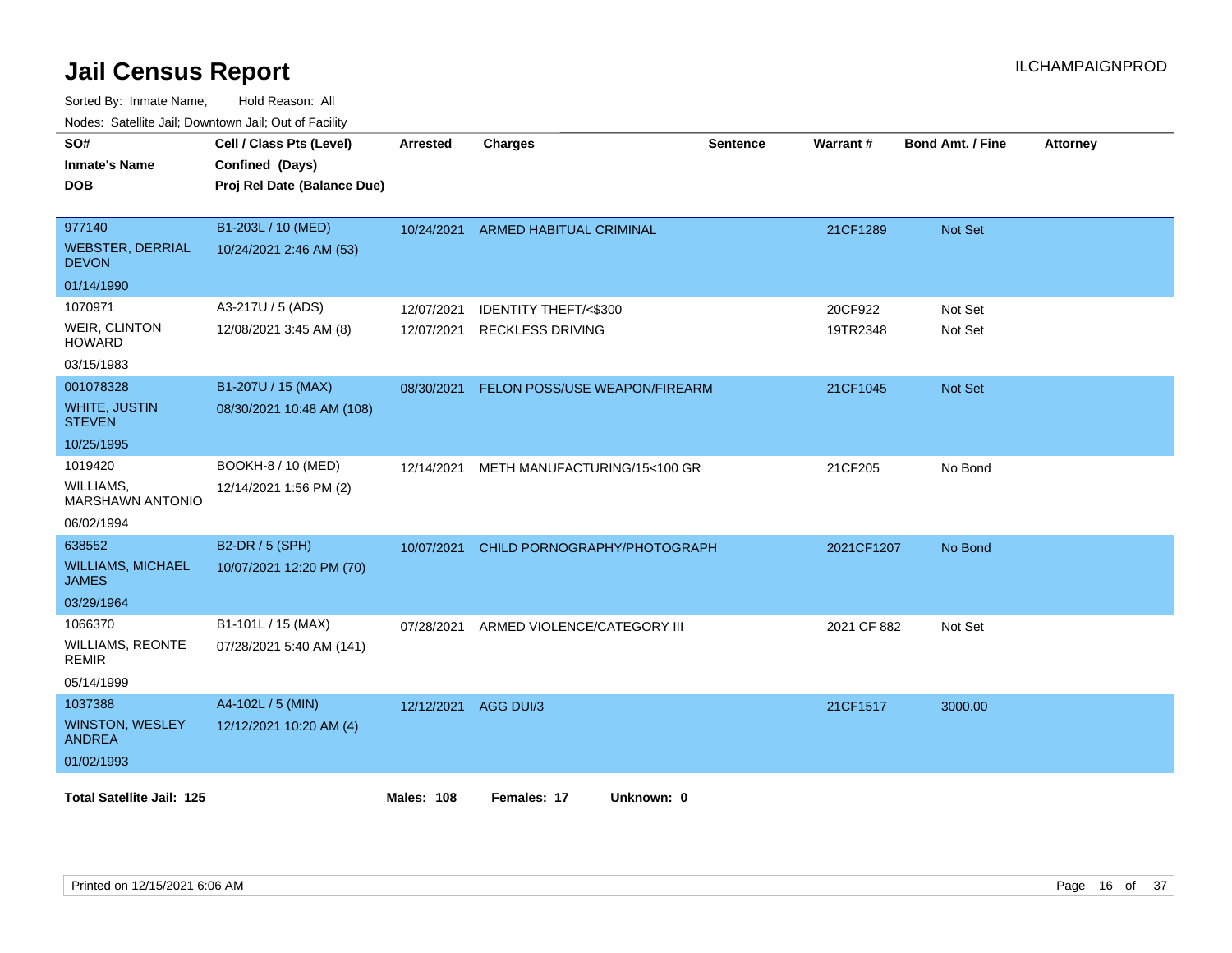| <b>Downtown Jail</b><br>SO#<br><b>Inmate's Name</b><br><b>DOB</b> | Cell / Class Pts (Level)<br>Confined (Days)<br>Proj Rel Date (Balance Due) | <b>Arrested</b>                        | <b>Charges</b>                                                       | <b>Sentence</b>         | Warrant#               | <b>Bond Amt. / Fine</b>         | <b>Attorney</b> |
|-------------------------------------------------------------------|----------------------------------------------------------------------------|----------------------------------------|----------------------------------------------------------------------|-------------------------|------------------------|---------------------------------|-----------------|
| 1073165                                                           | G4L / 5 (MIN)                                                              | 04/30/2021                             | <b>BURGLARY</b>                                                      |                         | 21CF516                | <b>Not Set</b>                  |                 |
| <b>ACKERMAN, CODY</b><br><b>JAMES</b>                             | 04/30/2021 4:48 PM (230)                                                   | 04/30/2021                             | UNLWFL POSS/DRIVER/VEH/STOLEN                                        |                         | 21CF486                | <b>Not Set</b>                  |                 |
| 02/01/1989                                                        |                                                                            | 04/30/2021<br>05/03/2021               | FORGERY/ISSUE/DELIVER DOCUMENT<br>FORGERY/ISSUE/DELIVER DOCUMENT     |                         | 19CF143<br>2018CF689   | 75000.00<br>2500.00 / 75.00     |                 |
| 001078634<br>ADAMS, JESSE RAY                                     | G8L / 5 (MIN)<br>12/01/2021 12:57 PM (15)                                  | 12/01/2021                             | POSS STOLEN VEHICLE > \$25,000                                       |                         | 21CF1411               | 5000.00                         |                 |
| 10/31/1992<br>1059371                                             |                                                                            |                                        |                                                                      |                         |                        |                                 |                 |
| BECKETT, ANQWAUN<br><b>JAWAUN</b>                                 | F5U / 15 (MAX)<br>11/15/2021 11:01 AM (31)                                 | 11/15/2021<br>11/15/2021               | <b>RESIDENTIAL BURGLARY</b><br>AGG BATTERY/PEACE OFFICER             | 10y (DOC)<br>$5v$ (DOC) | 2021CF154<br>2021CF154 | No Bond<br>No Bond              |                 |
| 11/14/1996                                                        |                                                                            |                                        |                                                                      |                         |                        |                                 |                 |
| 517915<br><b>BOXLEY, CHARLES</b><br><b>OMAR</b><br>01/10/1985     | G8U / 5 (MIN)<br>08/03/2021 2:18 PM (135)                                  | 08/03/2021<br>08/03/2021<br>08/03/2021 | <b>BURGLARY</b><br><b>BURGLARY</b><br>FORGERY/ISSUE/DELIVER DOCUMENT |                         | 21CF289<br>21CF679     | 20000.00<br>20000.00<br>No Bond |                 |
| 1067476                                                           | C1U / 10 (MED)                                                             | 11/13/2021                             | AGG DOMESTIC BATTERY/STRANGLE                                        |                         | 20CF575                | 5000.00                         |                 |
| <b>BROWN, JAMES</b><br><b>BRONELL</b>                             | 11/13/2021 2:35 AM (33)                                                    | 11/13/2021                             | <b>RESIDENTIAL BURGLARY</b>                                          |                         | 21CF385                | 25000.00                        |                 |
| 01/08/1996                                                        |                                                                            |                                        |                                                                      |                         |                        |                                 |                 |
| 1075941<br><b>BROWN, LIONEL</b><br><b>TERRELL</b>                 | G2L / 5 (MIN)<br>10/08/2021 5:16 PM (69)                                   | 10/08/2021                             | <b>HARASS WITNESS/FAMILY MBR/REP</b>                                 |                         | 2021CF1188             | 500000.00                       |                 |
| 10/19/1981                                                        |                                                                            |                                        |                                                                      |                         |                        |                                 |                 |
| 1071534<br><b>BRYANT, KETONE</b><br><b>LEVELL</b><br>04/07/2000   | C4L / 15 (ADS)<br>09/18/2020 1:19 PM (454)                                 | 09/18/2020                             | AGG BATTERY/DISCHARGE FIREARM                                        |                         | 20CF1049               | Not Set                         |                 |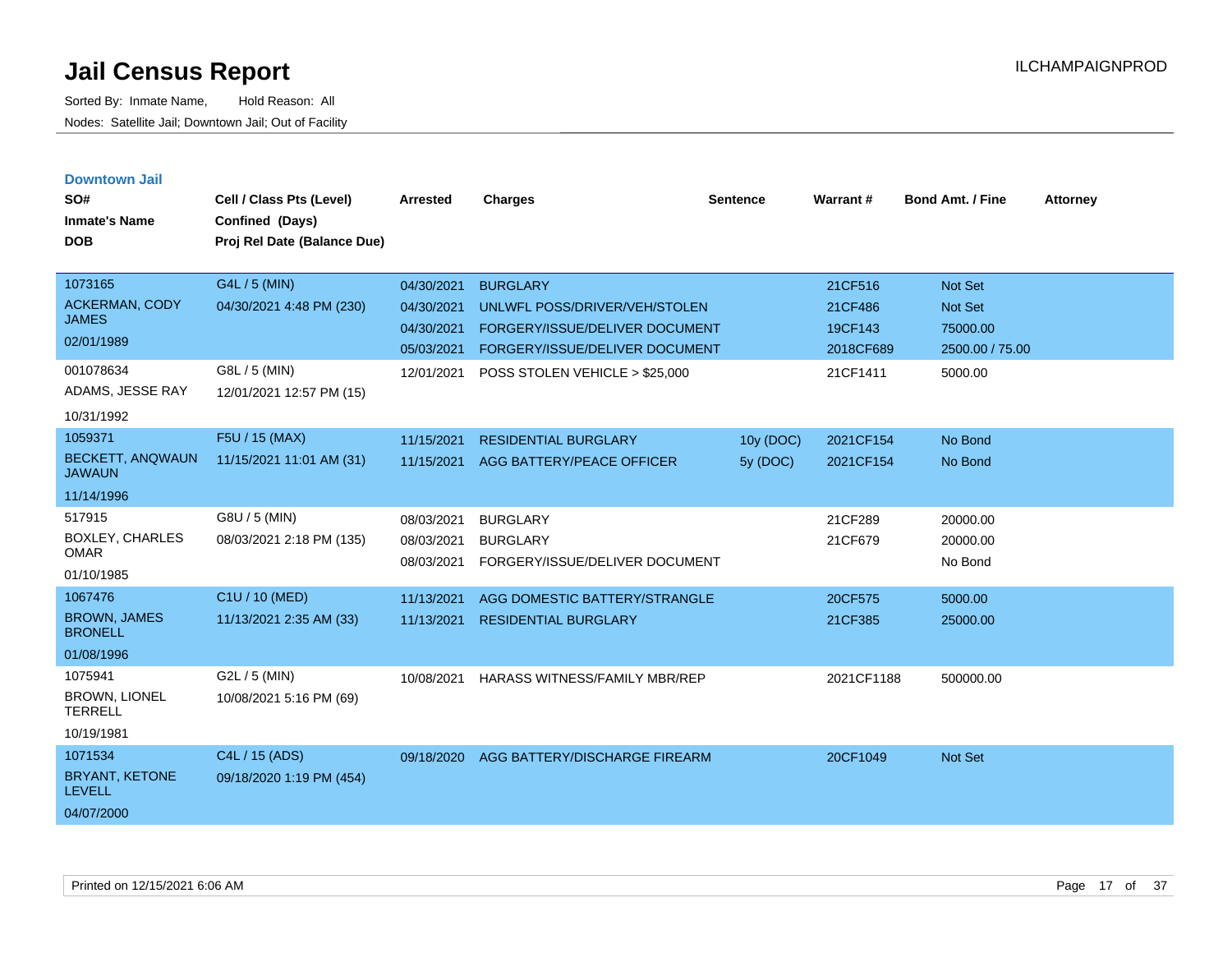Sorted By: Inmate Name, Hold Reason: All

Nodes: Satellite Jail; Downtown Jail; Out of Facility

| Noues. Salemie Jan, Downlown Jan, Out of Facility |                             |                 |                                         |                 |            |                         |                 |
|---------------------------------------------------|-----------------------------|-----------------|-----------------------------------------|-----------------|------------|-------------------------|-----------------|
| SO#                                               | Cell / Class Pts (Level)    | <b>Arrested</b> | <b>Charges</b>                          | <b>Sentence</b> | Warrant#   | <b>Bond Amt. / Fine</b> | <b>Attorney</b> |
| <b>Inmate's Name</b>                              | Confined (Days)             |                 |                                         |                 |            |                         |                 |
| <b>DOB</b>                                        | Proj Rel Date (Balance Due) |                 |                                         |                 |            |                         |                 |
|                                                   |                             |                 |                                         |                 |            |                         |                 |
| 61904                                             | D4 / 15 (ADS)               | 10/23/2021      | <b>ROBBERY</b>                          |                 | 21CF1287   | Not Set                 |                 |
| <b>BURNETT, TIMOTHY</b><br><b>LYNN</b>            | 10/23/2021 5:43 PM (54)     |                 |                                         |                 |            |                         |                 |
| 09/09/1983                                        |                             |                 |                                         |                 |            |                         |                 |
| 1075361                                           | J6L / 5 (ADS)               |                 | 04/16/2021 BURGLARY                     |                 | 21CF414    | Not Set                 |                 |
| COWART, TORREY<br>BENJAMEN, Junior                | 04/16/2021 9:17 PM (244)    |                 |                                         |                 |            |                         |                 |
| 11/22/1987                                        |                             |                 |                                         |                 |            |                         |                 |
| 1067370                                           | E3L / 15 (MAX)              | 11/05/2021      | FIREARM/FOID INVALID/NOT ELIG           |                 | 21CF1370   | Not Set                 |                 |
| <b>DAVIS, AUSTIN</b><br><b>CHRISTOPHER</b>        | 11/06/2021 12:23 AM (40)    |                 |                                         |                 |            |                         |                 |
| 08/11/1997                                        |                             |                 |                                         |                 |            |                         |                 |
| 56063                                             | H4L / 10 (ADS)              | 09/18/2021      | AGGRAVATED BATTERY                      |                 | 21CF1127   | Not Set                 |                 |
| DAVIS, DAMIEN                                     | 09/18/2021 4:25 AM (89)     | 09/19/2021      | AGGRAVATED BATTERY                      |                 | 21CF1132   | Not Set                 |                 |
| <b>DOMINIQUE</b>                                  |                             | 11/24/2021      | <b>FUGITIVE FROM JUSTICE</b>            |                 | 21CF1454   | Not Set                 |                 |
| 02/28/1977                                        |                             |                 |                                         |                 |            |                         |                 |
| 1066719                                           | C5L / 10 (MED)              | 06/09/2021      | AGG DOMESTIC BATTERY/STRANGLE           |                 | 21CF310    | 100000.00               |                 |
| DAVIS, TAVEON<br><b>CORNELIUS</b>                 | 06/09/2021 10:50 PM (190)   | 06/09/2021      | RETAIL THEFT/DISP MERCH/<\$300          |                 | 19CM897    | 3000.00                 |                 |
| 12/21/1997                                        |                             | 06/09/2021      | RET THEFT/DISP MERCH/>\$300             |                 | 19CF959    | 5000.00                 |                 |
| 001078223                                         | G6L / 5 (MIN)               | 11/09/2021      | AGG DUI/NO VALID DL                     |                 | 21CF1382   | Not Set                 |                 |
| DIEGO-MATEO.<br><b>JOAQUIN</b>                    | 11/09/2021 10:52 PM (37)    |                 |                                         |                 |            |                         |                 |
| 01/23/2002                                        |                             |                 |                                         |                 |            |                         |                 |
| 571307                                            | J3L / 15 (ADS)              | 09/14/2020      | <b>CRIM SEXUAL ABUSE/CONSENT</b>        |                 | 2020CF1026 | <b>Not Set</b>          |                 |
| DOMINGO-<br>CASTANEDA,                            | 09/14/2020 11:19 PM (458)   | 09/14/2020      | <b>PRED CRIM SEX ASLT/VICTIM &lt;13</b> |                 | 2020CF1025 | <b>Not Set</b>          |                 |
| 09/29/1989                                        |                             |                 |                                         |                 |            |                         |                 |
| 527379                                            | C9U / 15 (ADS)              | 10/25/2021      | ARMED HABITUAL CRIMINAL                 |                 | 21CF1297   | Not Set                 |                 |
| DRAKE, MARCELL<br><b>DEON</b>                     | 10/25/2021 5:05 PM (52)     | 10/27/2021      | AGG DOMESTIC BATTERY/STRANGLE           |                 | 21CF1245   | Not Set                 |                 |
|                                                   |                             |                 |                                         |                 |            |                         |                 |

04/20/1987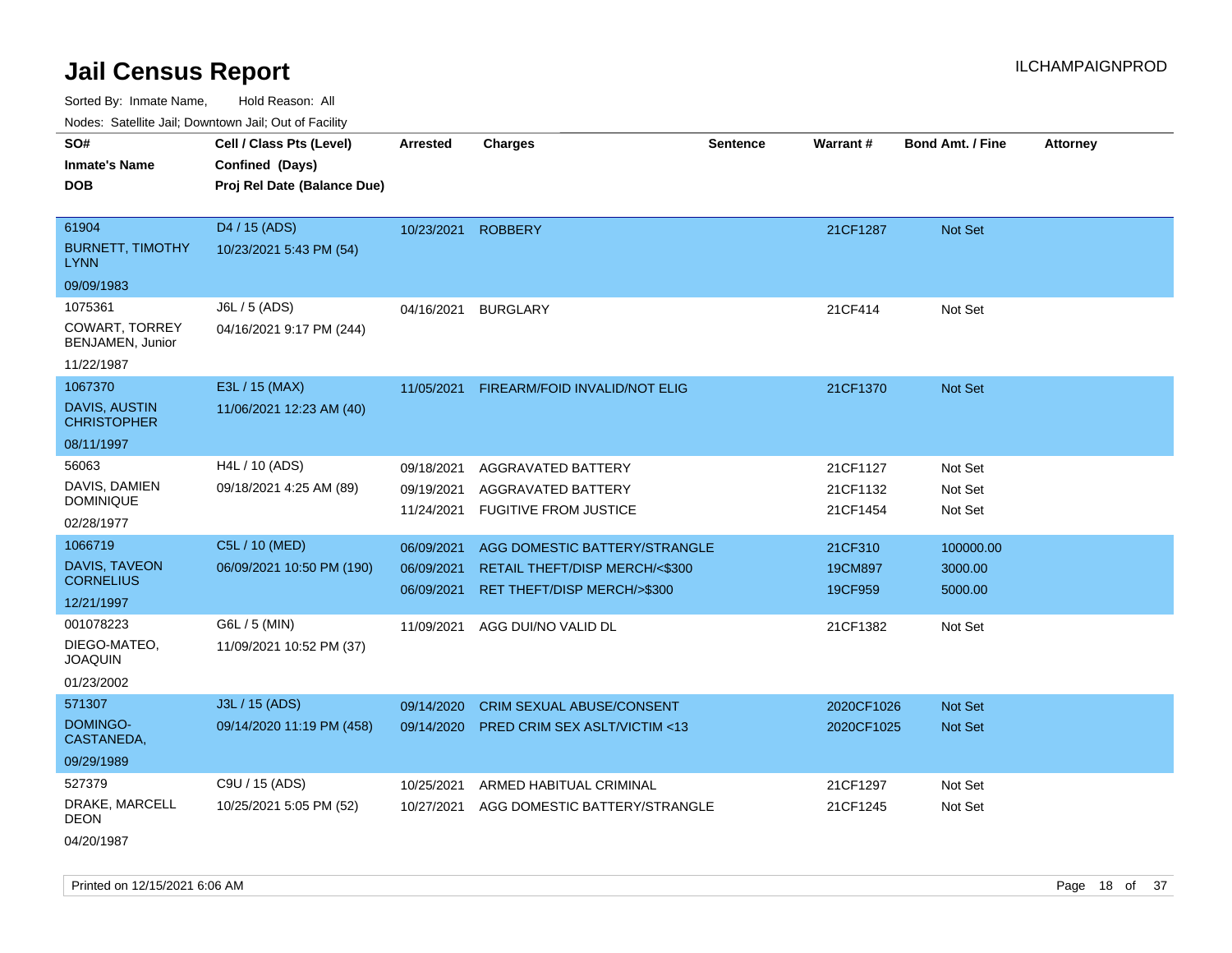Sorted By: Inmate Name, Hold Reason: All

Nodes: Satellite Jail; Downtown Jail; Out of Facility

| SO#                                    | Cell / Class Pts (Level)                     | <b>Arrested</b> | <b>Charges</b>                           | Sentence | Warrant#   | <b>Bond Amt. / Fine</b> | <b>Attorney</b> |
|----------------------------------------|----------------------------------------------|-----------------|------------------------------------------|----------|------------|-------------------------|-----------------|
| <b>Inmate's Name</b>                   | Confined (Days)                              |                 |                                          |          |            |                         |                 |
| <b>DOB</b>                             | Proj Rel Date (Balance Due)                  |                 |                                          |          |            |                         |                 |
|                                        |                                              |                 |                                          |          |            |                         |                 |
| 959292                                 | K1 / 15 (ADS)                                |                 | 04/01/2021 ATTEMPT (FIRST DEGREE MURDER) |          | 2020CF565  | 2000000.00              |                 |
| DUNCAN, COREYON<br><b>ANTHONY</b>      | 04/01/2021 8:46 PM (259)                     |                 |                                          |          |            |                         |                 |
| 01/17/1989                             |                                              |                 |                                          |          |            |                         |                 |
| 1053207                                | K2 / 15 (SPH)                                | 06/06/2019      | MURDER/INTENT TO KILL/INJURE             |          | 2019-CF849 | 2000000.00              |                 |
| FAUST, JAQUAVEON<br>LAVELL             | 06/06/2019 2:24 PM (924)                     |                 |                                          |          |            |                         |                 |
| 07/25/1996                             |                                              |                 |                                          |          |            |                         |                 |
| 962759                                 | E6L / 5 (ADS)                                | 07/16/2021      | <b>METH DELIVERY&lt;5 GRAMS</b>          |          | 21CF833    | Not Set                 |                 |
|                                        | FINLEY, KEVIN DANTE 07/16/2021 9:44 PM (153) | 07/29/2021      | AGG CRIM SEX ASSAULT/FELONY              |          | 21CF891    | No Bond                 |                 |
|                                        |                                              |                 |                                          |          |            |                         |                 |
| 12/28/1988                             |                                              |                 |                                          |          |            |                         |                 |
| 524764                                 | G3L / 5 (MIN)                                | 09/18/2021      | METH DELIVERY/15<100 GRAMS               |          | 21CF627    | 50000.00                |                 |
| FISCUS, ROBERT<br><b>LOWELL</b>        | 09/18/2021 10:50 AM (89)                     |                 |                                          |          |            |                         |                 |
| 02/17/1986                             |                                              |                 |                                          |          |            |                         |                 |
| 1068917                                | H1L / 5 (MIN)                                | 08/11/2021      | VIO ORDER/PRIOR VIO OF ORDER             |          | 21CF965    | Not Set                 |                 |
| <b>GARCIA, JUAN</b><br><b>CARLOS</b>   | 08/11/2021 9:24 PM (127)                     |                 |                                          |          |            |                         |                 |
| 10/21/1997                             |                                              |                 |                                          |          |            |                         |                 |
| 1069726                                | G3U / 5 (MIN)                                | 11/17/2021      | POSS AMT CON SUB EXCEPT(A)/(D)           |          | 21CF472    | 10000.00                |                 |
|                                        | GREER, CONNOR JAY 11/17/2021 5:26 PM (29)    | 11/17/2021      | BURGLARY W/O CAUSING DAMAGE              |          | 19CF1421   | 10000.00                |                 |
|                                        |                                              |                 |                                          |          |            |                         |                 |
| 02/22/1994                             |                                              |                 |                                          |          |            |                         |                 |
| 32913                                  | $11/15$ (ADS)                                | 12/03/2021      | PRED CRIM SEX ASLT/VICTIM <13            |          | 21CF1481   | Not Set                 |                 |
| GROB, WARREN A,<br>Junior              | 12/03/2021 4:24 PM (13)                      |                 |                                          |          |            |                         |                 |
| 12/07/1950                             |                                              |                 |                                          |          |            |                         |                 |
| 1073611                                | G5L / 5 (MIN)                                | 02/09/2021      | DELIVERY OF OR POSSESSION OF W/INT       |          | 21CF160    | Not Set                 |                 |
| HAYES, CAMERON<br><b>TAYLOR MALEEK</b> | 02/09/2021 3:10 PM (310)                     | 02/09/2021      | MFG 15>100 GR ECSTASY/ANALOG             |          | 21CF121    | 500000.00               |                 |
| 08/10/1998                             |                                              |                 |                                          |          |            |                         |                 |

Printed on 12/15/2021 6:06 AM **Page 19 of 37**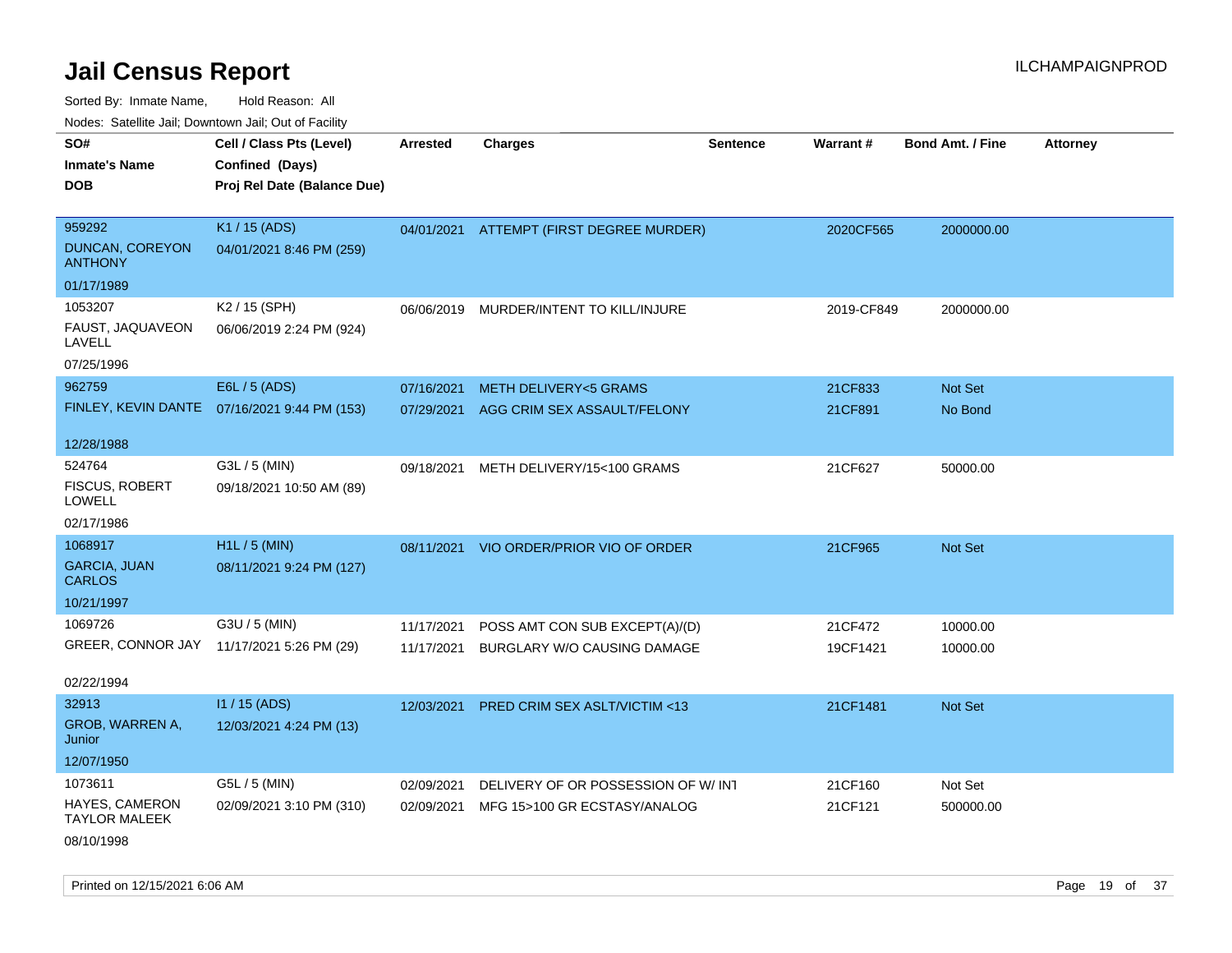| SO#<br><b>Inmate's Name</b><br><b>DOB</b>        | Cell / Class Pts (Level)<br>Confined (Days)<br>Proj Rel Date (Balance Due) | <b>Arrested</b>          | <b>Charges</b>                                               | <b>Sentence</b> | Warrant#             | <b>Bond Amt. / Fine</b> | <b>Attorney</b> |  |
|--------------------------------------------------|----------------------------------------------------------------------------|--------------------------|--------------------------------------------------------------|-----------------|----------------------|-------------------------|-----------------|--|
| 544770<br><b>HAYES, DEVON</b><br><b>JERMAINE</b> | F6L / 10 (MED)<br>08/14/2021 2:56 AM (124)                                 | 08/14/2021<br>08/14/2021 | AGG DOMESTIC BATTERY/STRANGLE<br>AGGRAVATED DOMESTIC BATTERY |                 | 2021CF514<br>21CF977 | 25000.00<br>No Bond     |                 |  |
| 11/07/1987                                       |                                                                            |                          |                                                              |                 |                      |                         |                 |  |
| 1015002<br>HERRERA, ANDREW<br>WESLEY             | J1L / 10 (ADS)<br>07/22/2021 9:17 PM (147)                                 | 07/22/2021               | AGGRAVATED BATTERY                                           | 2y (DOC)        | 2021CF861            | Not Set                 |                 |  |
| 12/17/1993<br>1024228                            | K3 / 15 (SPH)                                                              |                          |                                                              |                 |                      |                         |                 |  |
| <b>HILL, JAMONTE</b><br><b>RASHAD</b>            | 04/24/2018 4:07 PM (1,332)                                                 | 04/24/2018               | *MURDER/INTENT TO KILL/INJURE                                |                 | 2018-CF1170          | 5000000.00              |                 |  |
| 05/23/1994                                       |                                                                            |                          |                                                              |                 |                      |                         |                 |  |
| 1063119<br>HUNT, KHALLEEL<br>MALIK               | J7L / 10 (MED)<br>11/05/2021 7:47 AM (41)                                  | 11/05/2021               | <b>BURGLARY</b>                                              |                 | 2018CF877            | 10000.00                |                 |  |
| 03/28/1999                                       |                                                                            |                          |                                                              |                 |                      |                         |                 |  |
| 29206<br><b>JOHNSON, REUBEN</b><br><b>MONTE</b>  | J5L / 15 (SPH)<br>11/09/2021 11:30 AM (37)                                 | 11/09/2021               | <b>AGGRAVATED BATTERY</b>                                    |                 |                      | No Bond                 |                 |  |
| 04/07/1956                                       | 12/22/2021 (0.00)                                                          |                          |                                                              |                 |                      |                         |                 |  |
| 1073894<br>JOKICH, ANTON VEGO                    | E4U / 10 (ADS)<br>09/09/2021 2:14 PM (98)                                  | 09/09/2021               | VIOLATE SEX OFFENDER REGIS/2+                                |                 | 2021CF920            | 10000.00                |                 |  |
| 05/30/1969                                       |                                                                            |                          |                                                              |                 |                      |                         |                 |  |
| 23138                                            | D1 / 15 (MAX)                                                              | 06/17/2021               | STALKING/TRANSMITS THREAT                                    |                 | 18CF1332             | Not Set                 |                 |  |
| <b>JONES, GLENN</b><br><b>CLAYTON</b>            | 06/17/2021 12:51 PM (182)                                                  | 06/17/2021               | AGG CRIM SEXUAL ABUSE/FELONY                                 |                 | 18-CF-1333           | <b>Not Set</b>          |                 |  |
| 08/17/1958                                       |                                                                            |                          |                                                              |                 |                      |                         |                 |  |
| 1017120                                          | $C7L / 5$ (MIN)<br>JONES, JOSHUA LYNN 10/29/2021 3:15 AM (48)              | 10/29/2021               | AGG ASLT/USE DDLY WEAPON                                     |                 |                      | No Bond                 |                 |  |
| 05/16/1993                                       | 1/25/2022 (0.00)                                                           |                          |                                                              |                 |                      |                         |                 |  |
| Printed on 12/15/2021 6:06 AM                    |                                                                            |                          |                                                              |                 |                      |                         | Page 20 of 37   |  |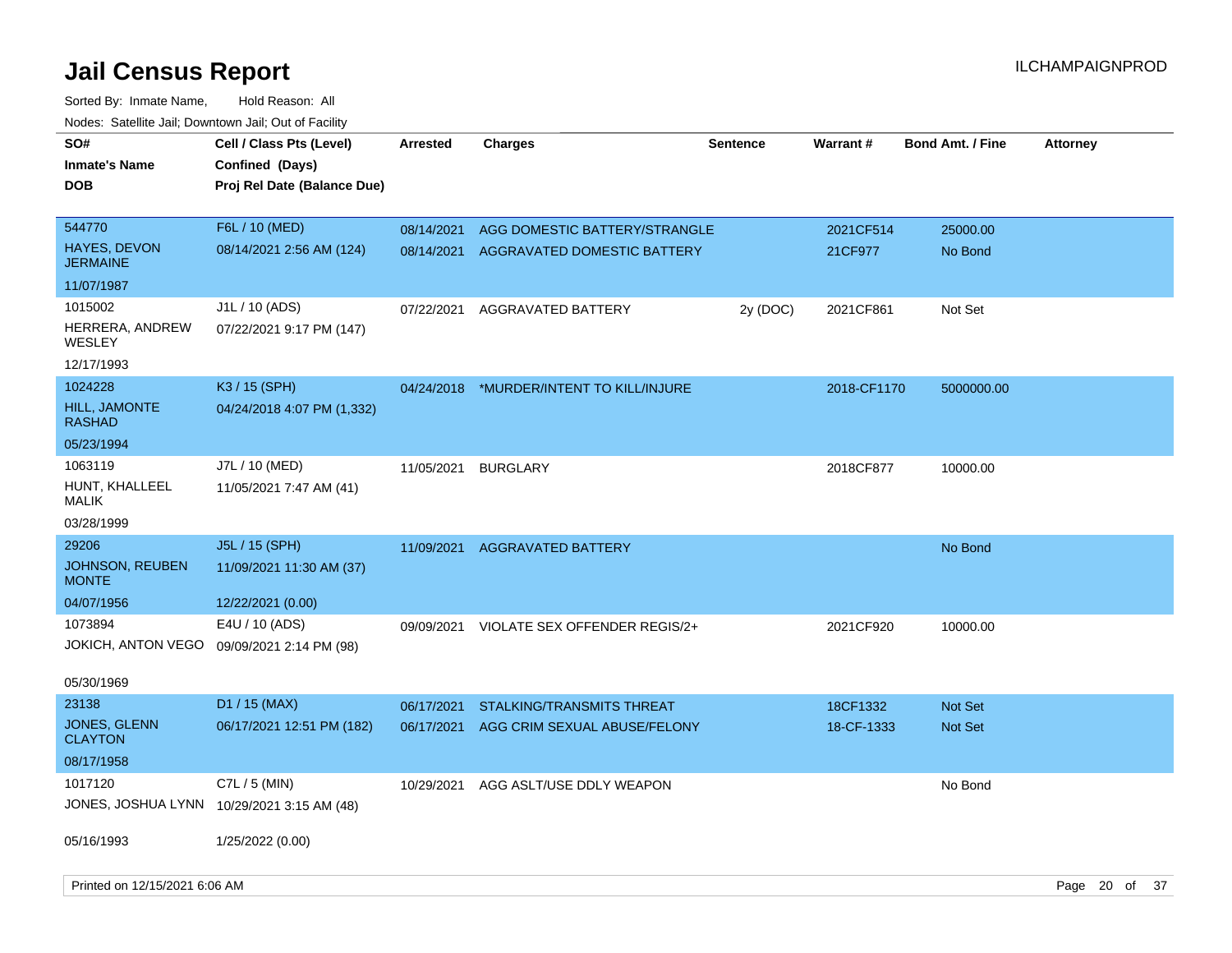| roaco. Catolino dall, Downtown dall, Out of Fability |                             |                      |                                    |                 |            |                         |                 |
|------------------------------------------------------|-----------------------------|----------------------|------------------------------------|-----------------|------------|-------------------------|-----------------|
| SO#                                                  | Cell / Class Pts (Level)    | <b>Arrested</b>      | <b>Charges</b>                     | <b>Sentence</b> | Warrant#   | <b>Bond Amt. / Fine</b> | <b>Attorney</b> |
| <b>Inmate's Name</b>                                 | Confined (Days)             |                      |                                    |                 |            |                         |                 |
| <b>DOB</b>                                           | Proj Rel Date (Balance Due) |                      |                                    |                 |            |                         |                 |
|                                                      |                             |                      |                                    |                 |            |                         |                 |
| 24308                                                | D <sub>2</sub> / 15 (MAX)   | 06/03/2021           | <b>ROBBERY</b>                     |                 | 21CF625    | No Bond                 |                 |
| <b>KWIATKOWSKI,</b><br><b>ROBERT JOHN</b>            | 06/03/2021 10:40 PM (196)   |                      |                                    |                 |            |                         |                 |
| 08/08/1963                                           |                             |                      |                                    |                 |            |                         |                 |
| 29681                                                | J2L / 15 (ADS)              | 07/14/2020           | PREDATORY CRIMINAL SEX ASSLT/CHILD |                 | 20CF-781   | 250000.00               |                 |
| LENOIR, JOHN<br><b>CHRISTOPHER</b>                   | 07/14/2020 12:51 PM (520)   |                      |                                    |                 |            |                         |                 |
| 04/20/1966                                           |                             |                      |                                    |                 |            |                         |                 |
| 001078320                                            | C6L / 10 (MED)              | 11/23/2021           | RESIST/OBSTRUCTING A PEACE OFFICEF |                 | 21CM539    | Not Set                 |                 |
| <b>MARSH, PAUL</b><br><b>OLUFUNMILAYO</b>            | 11/23/2021 2:32 PM (23)     |                      |                                    |                 |            |                         |                 |
| 07/13/1994                                           |                             |                      |                                    |                 |            |                         |                 |
| 45113                                                | E2L / 15 (MAX)              | 11/20/2021           | ARMED HABITUAL CRIMINAL            |                 | 21CF1424   | No Bond                 |                 |
| MARTIN, JEREMIAH<br><b>FRANCIS</b>                   | 11/20/2021 1:18 AM (26)     |                      |                                    |                 |            |                         |                 |
| 01/18/1977                                           |                             |                      |                                    |                 |            |                         |                 |
| 1066623                                              | G6U / 5 (MIN)               | 11/17/2021           | MFG/DEL 15<100 GR COCA/ANALOG      |                 | 17CF1093   | 75000.00                |                 |
| MATA-OROZCO,<br><b>OLEGARIO</b>                      | 11/17/2021 5:08 PM (29)     |                      |                                    |                 |            |                         |                 |
| 03/06/1995                                           |                             |                      |                                    |                 |            |                         |                 |
| 001078249                                            | B3 / 10 (MED)               | 08/07/2021           | FELON POSS/USE WEAPON/FIREARM      |                 | 21CF947    | Not Set                 |                 |
| MCCLENDON, CALVIN<br>м                               | 08/07/2021 8:56 AM (131)    |                      |                                    |                 |            |                         |                 |
| 04/29/1990                                           |                             |                      |                                    |                 |            |                         |                 |
| 40235                                                | G9U / 5 (MIN)               | 10/04/2021 AGG DUI/4 |                                    |                 | 2021CF1145 | 35000.00                |                 |
| MERRIWEATHER,<br><b>MARCUS TODD</b>                  | 10/04/2021 4:41 PM (73)     |                      |                                    |                 |            |                         |                 |
| 11/28/1967                                           |                             |                      |                                    |                 |            |                         |                 |
| 1040273                                              | E5U / 15 (ADS)              | 09/30/2021           | PRED CRIM SEX ASLT/VICTIM <13      |                 | 21CF329    | 500000.00               |                 |
| METCALFE, LANELL<br>JARON                            | 09/30/2021 11:32 PM (77)    |                      |                                    |                 |            |                         |                 |
| 09/22/1988                                           |                             |                      |                                    |                 |            |                         |                 |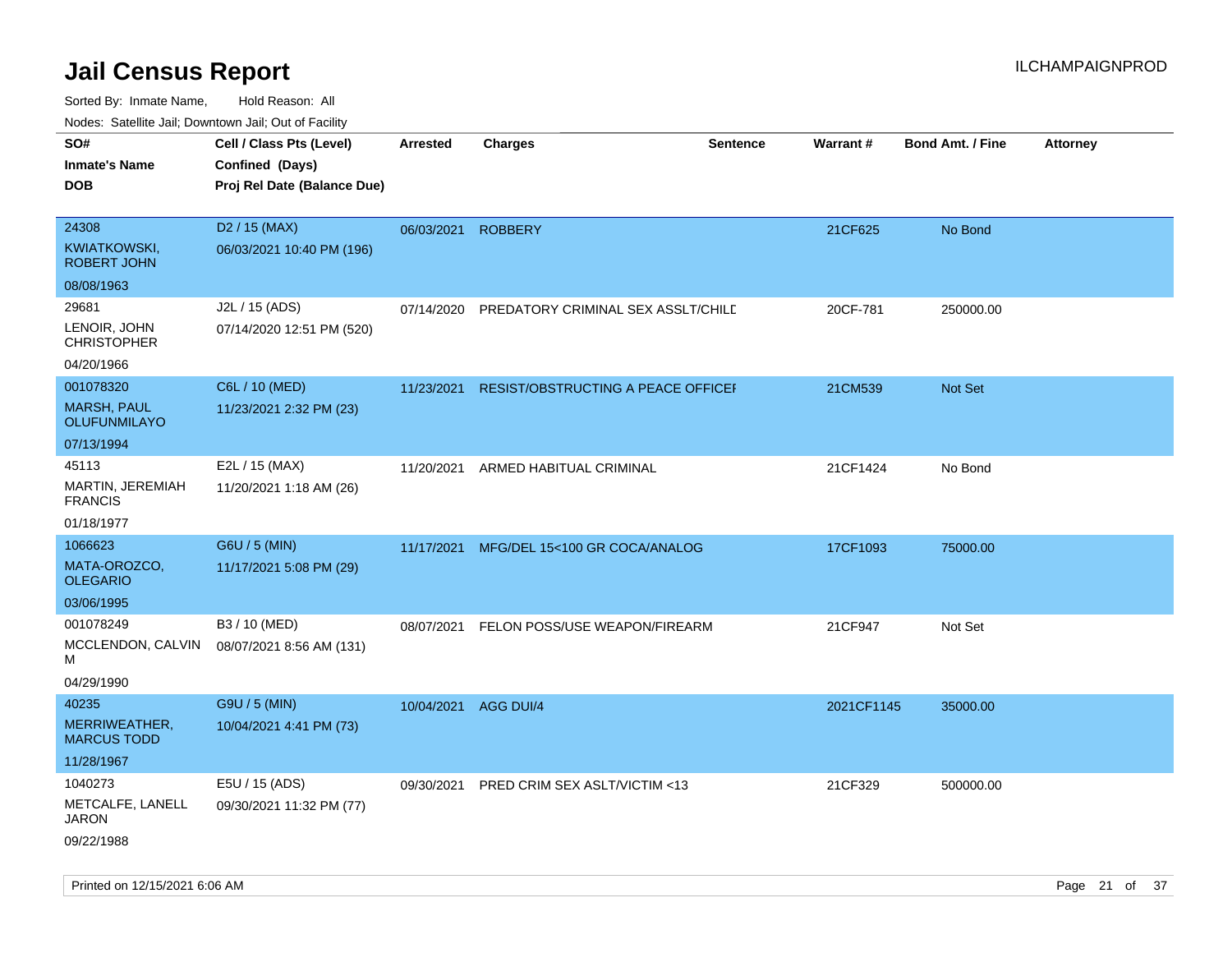Sorted By: Inmate Name, Hold Reason: All Nodes: Satellite Jail; Downtown Jail; Out of Facility

| Noues. Sateme Jan, Downtown Jan, Out or Facility |                             |                          |                                                                |                 |                      |                           |                 |
|--------------------------------------------------|-----------------------------|--------------------------|----------------------------------------------------------------|-----------------|----------------------|---------------------------|-----------------|
| SO#                                              | Cell / Class Pts (Level)    | Arrested                 | <b>Charges</b>                                                 | <b>Sentence</b> | Warrant#             | <b>Bond Amt. / Fine</b>   | <b>Attorney</b> |
| <b>Inmate's Name</b>                             | Confined (Days)             |                          |                                                                |                 |                      |                           |                 |
| <b>DOB</b>                                       | Proj Rel Date (Balance Due) |                          |                                                                |                 |                      |                           |                 |
|                                                  |                             |                          |                                                                |                 |                      |                           |                 |
| 1075635                                          | B <sub>2</sub> / 10 (ADS)   | 05/11/2021               | MFG/DEL CANNABIS/30-500 GRAMS                                  |                 | 20CF1402             | 100000.00                 |                 |
| MILES, DEVLON VON,<br>Junior                     | 05/11/2021 10:39 PM (219)   | 05/11/2021               | AGG DISCHARGE FIREARM/OCC VEH                                  |                 | 21CF538              | Not Set                   |                 |
| 11/04/2000                                       |                             |                          |                                                                |                 |                      |                           |                 |
| 1069209                                          | H2L / 10 (ADS)              | 04/07/2021               | AGG BATTERY/GREAT BODILY HARM                                  |                 | 21CF376              | Not Set                   |                 |
| MOORE, DEVONTE<br>JAMAL                          | 04/07/2021 6:25 PM (253)    |                          |                                                                |                 |                      |                           |                 |
| 09/24/1995                                       |                             |                          |                                                                |                 |                      |                           |                 |
| 966887                                           | F7L / 15 (MAX)              | 11/05/2021               | DELIVERY OF OR POSSESSION OF W/ IN1 10y/0m/0d (DC 19CF1425     |                 |                      | No Bond                   |                 |
| <b>NELSON, DARRYL</b><br><b>WAYNE</b>            | 11/05/2021 11:00 AM (41)    |                          |                                                                |                 |                      |                           |                 |
| 01/16/1984                                       |                             |                          |                                                                |                 |                      |                           |                 |
| 001078517                                        | C3L / 15 (MAX)              | 10/19/2021               | ATTEMPT (FIRST DEGREE MURDER)                                  |                 | 21CF1267             | Not Set                   |                 |
| <b>NELSON, RORY</b><br>DEMOND                    | 10/19/2021 3:55 AM (58)     |                          |                                                                |                 |                      |                           |                 |
| 08/14/1984                                       |                             |                          |                                                                |                 |                      |                           |                 |
| 001078357                                        | H6L / 15 (ADS)              | 09/17/2021               | ARMED ROBBERY/ARMED W/FIREARM                                  |                 | 21CF1230             | <b>Not Set</b>            |                 |
| PETTIGREW, CAREY<br><b>CORNITRIAS DEOBLO</b>     | 09/17/2021 9:56 AM (90)     | 09/17/2021<br>09/17/2021 | ARMED ROBBERY/ARMED W/FIREARM<br>ARMED ROBBERY/ARMED W/FIREARM |                 | 21CF1128<br>21CF1129 | <b>Not Set</b><br>Not Set |                 |
| 08/31/1986                                       |                             |                          |                                                                |                 |                      |                           |                 |
| 1022441                                          | H3L / 10 (ADS)              | 10/27/2021               | AGG BATTERY/PEACE OFFICER                                      |                 | 2021 CF 12           | No Bond                   |                 |
| PICKENS, DONTRELL<br>DEMAR                       | 10/27/2021 1:39 PM (50)     | 10/27/2021               | AGG BATTERY/PEACE OFFICER                                      |                 | 2020 CF 1488         | No Bond                   |                 |
| 12/10/1993                                       |                             |                          |                                                                |                 |                      |                           |                 |
| 1072114                                          | A1U / 15 (SPH)              | 01/17/2021               | ATTEMPT (FIRST DEGREE MURDER)                                  |                 | 2021CF65             | Not Set                   |                 |
| ROBINSON, DONNELL                                | 01/17/2021 2:40 PM (333)    | 01/17/2021               | ARMED ROBBERY/NO FIREARM                                       |                 | 2020CF824            | 75000.00                  |                 |
| <b>LEVON</b>                                     |                             | 02/17/2021               | <b>AGGRAVATED BATTERY</b>                                      | 4y (DOC)        |                      | 250000.00                 |                 |
| 10/23/2000                                       |                             |                          |                                                                |                 |                      |                           |                 |
| 980761                                           | B1 / 10 (MED)               | 06/07/2021               | DOMESTIC BATTERY/OTHER PRIOR                                   | 5y (DOC)        |                      | Not Set                   |                 |
| ROBINSON, LEON<br>SOLOMON                        | 06/07/2021 1:53 AM (192)    |                          |                                                                |                 |                      |                           |                 |
| 10/22/1983                                       |                             |                          |                                                                |                 |                      |                           |                 |

Printed on 12/15/2021 6:06 AM Page 22 of 37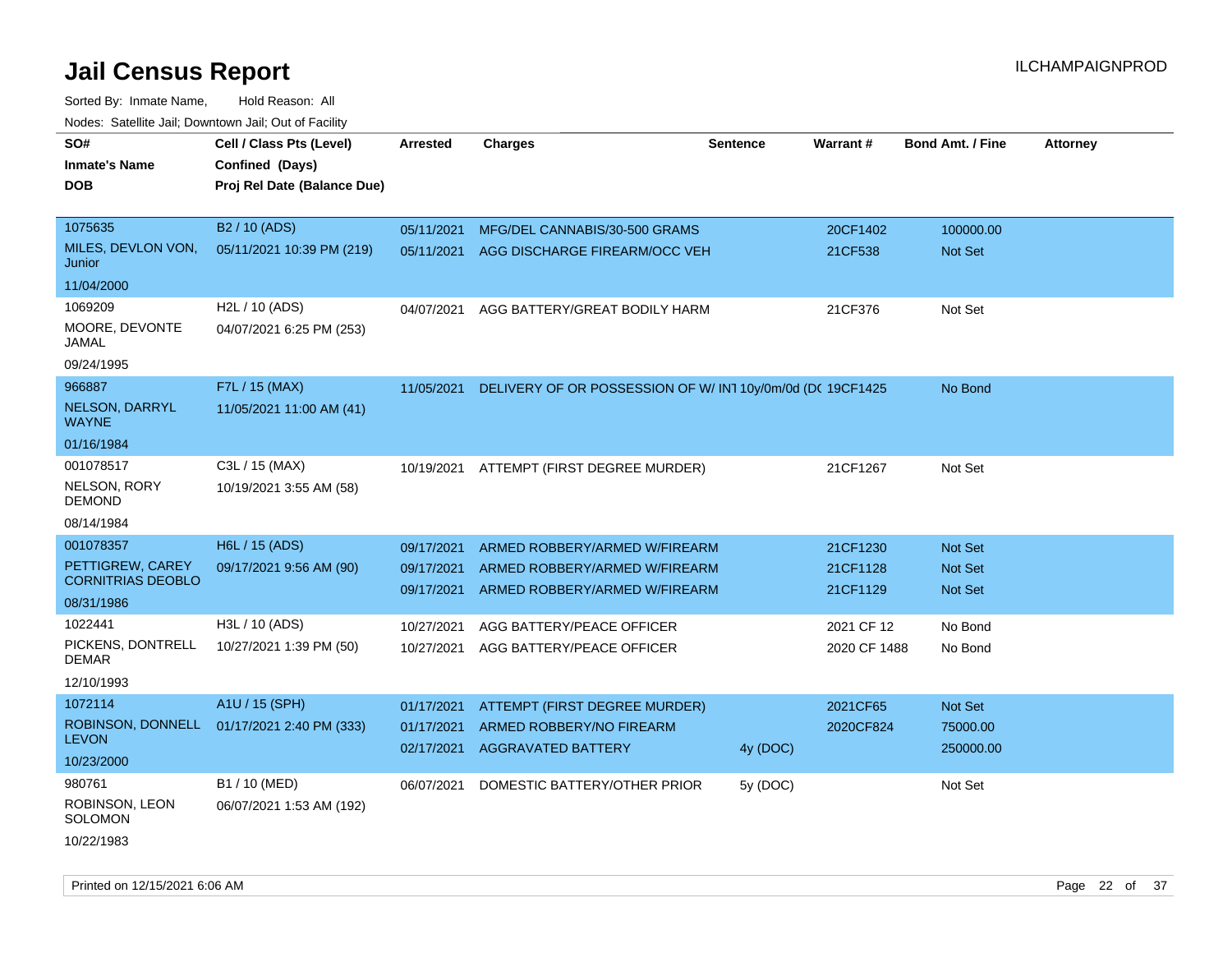| SO#<br><b>Inmate's Name</b>             | Cell / Class Pts (Level)<br>Confined (Days) | <b>Arrested</b>  | <b>Charges</b>                 | <b>Sentence</b> | Warrant#   | <b>Bond Amt. / Fine</b> | <b>Attorney</b> |
|-----------------------------------------|---------------------------------------------|------------------|--------------------------------|-----------------|------------|-------------------------|-----------------|
| <b>DOB</b>                              | Proj Rel Date (Balance Due)                 |                  |                                |                 |            |                         |                 |
|                                         |                                             |                  |                                |                 |            |                         |                 |
| 1006507                                 | C2L / 10 (MED)                              | 10/21/2021       | DOMESTIC BATTERY/OTHER PRIOR   |                 | 21CF1269   | Not Set                 |                 |
| <b>RODGERS, DYLAN</b>                   | 10/21/2021 12:34 AM (56)                    | 10/21/2021       | PROBATION VIOLATION            |                 | 2019CF1220 | 10000.00                |                 |
| <b>ROBERT</b>                           |                                             | 10/21/2021       | AGG ASLT/USE DDLY WEAPON       |                 | 21CM123    | 1000.00                 |                 |
| 12/12/1991                              |                                             |                  |                                |                 |            |                         |                 |
| 1068592                                 | C8L / 15 (ADS)                              | 11/12/2021       | <b>BURGLARY</b>                |                 | 21CF1393   | Not Set                 |                 |
| ROSS, TEVONTAE<br><b>TERRANCE</b>       | 11/12/2021 8:41 AM (34)                     |                  |                                |                 |            |                         |                 |
| 12/15/1998                              |                                             |                  |                                |                 |            |                         |                 |
| 1069960                                 | G7L / 5 (MIN)                               | 09/28/2021       | IDENTITY THEFT/\$2K-\$10K      |                 | 21CF952    | 10000.00                |                 |
| SHELTON, JOSIAH<br><b>TIMOTHY</b>       | 09/28/2021 2:04 AM (79)                     |                  |                                |                 |            |                         |                 |
| 02/23/1980                              |                                             |                  |                                |                 |            |                         |                 |
| 960772                                  | G1L / 5 (MIN)                               | 11/11/2021       | POSSESSION OF METH<5 GRAMS     | 3y (DOC)        | 2020CF362  | No Bond                 |                 |
| STARK, FARON<br><b>MICHAEL</b>          | 11/11/2021 10:28 PM (35)                    |                  |                                |                 |            |                         |                 |
| 05/12/1988                              |                                             |                  |                                |                 |            |                         |                 |
| 1057312                                 | G <sub>2U</sub>                             | 11/10/2021       | HOME INVASION/FIREARM          |                 | 21CF1388   | Not Set                 |                 |
| <b>STARKS, RAMEON</b><br><b>TAHZIER</b> | 11/10/2021 9:51 PM (36)                     | 11/30/2021 THEFT |                                |                 | 21CF1194   | 100000.00               |                 |
| 12/18/1996                              |                                             |                  |                                |                 |            |                         |                 |
| 1051104                                 | G1U / 5 (MIN)                               | 05/26/2021       | METH DELIVERY/5<15 GRAMS       |                 | 21CF598    | Not Set                 |                 |
| STOVER, ANDREW                          | 05/27/2021 12:59 AM (203)                   | 05/26/2021       | DRIVING ON REVOKED LICENSE     |                 | 21TR4000   | Not Set                 |                 |
| WADE                                    |                                             | 05/26/2021       | <b>BURGLARY</b>                |                 | 21CF667    | Not Set                 |                 |
| 07/20/1994                              |                                             |                  |                                |                 |            |                         |                 |
| 1024184                                 | H5L / 10 (ADS)                              | 09/08/2021       | AGG ASLT PEACE OFF/FIRE/ER WRK |                 | 20CF1051   | No Bond                 |                 |
| SULLIVAN, CODY<br><b>MICHAEL</b>        | 09/08/2021 3:28 PM (99)                     |                  |                                |                 |            |                         |                 |
| 08/15/1994                              |                                             |                  |                                |                 |            |                         |                 |
| 1068839                                 | F8L / 15 (MAX)                              | 08/07/2020       | <b>HOMICIDE</b>                |                 | 2020-CF851 | 1000000.00              |                 |
| TAYLOR, LONDON<br>JAVON                 | 08/07/2020 10:30 AM (496)                   |                  |                                |                 |            |                         |                 |
| 08/16/1999                              |                                             |                  |                                |                 |            |                         |                 |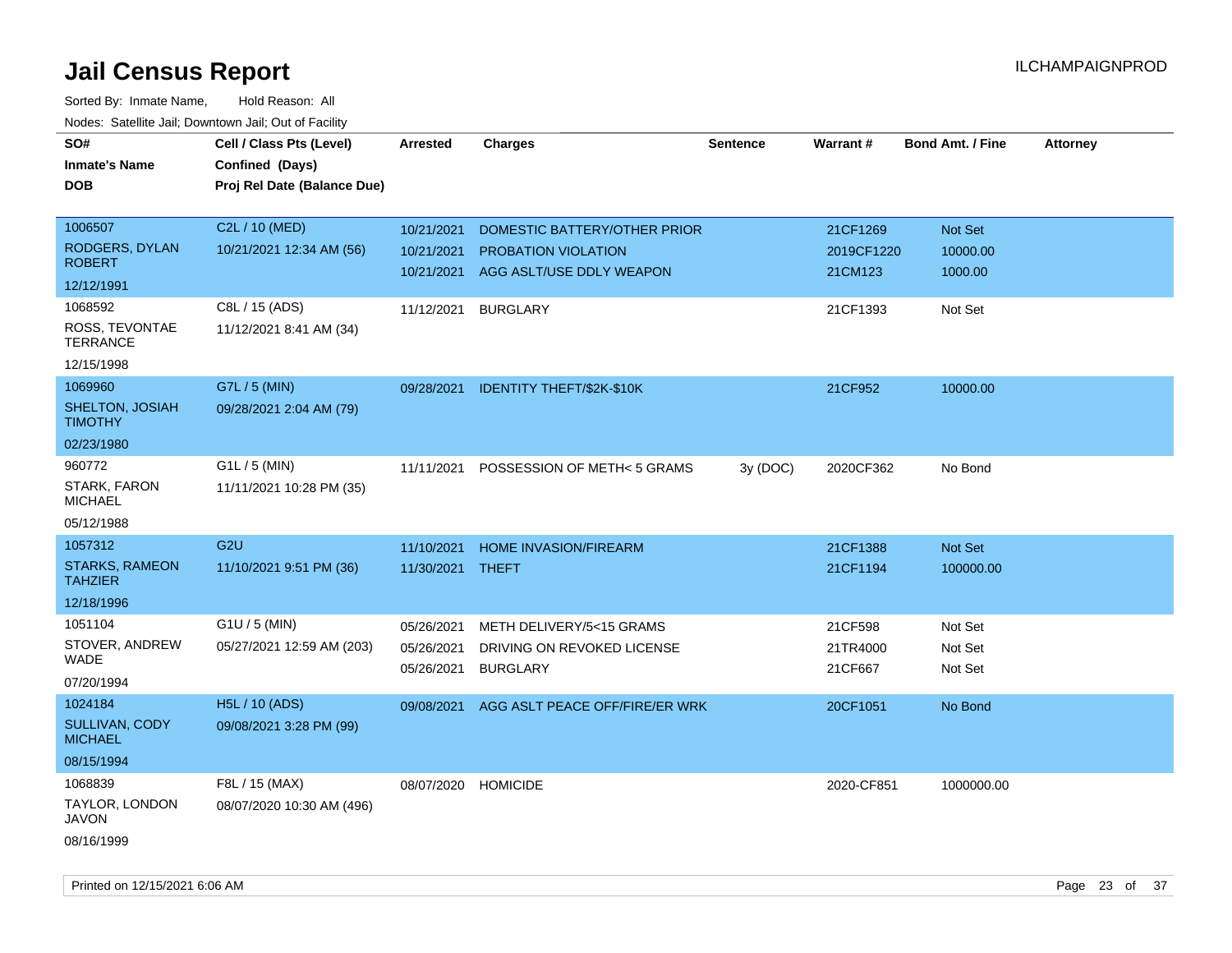| SO#                                     | Cell / Class Pts (Level)    | Arrested   | <b>Charges</b>                 | Sentence | Warrant#   | <b>Bond Amt. / Fine</b> | <b>Attorney</b> |
|-----------------------------------------|-----------------------------|------------|--------------------------------|----------|------------|-------------------------|-----------------|
| <b>Inmate's Name</b>                    | Confined (Days)             |            |                                |          |            |                         |                 |
| <b>DOB</b>                              | Proj Rel Date (Balance Due) |            |                                |          |            |                         |                 |
|                                         |                             |            |                                |          |            |                         |                 |
| 1004142                                 | F9L / 15 (MAX)              | 10/22/2021 | <b>PAROLE REVOCATION</b>       |          |            | Not Set                 |                 |
| TOY, KAYON LARENZ                       | 10/22/2021 1:01 PM (55)     | 10/27/2021 | POSSESSION OF METH/15<100GRAMS |          | 2021CF1298 | 1500000.00              |                 |
| 09/12/1991                              |                             |            |                                |          |            |                         |                 |
| 1056971                                 | D6 / 10 (ADS)               | 08/07/2021 | FELON POSS/USE WEAPON/FIREARM  |          | 21CF948    | No Bond                 |                 |
| TRAVIS, DENZEL<br><b>DANTRELL</b>       | 08/07/2021 7:36 AM (131)    | 08/08/2021 | AGG BATTERY/PUBLIC PLACE       |          | 2020CF647  | 25000.00                |                 |
| 03/21/1993                              |                             |            |                                |          |            |                         |                 |
| 001078250                               | F2L / 10 (MED)              | 08/07/2021 | FELON POSS WEAPON/BODY ARMOR   |          | 21CF950    | Not Set                 |                 |
| <b>TRAVIS, JORDAN</b><br><b>TESHAUN</b> | 08/07/2021 10:27 AM (131)   |            |                                |          |            |                         |                 |
| 03/03/1996                              |                             |            |                                |          |            |                         |                 |
| 969709                                  | D3 / 5 (MIN)                | 10/29/2021 | CRIM DMG TO PROP \$500-10K     |          |            | Not Set                 |                 |
| TUFTE, BRYCE<br><b>MATTHEW</b>          | 10/29/2021 3:14 PM (48)     | 10/29/2021 | DRIVING ON SUSPENDED LICENSE   |          | 20TR2181   | 5000.00                 |                 |
| 05/30/1988                              | 12/20/2021 (0.00)           |            |                                |          |            |                         |                 |
| 56994                                   | I3 / 15 (MAX)               | 12/09/2021 | STALKING/CAUSE FEAR FOR SAFETY |          | 21CF1514   | Not Set                 |                 |
| <b>TURNER, ROBERT</b><br>EARL, Senior   | 12/09/2021 9:23 PM (7)      | 12/13/2021 | PAROLE REVOCATION              |          | CH2107735  | Not Set                 |                 |
| 09/07/1982                              |                             |            |                                |          |            |                         |                 |
| 30108                                   | J4L / 15 (ADS)              | 07/30/2021 | <b>MURDER</b>                  |          | 21CF902    | 2000000.00              |                 |
| VANDYKE, DARYL<br><b>ANTHONY</b>        | 07/30/2021 8:29 PM (139)    |            |                                |          |            |                         |                 |
| 10/04/1965                              |                             |            |                                |          |            |                         |                 |
| 968681                                  | D5 / 15 (ADS)               | 08/27/2021 | AGG CRIM SX AB/VIC 13<18/TRUST |          | 2020CF499  | 250000.00               |                 |
| <b>WADE, DEMETRIUS</b><br><b>DARYL</b>  | 08/27/2021 2:25 AM (111)    | 08/27/2021 | INDIRECT CRIMINAL CONTEMPT     | 5y (DOC) | 2021CC16   | No Bond                 |                 |
| 01/07/1987                              |                             |            |                                |          |            |                         |                 |
| 1070904                                 | G7U / 5 (MIN)               | 10/28/2021 | <b>BURGLARY</b>                |          | 2021CF321  | 15000.00                |                 |
| WANKEL, JONAH<br>JAMES                  | 10/28/2021 3:42 AM (49)     |            |                                |          |            |                         |                 |
| 12/15/1993                              |                             |            |                                |          |            |                         |                 |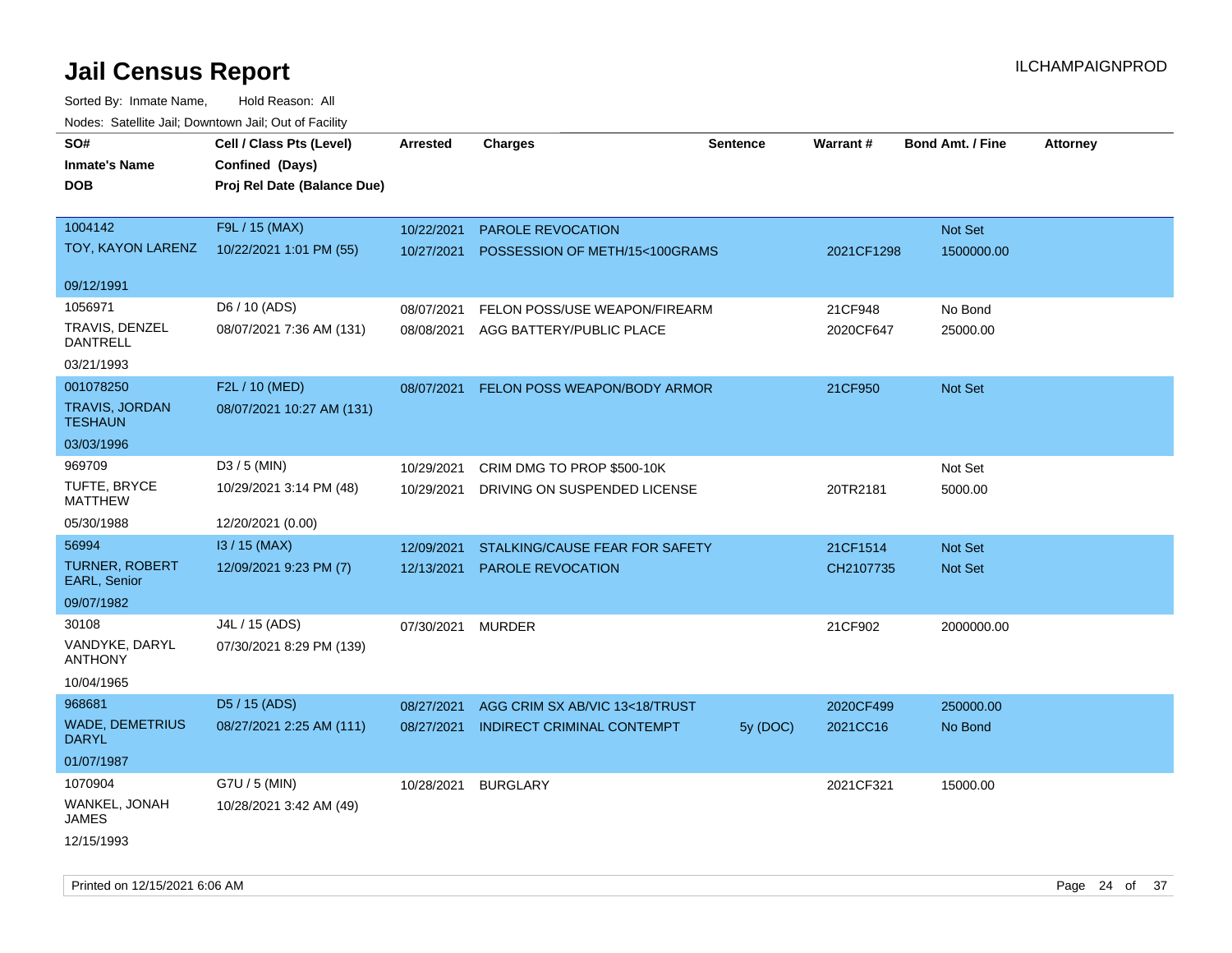| SO#                                        | Cell / Class Pts (Level)    | Arrested   | Charges                  | <b>Sentence</b> | Warrant#    | <b>Bond Amt. / Fine</b> | <b>Attorney</b> |
|--------------------------------------------|-----------------------------|------------|--------------------------|-----------------|-------------|-------------------------|-----------------|
| <b>Inmate's Name</b>                       | Confined (Days)             |            |                          |                 |             |                         |                 |
| <b>DOB</b>                                 | Proj Rel Date (Balance Due) |            |                          |                 |             |                         |                 |
|                                            |                             |            |                          |                 |             |                         |                 |
| 1058072                                    | A2U / 15 (SPH)              | 02/25/2021 | ARMED HABITUAL CRIMINAL  |                 |             | Not Set                 |                 |
| <b>WILLIAMS, KENNETH</b><br><b>BERNARD</b> | 02/25/2021 3:24 PM (294)    |            |                          |                 |             |                         |                 |
| 10/04/1985                                 |                             |            |                          |                 |             |                         |                 |
| 53518                                      | 14 / 15 (ADS)               | 08/19/2021 | AGGRAVATED BATTERY       |                 | 21CF1014    | Not Set                 |                 |
| <b>WILLIAMS, TORREY</b><br><b>TOSHIBA</b>  | 08/19/2021 10:10 AM (119)   | 09/01/2021 | PROBATION VIOLATION      |                 | 20CF381     | Not Set                 |                 |
| 03/30/1975                                 |                             |            |                          |                 |             |                         |                 |
| 9326                                       | $12/5$ (ADS)                | 06/14/2021 | <b>BURGLARY</b>          |                 | 2020-CF-625 | Not Set                 |                 |
| YOUNG, ANTHONY<br><b>PAUL</b>              | 06/14/2021 12:07 PM (185)   |            |                          |                 |             |                         |                 |
| 03/13/1954                                 |                             |            |                          |                 |             |                         |                 |
| <b>Total Downtown Jail: 66</b>             |                             | Males: 66  | Unknown: 0<br>Females: 0 |                 |             |                         |                 |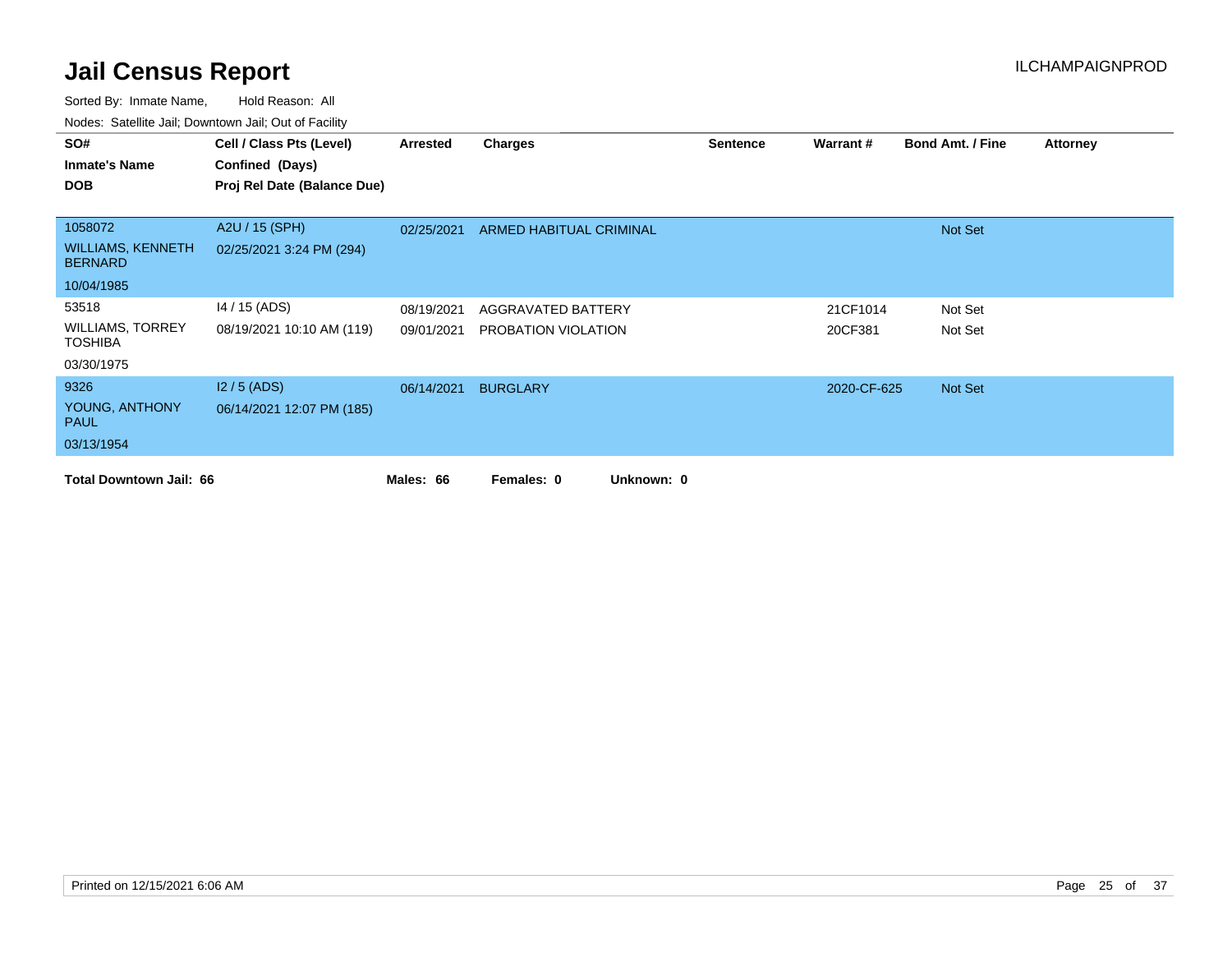|  | <b>Out of Facility</b> |  |
|--|------------------------|--|

| SO#<br><b>Inmate's Name</b><br><b>DOB</b>       | Cell / Class Pts (Level)<br>Confined (Days)<br>Proj Rel Date (Balance Due) | <b>Arrested</b>          | <b>Charges</b>                                        | <b>Sentence</b> | Warrant#             | <b>Bond Amt. / Fine</b> | <b>Attorney</b> |
|-------------------------------------------------|----------------------------------------------------------------------------|--------------------------|-------------------------------------------------------|-----------------|----------------------|-------------------------|-----------------|
| 61095<br>AMOS, DERRICK<br><b>JAMES</b>          | <b>DEW / 10 (ADS)</b><br>05/02/2021 9:02 PM (228)                          | 05/02/2021               | <b>HOME INVASION/CAUSE INJURY</b>                     |                 | 2021CF323            | 100000.00               |                 |
| 06/12/1985                                      |                                                                            |                          |                                                       |                 |                      |                         |                 |
| 19971<br><b>LYNN</b>                            | EHD<br>BARNESKE, RAYMOND 11/09/2021 9:32 AM (37)                           | 11/09/2021               | DRIVING RVK/SUSP DUI/SSS 4-9                          |                 | 2021CF968            | Not Set                 |                 |
| 08/17/1961                                      | 5/6/2022 (0.00)                                                            |                          |                                                       |                 |                      |                         |                 |
| 60268<br><b>BECKETT, JEFFREY</b><br><b>ALAN</b> | <b>EHD</b><br>12/14/2021 10:13 AM (2)                                      | 12/14/2021               | DRIVING ON REVOKED LICENSE                            |                 | 2021TR1451           | <b>Not Set</b>          |                 |
| 05/07/1963                                      | 12/23/2021 (0.00)                                                          |                          |                                                       |                 |                      |                         |                 |
| 516062                                          | DEW / 15 (MAX)                                                             | 02/22/2021               | PHONE HARASSMENT/2+                                   |                 | 20CF194              | 5000.00                 |                 |
| BENNETT, JOHN<br><b>MICHAEL</b>                 | 02/22/2021 10:47 AM (297)                                                  | 02/22/2021               | AGG DISCH FIR/VEH/PC OFF/FRMAN                        |                 | 21CF210              | No Bond                 |                 |
| 04/30/1986                                      |                                                                            |                          |                                                       |                 |                      |                         |                 |
| 976538                                          | <b>EHD</b><br>BLISSIT, WYATT TYRES 10/12/2021 10:05 AM (65)                | 10/12/2021               | DOMESTIC BATTERY/OTHER PRIOR                          |                 | 2020CF1095           | <b>Not Set</b>          |                 |
| 09/05/1989                                      | 1/6/2022 (0.00)                                                            |                          |                                                       |                 |                      |                         |                 |
| 974830<br>BOOK, RORY ALAN                       | <b>EHD</b><br>12/07/2021 9:37 AM (9)                                       | 12/07/2021               | AGG DUI/3                                             |                 | 2020CF791            | Not Set                 |                 |
| 08/13/1988                                      | 12/20/2021 (0.00)                                                          |                          |                                                       |                 |                      |                         |                 |
| 33993                                           | <b>DEW / 10 (MED)</b>                                                      | 06/14/2021               | AGGRAVATED DOMESTIC BATTERY                           |                 | 21CF688              | Not Set                 |                 |
| <b>BOOKER, STEPHON</b><br><b>MONTELL</b>        | 06/14/2021 7:42 PM (185)                                                   | 06/14/2021<br>06/14/2021 | POSSESSING A CONTROLLED SUBSTANC<br>PAROLE REVOCATION |                 | 21CF657<br>CH2103612 | Not Set<br>No Bond      |                 |
| 06/11/1971                                      |                                                                            |                          |                                                       |                 |                      |                         |                 |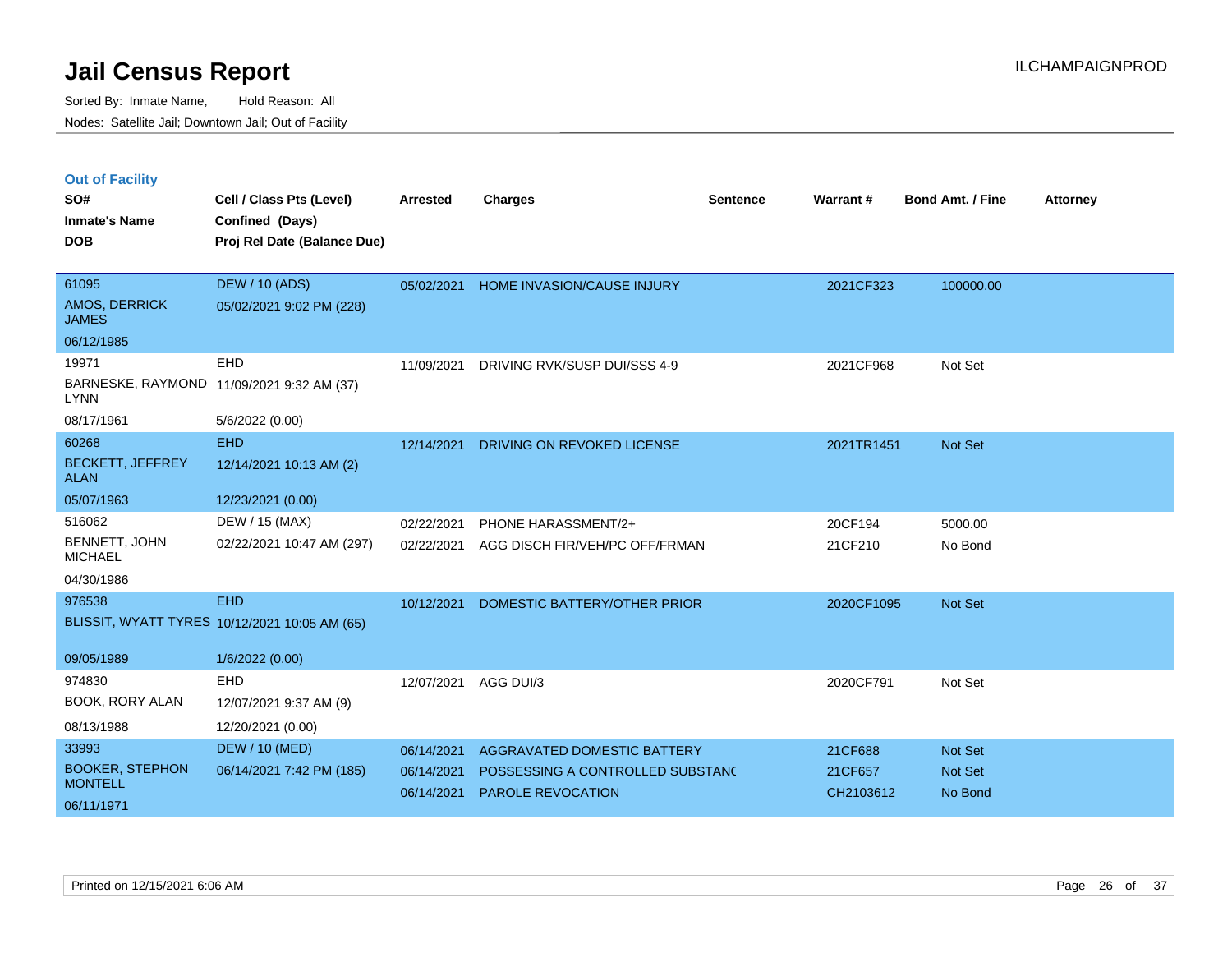| ivouss. Saleling Jali, Downtown Jali, Out of Facility |                                                    |                 |                                     |                 |                 |                         |                 |
|-------------------------------------------------------|----------------------------------------------------|-----------------|-------------------------------------|-----------------|-----------------|-------------------------|-----------------|
| SO#<br><b>Inmate's Name</b>                           | Cell / Class Pts (Level)<br>Confined (Days)        | <b>Arrested</b> | <b>Charges</b>                      | <b>Sentence</b> | <b>Warrant#</b> | <b>Bond Amt. / Fine</b> | <b>Attorney</b> |
| <b>DOB</b>                                            | Proj Rel Date (Balance Due)                        |                 |                                     |                 |                 |                         |                 |
| 1074315<br><b>BRIGGS, PATRICK</b>                     | <b>DEW / 15 (MAX)</b><br>08/03/2021 4:56 PM (135)  | 07/27/2021      | AGG DISCHARGE FIREARM/VEH/SCH       |                 | 21CF927         | Not Set                 |                 |
| <b>MONTAY</b>                                         |                                                    |                 |                                     |                 |                 |                         |                 |
| 08/05/2001                                            |                                                    |                 |                                     |                 |                 |                         |                 |
| 001078065<br><b>BROWN, CHARMAN</b><br>LAKEEF          | KAN / 10 (ADS)<br>06/17/2021 12:32 PM (182)        | 06/17/2021      | AGG BATTERY/DISCHARGE FIREARM       |                 | 21CF704         | 1000000.00              |                 |
| 11/30/2002                                            |                                                    |                 |                                     |                 |                 |                         |                 |
| 1038554                                               | <b>KAN / 15 (MAX)</b>                              | 08/18/2021      | <b>ARMED HABITUAL CRIMINAL</b>      |                 | 21CF1162        | <b>Not Set</b>          |                 |
| <b>BROWN, CORRION</b><br><b>DEVONTAE</b>              | 08/18/2021 5:40 PM (120)                           | 08/18/2021      | DELIVERY OF OR POSSESSION OF W/INT  |                 | 21CF1009        | No Bond                 |                 |
| 04/19/1995                                            |                                                    |                 |                                     |                 |                 |                         |                 |
| 1062585<br><b>BROWN, ERRICK</b><br>LAMONT, Junior     | EHD<br>11/30/2021 9:39 AM (16)                     | 11/30/2021      | AGG DUI/LIC SUSP OR REVOKED         |                 | 2020CF1152      | Not Set                 |                 |
| 02/12/1994                                            | 12/20/2021 (0.00)                                  |                 |                                     |                 |                 |                         |                 |
| 1071662                                               | <b>KAN / 15 (MAX)</b>                              | 12/07/2020      | <b>FELON POSS/USE FIREARM PRIOR</b> | 7y (DOC)        | 20CF1418        | 250000.00               |                 |
| <b>BROWN, JAWON</b><br><b>EDWARD</b>                  | 12/14/2020 6:02 PM (367)                           |                 |                                     |                 |                 |                         |                 |
| 04/21/2000                                            |                                                    |                 |                                     |                 |                 |                         |                 |
| 1038579<br><b>BROWN, MARKEL</b><br>RIKKI              | KAN / 15 (MAX)<br>08/18/2021 2:05 PM (120)         | 08/18/2021      | FELON POSS/USE WEAPON/FIREARM       |                 | 21CF1010        | Not Set                 |                 |
| 01/06/1995                                            |                                                    |                 |                                     |                 |                 |                         |                 |
| 1003006<br><b>BROWN, ROCKEITH</b><br><b>JAVONTE</b>   | <b>KAN / 15 (MAX)</b><br>08/19/2021 12:55 AM (119) | 08/19/2021      | FELON POSS/USE MACHINE GUN          |                 | 21CF1011        | No Bond                 |                 |
| 07/23/1991                                            |                                                    |                 |                                     |                 |                 |                         |                 |
| 987334                                                | DEW / 15 (MAX)                                     | 03/10/2021      | ATTEMPT (FIRST DEGREE MURDER)       |                 | 19CF689         | Not Set                 |                 |
| CAIN, ISAIAH<br><b>DEPRIEST</b>                       | 03/10/2021 2:22 PM (281)                           |                 |                                     |                 |                 |                         |                 |
| 12/23/1990                                            |                                                    |                 |                                     |                 |                 |                         |                 |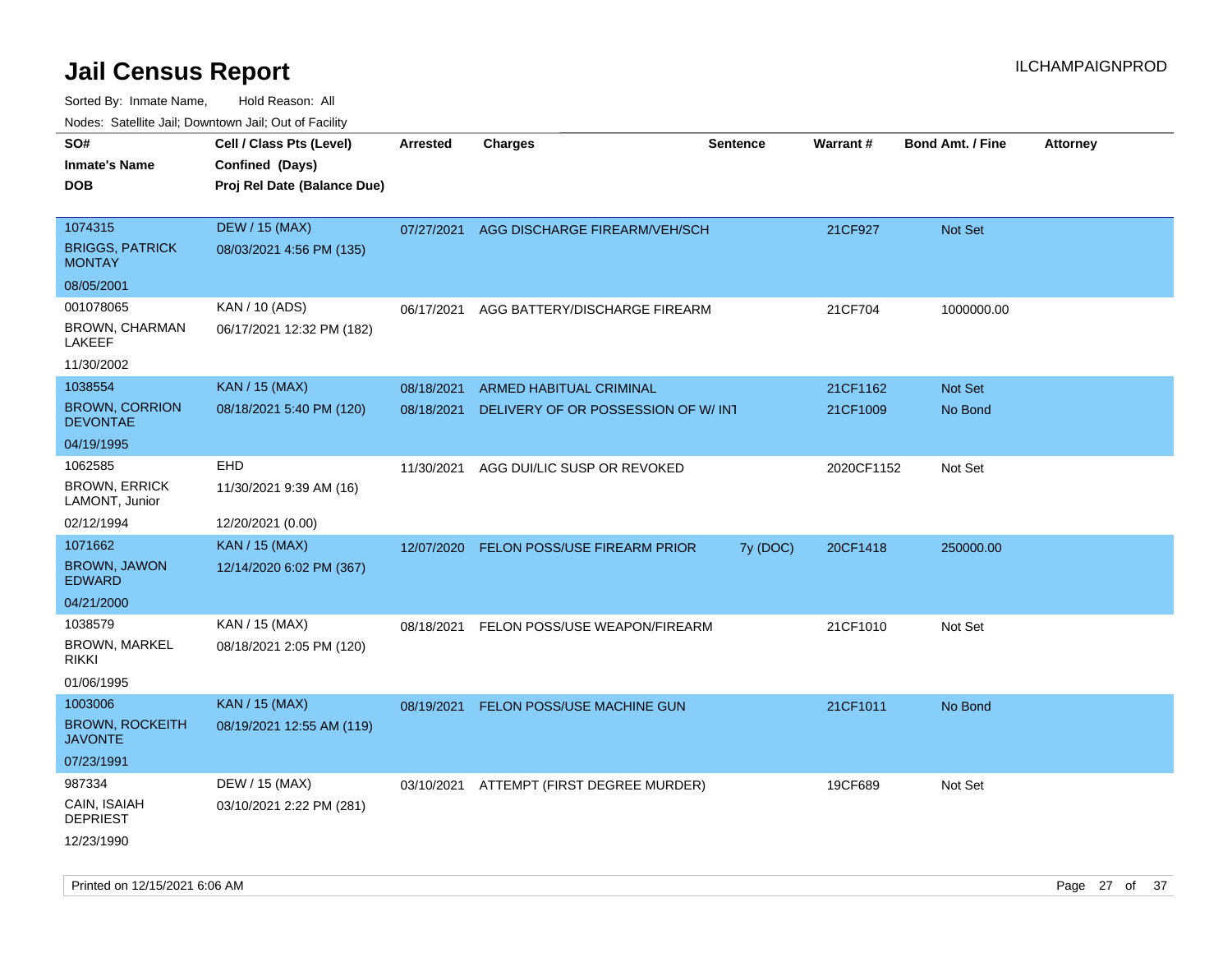Sorted By: Inmate Name, Hold Reason: All

Nodes: Satellite Jail; Downtown Jail; Out of Facility

| SO#<br><b>Inmate's Name</b><br><b>DOB</b>                 | Cell / Class Pts (Level)<br>Confined (Days)<br>Proj Rel Date (Balance Due) | <b>Arrested</b>                        | <b>Charges</b>                                                                                   | <b>Sentence</b> | Warrant#                             | <b>Bond Amt. / Fine</b>       | <b>Attorney</b> |
|-----------------------------------------------------------|----------------------------------------------------------------------------|----------------------------------------|--------------------------------------------------------------------------------------------------|-----------------|--------------------------------------|-------------------------------|-----------------|
| 992962<br><b>CAMPBELL, KEITH</b><br><b>KNAQEEB</b>        | <b>DEW / 15 (ADS)</b><br>05/25/2021 1:19 PM (205)                          | 05/25/2021                             | MURDER/INTENT TO KILL/INJURE                                                                     |                 | 2018CF1045                           | 1000000.00                    |                 |
| 07/22/1991                                                |                                                                            |                                        |                                                                                                  |                 |                                      |                               |                 |
| 001078576<br>CARTER, DEMONDRE<br><b>DAVON</b>             | KAN / 15 (MAX)<br>11/09/2021 6:01 PM (37)                                  | 11/09/2021                             | UNLAWFUL USE OF A WEAPON                                                                         |                 | 21CF1383                             | Not Set                       |                 |
| 05/27/2001                                                |                                                                            |                                        |                                                                                                  |                 |                                      |                               |                 |
| 1064992<br><b>CARTER, KEJUAN</b><br><b>JAVONTE</b>        | <b>KAN / 15 (MAX)</b><br>09/20/2021 11:42 PM (87)                          | 09/20/2021                             | ARMED VIOLENCE/CATEGORY I                                                                        |                 | 21CF1137                             | <b>Not Set</b>                |                 |
| 06/27/1998                                                |                                                                            |                                        |                                                                                                  |                 |                                      |                               |                 |
| 959420<br>CHAPPLE, RAYMOND<br><b>DEONTE</b><br>06/30/1988 | <b>EHD</b><br>11/16/2021 9:49 AM (30)<br>12/29/2021 (0.00)                 | 11/16/2021                             | AGG DUI/NO VALID DL                                                                              |                 | 2021CF673                            | Not Set                       |                 |
| 1068848                                                   | <b>KAN / 15 (MAX)</b>                                                      | 02/06/2020                             | MURDER/INTENT TO KILL/INJURE                                                                     | 60y (DOC)       | 20CF-156                             | No Bond                       |                 |
| <b>CHATMAN, MICHAEL</b><br><b>DAISEAN</b>                 | 02/06/2020 5:22 PM (679)                                                   |                                        |                                                                                                  |                 |                                      |                               |                 |
| 11/12/1999                                                |                                                                            |                                        |                                                                                                  |                 |                                      |                               |                 |
| 001078461<br>COLE, ERIC JOSE<br>01/24/2002                | KAN / 10 (MED)<br>10/08/2021 12:25 AM (69)                                 | 10/07/2021<br>10/07/2021<br>10/08/2021 | AGG UNLAWFUL USE WEAPON/PERSON<br>AGG DOMESTIC BATTERY/STRANGLE<br>HARASS WITNESS/FAMILY MBR/REP |                 | 2021CF1209<br>2021CF1208<br>21CF1218 | No Bond<br>Not Set<br>Not Set |                 |
| 57733                                                     | <b>KAN / 15 (SPH)</b>                                                      | 02/25/2020                             | <b>HOMICIDE</b>                                                                                  |                 | 2020-CF250                           | 2000000.00                    |                 |
| <b>CRAIG, ANTOINE</b><br><b>DARRELL</b>                   | 02/25/2020 4:08 PM (660)                                                   | 02/25/2020                             | FELON POSS/USE WEAPON/FIREARM                                                                    |                 | 19CF-1827                            | 80000.00                      |                 |
| 10/09/1982                                                |                                                                            |                                        |                                                                                                  |                 |                                      |                               |                 |
| 001077939<br><b>CROSS, PATRICK</b><br><b>DONTRELLE</b>    | DEW / 10 (MED)<br>05/10/2021 7:31 PM (220)                                 | 05/10/2021<br>06/02/2021               | FIREARM/FOID INVALID/NOT ELIG<br>POSS STOLEN VEHICLE > \$25,000                                  |                 | 21CF526<br>21CF612                   | No Bond<br>Not Set            |                 |

11/07/2001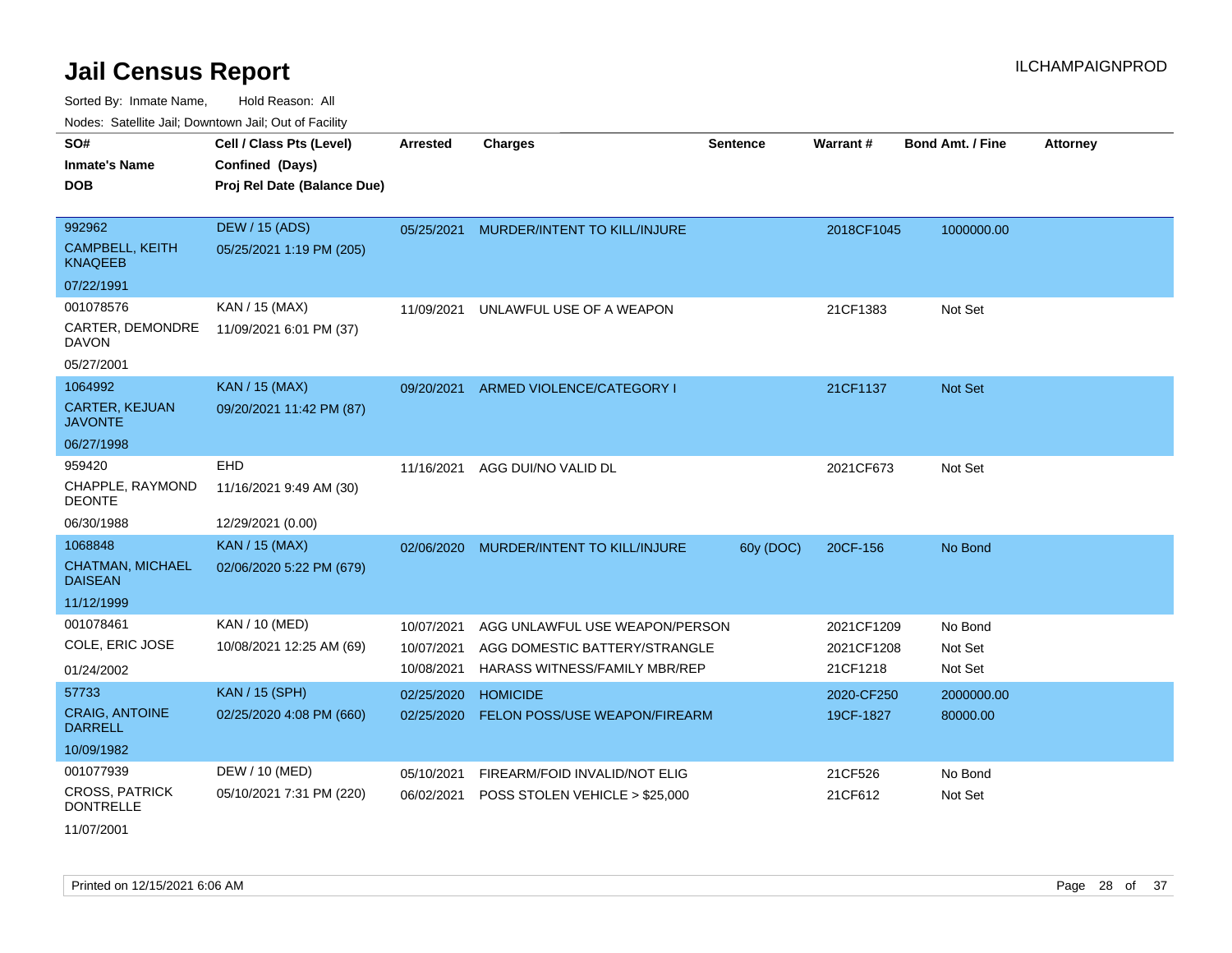| roaco. Calcinio dan, Downtown dan, Cal or Fability |                                                    |            |                                |                 |                 |                         |                 |
|----------------------------------------------------|----------------------------------------------------|------------|--------------------------------|-----------------|-----------------|-------------------------|-----------------|
| SO#<br><b>Inmate's Name</b>                        | Cell / Class Pts (Level)<br><b>Confined (Days)</b> | Arrested   | <b>Charges</b>                 | <b>Sentence</b> | <b>Warrant#</b> | <b>Bond Amt. / Fine</b> | <b>Attorney</b> |
| <b>DOB</b>                                         | Proj Rel Date (Balance Due)                        |            |                                |                 |                 |                         |                 |
| 1061304                                            | <b>DEW / 15 (MAX)</b>                              | 10/11/2021 | <b>ARMED HABITUAL CRIMINAL</b> |                 | 21CF1226        | No Bond                 |                 |
| <b>DORRIS, KEMION</b>                              | 10/11/2021 7:30 PM (66)                            | 10/11/2021 | <b>ARMED HABITUAL CRIMINAL</b> |                 | 21CF1227        | No Bond                 |                 |
| <b>DAETOCE</b>                                     |                                                    | 10/11/2021 | HOME INVASION/FIREARM          |                 | 21CF1228        | No Bond                 |                 |
| 11/19/1997                                         |                                                    |            |                                |                 |                 |                         |                 |
| 1076663                                            | DEW / 15 (MAX)                                     | 07/15/2020 | *ARMED HABITUAL CRIMINAL       | 18y             | 2020-CF783      | 500000.00               |                 |
| DYE, KENNE YAKIEM                                  | 07/15/2020 11:49 AM (519)                          | 01/02/2021 | RESIST/OBSTRUCT WITH INJURY    | 2y              | 21CF2           | Not Set                 |                 |
| 05/30/1988                                         |                                                    |            |                                |                 |                 |                         |                 |
| 995885                                             | <b>EHD</b>                                         | 11/30/2021 | DRIVING ON SUSPENDED LICENSE   |                 | 2021TR4222      | Not Set                 |                 |
| FINLEY, KENON<br><b>MARQUIS</b>                    | 11/30/2021 10:33 AM (16)                           |            |                                |                 |                 |                         |                 |
| 09/13/1991                                         | 12/29/2021 (0.00)                                  |            |                                |                 |                 |                         |                 |
| 27428                                              | EHD                                                | 09/21/2021 | DRIVING RVK/SUSP DUI/SSS 3RD   |                 | 2020CF1368      | Not Set                 |                 |
| <b>FRANKLIN, TYRONE</b><br>Senior                  | 09/21/2021 9:27 AM (86)                            | 09/21/2021 | DRIVING RVK/SUSP DUI/SSS 3RD   |                 | 2021CF435       | Not Set                 |                 |
| 09/12/1966                                         | 12/19/2021 (0.00)                                  |            |                                |                 |                 |                         |                 |
| 60154                                              | <b>EHD</b>                                         | 10/20/2021 | AGG DUI/LIC SUSP OR REVOKED    |                 | 2021cf261       | Not Set                 |                 |
| GARCIA-MEZA,<br><b>CARLOS</b>                      | 10/20/2021 9:23 AM (57)                            |            |                                |                 |                 |                         |                 |
| 03/06/1983                                         | 1/16/2022 (0.00)                                   |            |                                |                 |                 |                         |                 |
| 986642                                             | <b>EHD</b>                                         | 12/14/2021 | DRIVING ON SUSPENDED LICENSE   |                 | 2020TR8374      | Not Set                 |                 |
| <b>GARELLI, SAMMY</b><br><b>JOSEPH</b>             | 12/14/2021 9:32 AM (2)                             |            |                                |                 |                 |                         |                 |
| 06/24/1982                                         | 1/12/2022 (0.00)                                   |            |                                |                 |                 |                         |                 |
| 001077363                                          | <b>KAN</b> / 25 (SPH)                              | 10/30/2020 | HOME INVASION/FIREARM          |                 | 20CF1202        | 500000.00               |                 |
| GARY, DAKOTA<br><b>TREVON</b>                      | 10/30/2020 10:41 AM (412)                          |            |                                |                 |                 |                         |                 |
| 12/31/2001                                         |                                                    |            |                                |                 |                 |                         |                 |
| 1013012                                            | KAN / 15 (MAX)                                     | 07/08/2021 | FELON POSS/USE FIREARM PRIOR   |                 | 21CF798         | Not Set                 |                 |
|                                                    | GARY, XAVIER LAMAR  07/08/2021 9:24 AM (161)       | 07/08/2021 | ATTEMPT (FIRST DEGREE MURDER)  |                 | 2021CF790       | 1000000.00              |                 |
| 12/14/1991                                         |                                                    | 07/08/2021 | FELON POSS/USE FIREARM PRIOR   |                 | 2020CF650       | 25000.00                |                 |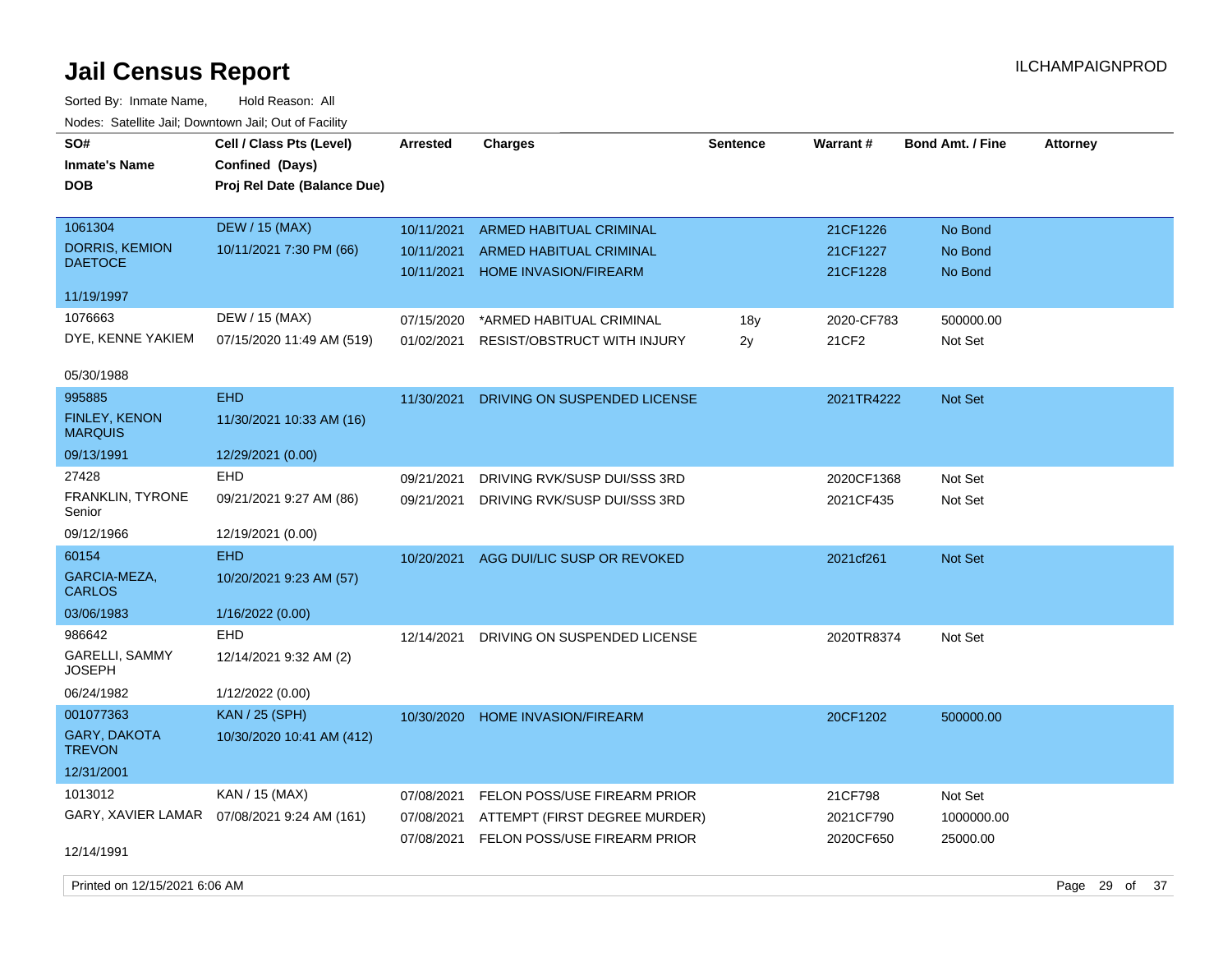| SO#                                        | Cell / Class Pts (Level)                    | Arrested   | <b>Charges</b>                            | <b>Sentence</b> | Warrant#  | <b>Bond Amt. / Fine</b> | <b>Attorney</b> |
|--------------------------------------------|---------------------------------------------|------------|-------------------------------------------|-----------------|-----------|-------------------------|-----------------|
| <b>Inmate's Name</b>                       | Confined (Days)                             |            |                                           |                 |           |                         |                 |
| <b>DOB</b>                                 | Proj Rel Date (Balance Due)                 |            |                                           |                 |           |                         |                 |
|                                            |                                             |            |                                           |                 |           |                         |                 |
| 1065946                                    | <b>KAN / 10 (MED)</b>                       | 09/04/2021 | AGG BATTERY/DISCHARGE FIREARM             |                 | 21CF1057  | 750000.00               |                 |
| <b>GODBOLT, DESMOND</b><br><b>DEVONTAE</b> | 09/04/2021 1:17 AM (103)                    | 09/04/2021 | <b>RESIST/OBSTRUCTING A PEACE OFFICEF</b> |                 | 21CM407   | Not Set                 |                 |
| 11/15/1997                                 |                                             |            |                                           |                 |           |                         |                 |
| 1070118                                    | KAN / 15 (MAX)                              | 08/31/2021 | AGGRAVATED DOMESTIC BATTERY               |                 | 21CF1049  | No Bond                 |                 |
| <b>GRAHAM, CORTEZ</b><br>LAMON             | 08/31/2021 9:32 PM (107)                    | 09/02/2021 | <b>PROBATION VIOLATION</b>                |                 | 21CF55    | Not Set                 |                 |
| 03/31/1976                                 |                                             |            |                                           |                 |           |                         |                 |
| 1000641                                    | <b>KAN / 10 (MED)</b>                       | 09/14/2021 | ARMED HABITUAL CRIMINAL                   |                 | 21CF1116  | No Bond                 |                 |
| <b>GRANT, CEDRIC</b><br><b>DYSHAWN</b>     | 09/14/2021 6:32 PM (93)                     |            |                                           |                 |           |                         |                 |
| 01/03/1991                                 |                                             |            |                                           |                 |           |                         |                 |
| 46548                                      | <b>EHD</b>                                  | 11/16/2021 | DRIVING RVK/SUSP DUI/SSS 2ND              |                 | 2021CF739 | Not Set                 |                 |
| GRAY, DEMARCO<br><b>COTESS</b>             | 11/16/2021 9:13 AM (30)                     |            |                                           |                 |           |                         |                 |
| 10/19/1976                                 | 12/15/2021 (0.00)                           |            |                                           |                 |           |                         |                 |
| 1076506                                    | <b>KAN</b> / 15 (MAX)                       | 09/17/2021 | AGG UUW/PERSON/CM THREAT VIOL             |                 | 21CF1131  | Not Set                 |                 |
|                                            | GRAY, JAMARH EMERE 09/17/2021 10:41 AM (90) | 09/20/2021 | <b>DOMESTIC BATTERY</b>                   |                 | 21CM430   | <b>Not Set</b>          |                 |
|                                            |                                             |            |                                           |                 |           |                         |                 |
| 06/21/2003                                 |                                             |            |                                           |                 |           |                         |                 |
| 1041176                                    | DEW / 15 (MAX)                              | 10/05/2021 | PAROLE REVOCATION                         |                 |           | Not Set                 |                 |
| HART, DAVEON<br>LATTEEF                    | 10/05/2021 10:35 AM (72)                    | 10/06/2021 | AGGRAVATED DOMESTIC BATTERY               |                 |           | Not Set                 |                 |
| 03/15/1996                                 |                                             |            |                                           |                 |           |                         |                 |
| 1045186                                    | <b>DEW / 15 (MAX)</b>                       | 08/16/2021 | <b>ARMED VIOLENCE/CATEGORY I</b>          |                 | 21CF934   | 1000000.00              |                 |
| HOLBROOK, JOHNNIE                          | 08/16/2021 11:07 AM (122)                   | 08/16/2021 | FELON POSS/USE WEAPON/FIREARM             |                 | 19CF968   | <b>Not Set</b>          |                 |
| <b>MATHIS</b>                              |                                             | 08/16/2021 | AGG FLEEING POLICE/21 MPH OVER            |                 | 21CF988   | Not Set                 |                 |
| 07/19/1996                                 |                                             | 08/16/2021 | FELON POSS/USE WEAPON/FIREARM             |                 | 21CF989   | Not Set                 |                 |
| 001078146                                  | DEW / 15 (MAX)                              | 07/09/2021 | AGG BATTERY/DISCHARGE FIREARM             |                 | 21CF795   | 1000000.00              |                 |
| HUNT, TEIGAN<br><b>JAZAIREO</b>            | 07/09/2021 12:41 PM (160)                   | 07/09/2021 | ARMED ROBBERY/ARMED W/FIREARM             |                 | 21CF806   | Not Set                 |                 |
| 05/14/2003                                 |                                             |            |                                           |                 |           |                         |                 |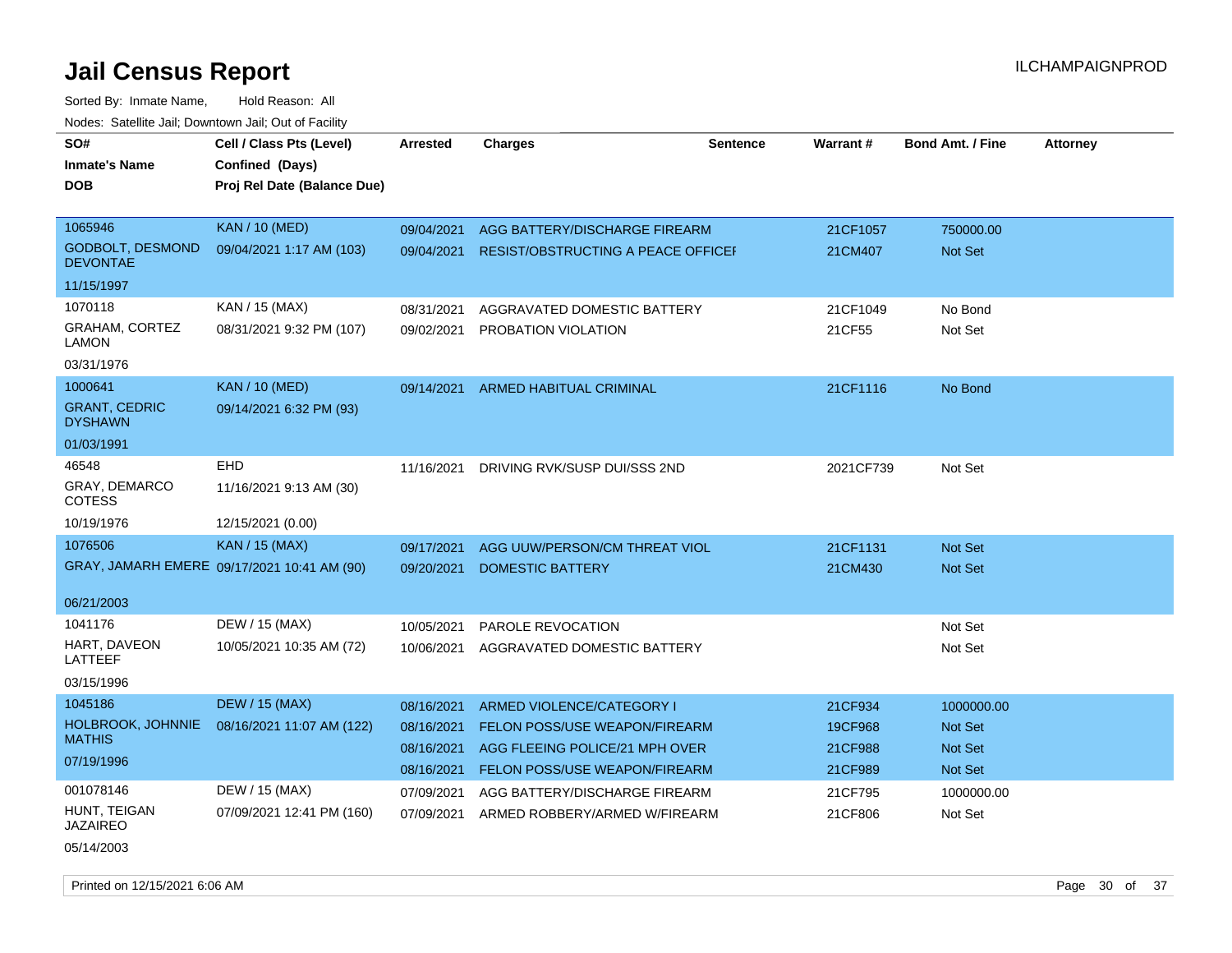| SO#<br><b>Inmate's Name</b><br>DOB      | Cell / Class Pts (Level)<br>Confined (Days)<br>Proj Rel Date (Balance Due) | <b>Arrested</b>          | <b>Charges</b>                                                | <b>Sentence</b> | Warrant#              | <b>Bond Amt. / Fine</b> | <b>Attorney</b> |
|-----------------------------------------|----------------------------------------------------------------------------|--------------------------|---------------------------------------------------------------|-----------------|-----------------------|-------------------------|-----------------|
| 989743                                  | <b>DEW / 15 (ADS)</b>                                                      | 04/13/2021               | AGG DISCHARGE FIREARM/VEH/SCH                                 |                 | 21CF400               | <b>Not Set</b>          |                 |
| JACKSON, STEVE<br><b>ALLEN</b>          | 04/13/2021 2:45 AM (247)                                                   | 04/13/2021               | AGGRAVATED DOMESTIC BATTERY                                   |                 | 21CF399               | Not Set                 |                 |
| 06/04/1991                              |                                                                            |                          |                                                               |                 |                       |                         |                 |
| 50495                                   | <b>EHD</b>                                                                 | 08/10/2021               | DRIVING RVK/SUSP DUI/SSS 10-14                                |                 | 2020CF997             | Not Set                 |                 |
| <b>JENKINS, ARNOLD</b><br><b>FARRIS</b> | 08/10/2021 9:08 AM (128)                                                   | 08/10/2021               | DRIVING RVK/SUSP DUI/SSS 10-14                                |                 | 2019CF1363            | Not Set                 |                 |
| 04/19/1962                              |                                                                            |                          |                                                               |                 |                       |                         |                 |
| 001077709                               | <b>EHD</b>                                                                 | 07/06/2021               | DRIVING RVK/SUSP DUI/SSS 4-9                                  |                 | 2021CF167             | <b>Not Set</b>          |                 |
| <b>JINKINS, DEWAYNE</b><br>ALLEN        | 07/06/2021 9:00 AM (163)                                                   |                          |                                                               |                 |                       |                         |                 |
| 01/02/1967                              | 1/1/2022 (0.00)                                                            |                          |                                                               |                 |                       |                         |                 |
| 1076450                                 | DEW / 15 (MAX)                                                             | 06/25/2020               | MURDER/INTENT TO KILL/INJURE                                  |                 | 2020-CF703            | 750000.00               |                 |
| JONES, CARLOS<br><b>ANTONIO</b>         | 06/25/2020 2:13 PM (539)                                                   | 11/02/2020               | HOME INVASION/FIREARM                                         |                 | 20CF1204              | 500000.00               |                 |
| 11/18/2001                              |                                                                            |                          |                                                               |                 |                       |                         |                 |
| 001077877                               | <b>DEW / 10 (MED)</b>                                                      | 04/24/2021               | AGG DISCHARGE FIREARM/OCC BLDG                                | 5y (DOC)        |                       | Not Set                 |                 |
| <b>JORDAN, PATRICK</b><br><b>RODEL</b>  | 04/24/2021 3:53 PM (236)                                                   |                          |                                                               |                 |                       |                         |                 |
| 10/22/2002                              |                                                                            |                          |                                                               |                 |                       |                         |                 |
| 998873                                  | <b>EHD</b>                                                                 | 10/12/2021               | DRIVING RVK/SUSP DUI/SSS 3RD                                  |                 | 2021CF235             | Not Set                 |                 |
| KINCAID, AMANDA<br><b>MICHELLE</b>      | 10/12/2021 11:31 AM (65)                                                   |                          |                                                               |                 |                       |                         |                 |
| 01/07/1990                              | 1/9/2022 (0.00)                                                            |                          |                                                               |                 |                       |                         |                 |
| 001078401                               | <b>DEW / 10 (ADS)</b>                                                      | 09/19/2021               | UNLAWFUL VEHICULAR INVASION                                   |                 | 21CF1134              | <b>Not Set</b>          |                 |
| <b>KNIGHT, ERIC</b>                     | 09/19/2021 7:32 PM (88)                                                    | 09/19/2021               | HRSMT/THREATEN PERSON/KILL                                    |                 | 2021CF561             | 50000.00                |                 |
| 07/11/1991                              |                                                                            | 09/21/2021               | <b>BURGLARY</b>                                               |                 | 21CF1139              | Not Set                 |                 |
| 1064445                                 | DEW / 15 (MAX)                                                             | 04/23/2021               | FELON POSS/USE FIREARM/PAROLE                                 |                 | 21CF899               | Not Set                 |                 |
| LARUE, TERENCE<br><b>TRAMEL</b>         | 04/23/2021 11:18 AM (237)                                                  | 04/23/2021<br>04/23/2021 | AGG DISCHARGE FIREARM/OCC VEH<br>POSSESS 15<100 GRAMS COCAINE |                 | 2021CF295<br>19CF1052 | 500000.00<br>10000.00   |                 |
| 12/23/1998                              |                                                                            |                          |                                                               |                 |                       |                         |                 |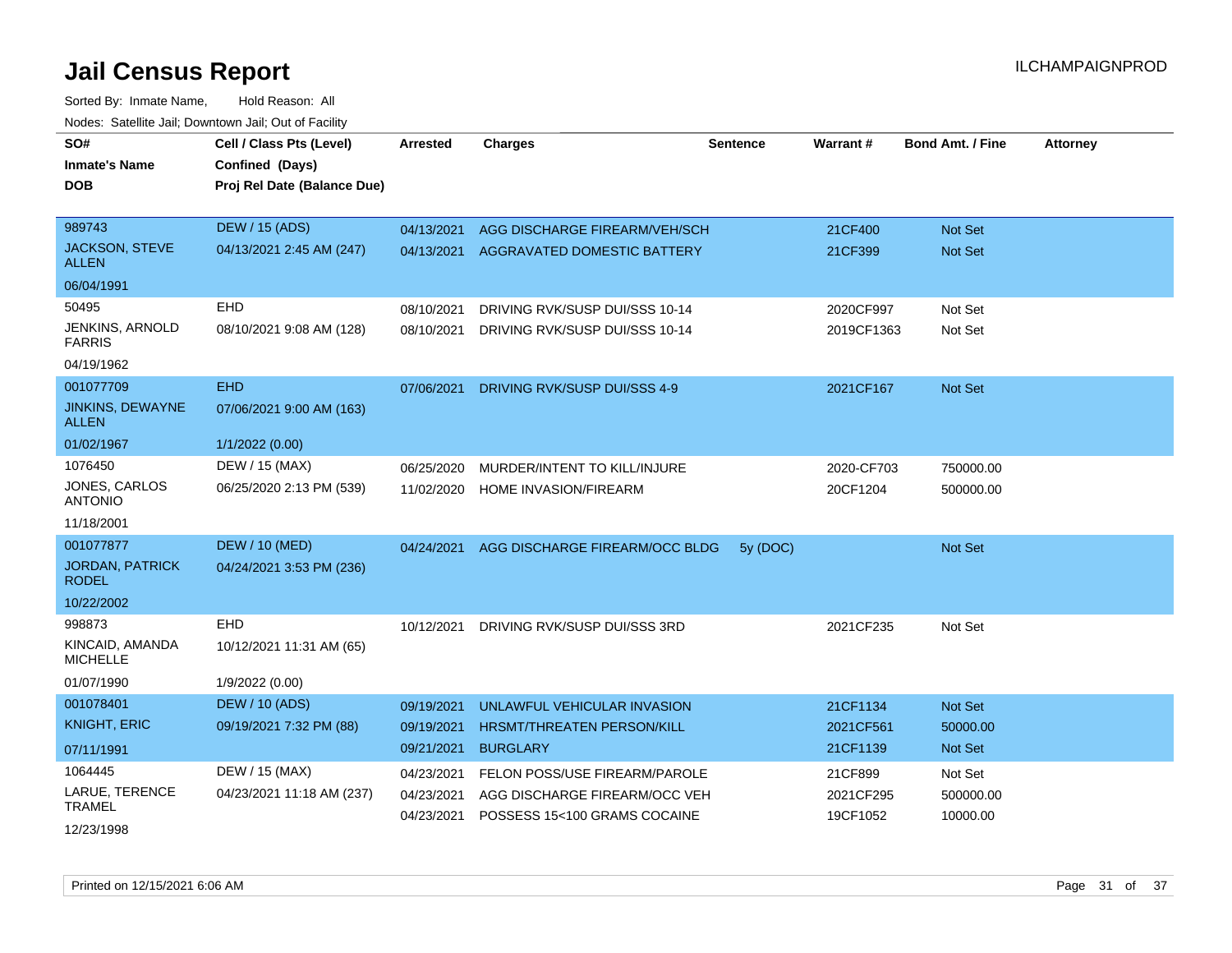Sorted By: Inmate Name, Hold Reason: All Nodes: Satellite Jail; Downtown Jail; Out of Facility

| SO#                                      | Cell / Class Pts (Level)    | <b>Arrested</b> | <b>Charges</b>                 | <b>Sentence</b> | <b>Warrant#</b> | <b>Bond Amt. / Fine</b> | <b>Attorney</b> |
|------------------------------------------|-----------------------------|-----------------|--------------------------------|-----------------|-----------------|-------------------------|-----------------|
| <b>Inmate's Name</b>                     | Confined (Days)             |                 |                                |                 |                 |                         |                 |
| <b>DOB</b>                               | Proj Rel Date (Balance Due) |                 |                                |                 |                 |                         |                 |
|                                          |                             |                 |                                |                 |                 |                         |                 |
| 001078237                                | <b>KAN / 15 (ADS)</b>       | 08/03/2021      | AGG DISCHARGE FIREARM/OCC VEH  |                 | 21CF928         | No Bond                 |                 |
| LAWS, TERON<br><b>RAMONTE</b>            | 08/03/2021 6:29 PM (135)    |                 |                                |                 |                 |                         |                 |
| 04/03/2001                               |                             |                 |                                |                 |                 |                         |                 |
| 001078470                                | DEW / 15 (MAX)              | 10/10/2021      | MURDER/INTENT TO KILL/INJURE   |                 | 21CF1221        | Not Set                 |                 |
| LEE, AMAHRION<br><b>JA'MERE</b>          | 10/10/2021 1:23 PM (67)     |                 |                                |                 |                 |                         |                 |
| 11/05/2002                               |                             |                 |                                |                 |                 |                         |                 |
| 001078170                                | <b>KAN / 10 (MED)</b>       | 09/07/2021      | AGG UNLAWFUL USE OF WEAPON/VEH |                 | 21CF1060        | Not Set                 |                 |
| LEMONS, DEANGELO<br><b>DEVELLE</b>       | 09/07/2021 12:49 AM (100)   |                 |                                |                 |                 |                         |                 |
| 05/29/2003                               |                             |                 |                                |                 |                 |                         |                 |
| 56792                                    | DEW / 10 (MED)              | 02/02/2021      | ARMED HABITUAL CRIMINAL        |                 | 2021CF141       | 500000.00               |                 |
| LILLARD, LAWRENCE<br><b>TYRONE</b>       | 02/02/2021 2:11 PM (317)    | 02/22/2021      | DRIVING ON REVOKED LICENSE     |                 | 21TR426         | 5000.00                 |                 |
| 10/20/1982                               |                             |                 |                                |                 |                 |                         |                 |
| 001078407                                | <b>EHD</b>                  | 09/21/2021      | DRIVING ON SUSPENDED LICENSE   |                 | 2019TR16777     | Not Set                 |                 |
| LOVE, BRANDON<br><b>TERRELL</b>          | 09/21/2021 11:26 AM (86)    |                 |                                |                 |                 |                         |                 |
| 06/13/1994                               | 12/19/2021 (0.00)           |                 |                                |                 |                 |                         |                 |
| 46837                                    | KAN / 15 (MAX)              | 09/07/2021      | <b>RESIDENTIAL BURGLARY</b>    |                 | 2019-CF-1207    | 25000.00                |                 |
| MARCRUM, JEFFERY<br>LEE                  | 09/07/2021 11:43 AM (100)   |                 |                                |                 |                 |                         |                 |
| 11/17/1968                               |                             |                 |                                |                 |                 |                         |                 |
| 1069949                                  | <b>EHD</b>                  | 11/30/2021      | DRIVING ON REVOKED LICENSE     |                 | 2021TR1726      | Not Set                 |                 |
| <b>MARSHALL, ERIC</b><br><b>VONTREAL</b> | 11/30/2021 3:13 PM (16)     |                 |                                |                 |                 |                         |                 |
| 04/28/1997                               | 12/29/2021 (0.00)           |                 |                                |                 |                 |                         |                 |
| 001078575                                | KAN / 10 (MED)              | 11/09/2021      | <b>GUNRUNNING</b>              |                 | 21CF1330        | 750000.00               |                 |
| MCLAURIN, KEYON A                        | 11/09/2021 12:41 PM (37)    |                 |                                |                 |                 |                         |                 |

11/19/2002

Printed on  $12/15/2021$  6:06 AM Page 32 of 37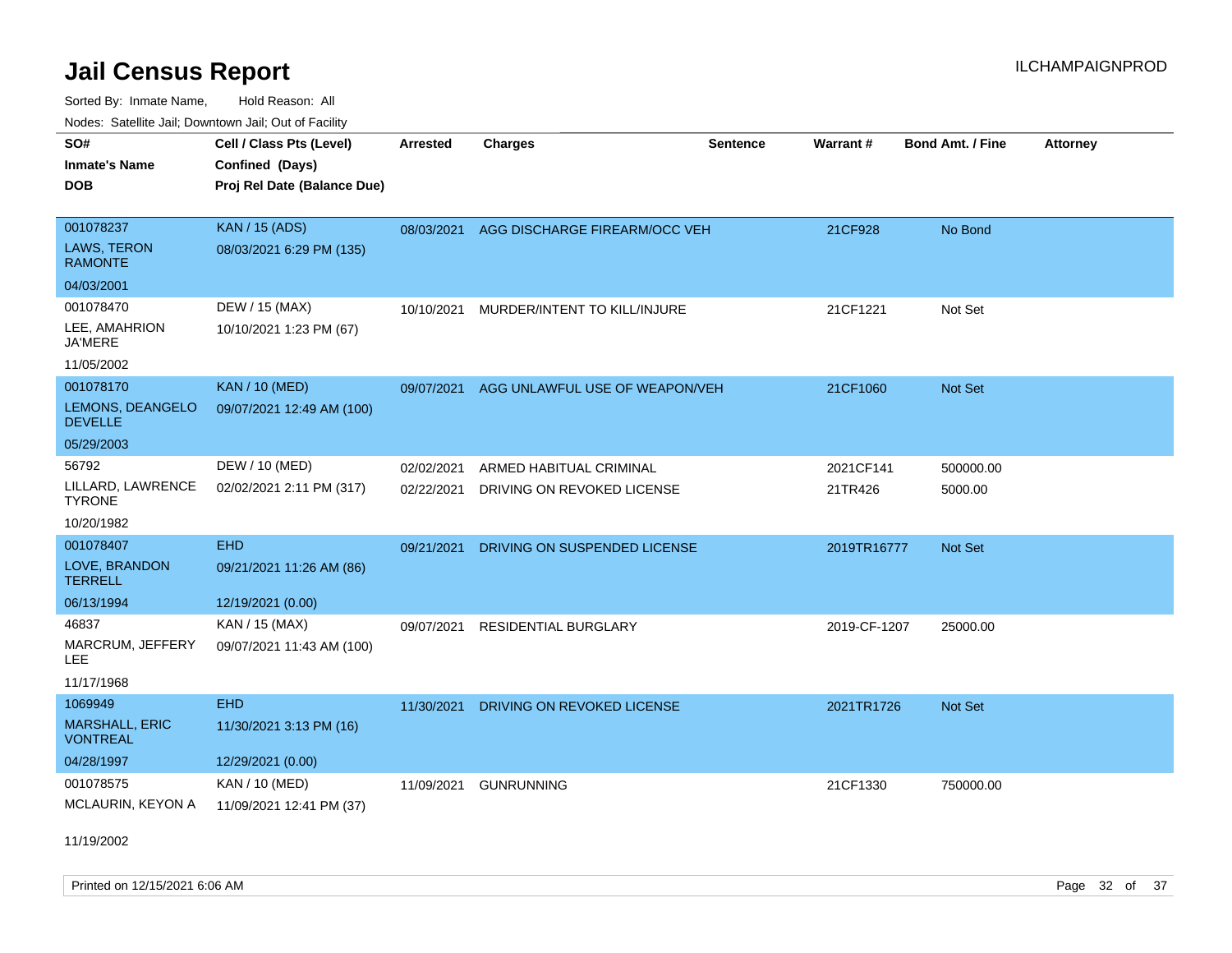| SO#<br><b>Inmate's Name</b><br><b>DOB</b>                  | Cell / Class Pts (Level)<br>Confined (Days)<br>Proj Rel Date (Balance Due) | <b>Arrested</b> | <b>Charges</b>                       | <b>Sentence</b> | <b>Warrant#</b> | <b>Bond Amt. / Fine</b> | <b>Attorney</b> |
|------------------------------------------------------------|----------------------------------------------------------------------------|-----------------|--------------------------------------|-----------------|-----------------|-------------------------|-----------------|
| 1011046<br><b>MILES, DARRION</b><br><b>ANTONIO KEVONTA</b> | <b>KAN / 15 (ADS)</b><br>04/11/2021 12:46 AM (249)                         | 04/10/2021      | <b>ATTEMPT (FIRST DEGREE MURDER)</b> |                 | 21CF392         | Not Set                 |                 |
| 03/18/1990                                                 |                                                                            |                 |                                      |                 |                 |                         |                 |
| 001077278                                                  | DEW / 15 (MAX)                                                             | 10/06/2020      | MURDER/INTENT TO KILL/INJURE         |                 | 2020CF146       | 2000000.00              |                 |
| MILLER, D'ANDRE                                            | 10/06/2020 12:49 PM (436)                                                  | 10/06/2020      | AGG FLEEING POLICE/21 MPH OVER       |                 | 2019CF1171      | 50000.00                |                 |
| 09/08/1986                                                 |                                                                            |                 |                                      |                 |                 |                         |                 |
| 1026477                                                    | <b>KAN / 15 (ADS)</b>                                                      | 09/21/2021      | AGG DISCHARGE FIREARM/OCC VEH        |                 | 21CF1138        | Not Set                 |                 |
| NEWBILL, DEVONTRE<br><b>LAMONT</b>                         | 09/21/2021 2:27 AM (86)                                                    | 09/22/2021      | PROBATION VIOLATION                  |                 | 20CF577         | Not Set                 |                 |
| 11/22/1993                                                 |                                                                            |                 |                                      |                 |                 |                         |                 |
| 1072907                                                    | <b>KAN</b>                                                                 | 07/14/2021      | CRIMINAL DAMAGE <\$500/SCHOOL        |                 | 2021CF840       | 5000.00                 |                 |
| NIKOLAEV, YEVGENIY                                         | 07/14/2021 10:10 PM (155)                                                  | 07/14/2021      | ATTEMPT (FIRST DEGREE MURDER)        |                 | 2021-CF-832     | 2000000.00              |                 |
| 10/06/1983                                                 |                                                                            |                 |                                      |                 |                 |                         |                 |
| 001078558                                                  | <b>DEW / 10 (MED)</b>                                                      | 11/03/2021      | UNLAWFUL USE OF A WEAPON             |                 | 21CF1352        | Not Set                 |                 |
| PARRISH, DOMINIC<br><b>WALTER</b>                          | 11/03/2021 1:25 PM (43)                                                    |                 |                                      |                 |                 |                         |                 |
| 08/23/2001                                                 |                                                                            |                 |                                      |                 |                 |                         |                 |
| 001077928                                                  | EHD                                                                        | 09/01/2021      | AGG DOMESTIC BATTERY/STRANGLE        |                 | 2021CF515       | Not Set                 |                 |
| PATTON, MICHAEL<br><b>RYAN</b>                             | 09/01/2021 9:43 AM (106)                                                   |                 |                                      |                 |                 |                         |                 |
| 08/15/1994                                                 | 12/31/2021 (0.00)                                                          |                 |                                      |                 |                 |                         |                 |
| 001078063                                                  | <b>DEW / 15 (MAX)</b>                                                      | 06/15/2021      | AGG CRIM SEX ASSAULT/WEAPON          |                 | 2021CF678       | 1000000.00              |                 |
|                                                            | PERRY, ROBERT Junior 06/15/2021 4:37 PM (184)                              | 06/15/2021      | <b>ROBBERY</b>                       |                 | 2021CF159       | 25000.00                |                 |
| 12/21/1990                                                 |                                                                            |                 |                                      |                 |                 |                         |                 |
| 1072761                                                    | <b>EHD</b>                                                                 | 11/03/2021      | DRIVING ON SUSPENDED LICENSE         |                 | 2020TR5958      | Not Set                 |                 |
| POWELL, KYESHA<br><b>MONAE</b>                             | 11/03/2021 10:01 AM (43)                                                   |                 |                                      |                 |                 |                         |                 |
| 07/14/2000                                                 | 12/17/2021 (0.00)                                                          |                 |                                      |                 |                 |                         |                 |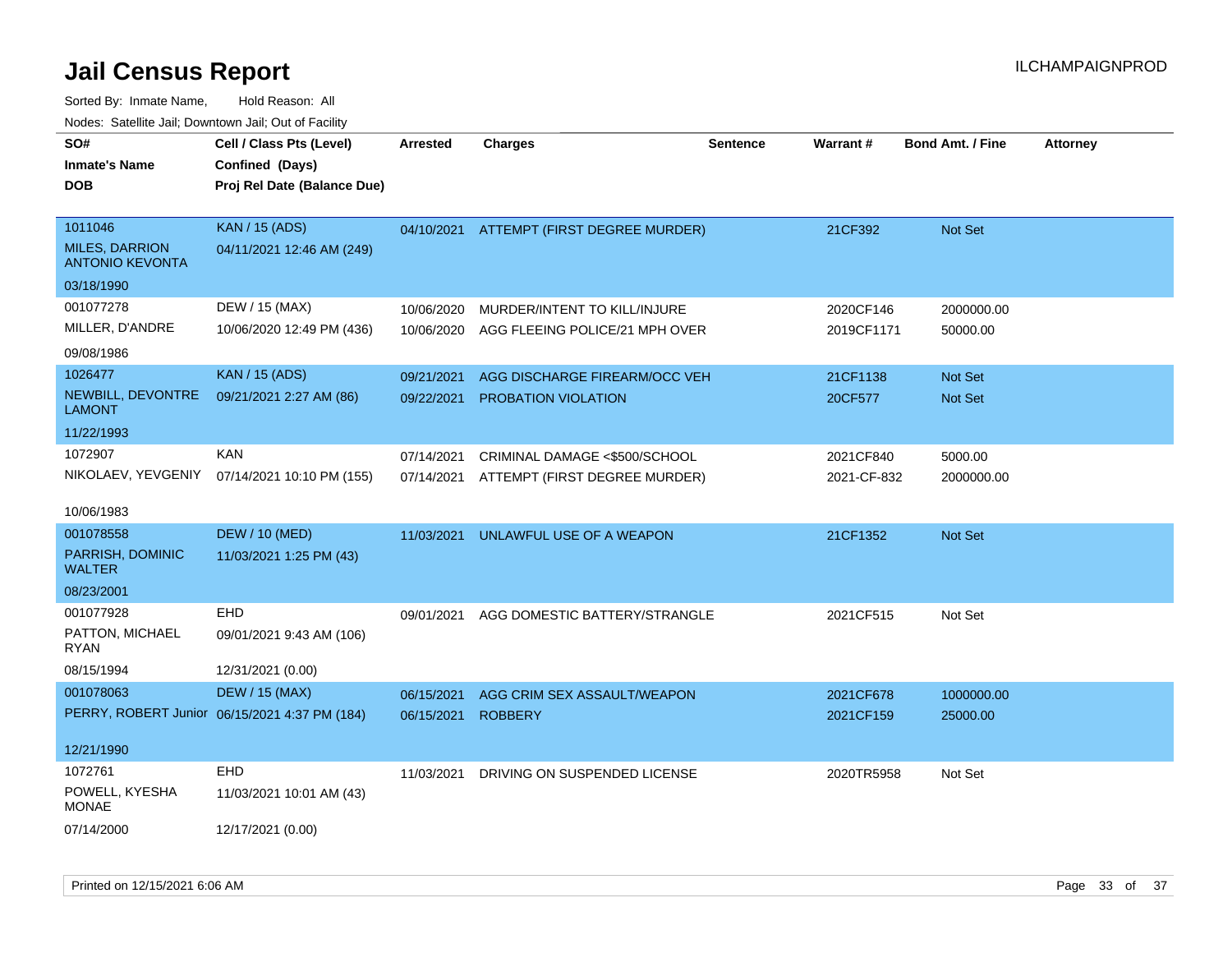| SO#                                    | Cell / Class Pts (Level)                    | <b>Arrested</b> | <b>Charges</b>                 | <b>Sentence</b> | <b>Warrant#</b> | <b>Bond Amt. / Fine</b> | <b>Attorney</b> |
|----------------------------------------|---------------------------------------------|-----------------|--------------------------------|-----------------|-----------------|-------------------------|-----------------|
| <b>Inmate's Name</b>                   | Confined (Days)                             |                 |                                |                 |                 |                         |                 |
| <b>DOB</b>                             | Proj Rel Date (Balance Due)                 |                 |                                |                 |                 |                         |                 |
|                                        |                                             |                 |                                |                 |                 |                         |                 |
| 001077614                              | <b>KAN / 15 (MAX)</b>                       | 01/17/2021      | ATTEMPT (FIRST DEGREE MURDER)  |                 | 21CF66          | <b>Not Set</b>          |                 |
| <b>DEVON</b>                           | ROBINSON, DONTRELL 01/17/2021 3:08 PM (333) |                 |                                |                 |                 |                         |                 |
| 09/22/2002                             |                                             |                 |                                |                 |                 |                         |                 |
| 1061216                                | KAN / 10 (MED)                              | 06/22/2021      | HOME INVASION/FIREARM          |                 | 21CF727         | Not Set                 |                 |
| RUNGE, ANDRE<br><b>MARSEAN</b>         | 06/22/2021 4:42 PM (177)                    |                 |                                |                 |                 |                         |                 |
| 12/05/1997                             |                                             |                 |                                |                 |                 |                         |                 |
| 650295                                 | <b>PIA / 50 (MAX)</b>                       | 04/22/2020      | <b>CRIMINAL SEXUAL ASSAULT</b> |                 | 2020-CF407      | 750000.00               |                 |
| SANDAGE, JERALD                        | 04/22/2020 6:30 AM (603)                    | 04/22/2020      | <b>CRIMINAL SEXUAL ASSAULT</b> |                 | 2020-CF408      | 750000.00               |                 |
| <b>EUGENE</b>                          |                                             | 04/22/2020      | <b>OFFICIAL MISCONDUCT</b>     |                 | 2019-CF1811     | 25000.00                |                 |
| 06/07/1971                             |                                             | 04/22/2020      | <b>CRIMINAL SEXUAL ABUSE</b>   |                 | 2020-CF409      | 750000.00               |                 |
|                                        |                                             | 04/22/2020      | <b>CRIMINAL SEXUAL ASSAULT</b> |                 | 2020-CF410      | 750000.00               |                 |
| 1062194                                | DEW / 15 (MAX)                              | 02/27/2020      | MURDER/OTHER FORCIBLE FELONY   |                 | 20CF-247        | 1000000.00              |                 |
| SIMMONS, MICHAEL<br>JAMAL              | 02/27/2020 1:11 PM (658)                    | 09/23/2020      | AGG BATTERY/DISCHARGE FIREARM  |                 | 20CF1061        | Not Set                 |                 |
| 11/03/1997                             |                                             |                 |                                |                 |                 |                         |                 |
| 001078115                              | <b>KAN / 15 (MAX)</b>                       | 07/01/2021      | ARMED VIOLENCE/CATEGORY I      |                 | 21CF772         | <b>Not Set</b>          |                 |
| <b>SMITH, JAMES</b><br>NASHAUN, Junior | 07/01/2021 2:44 PM (168)                    | 07/30/2021      | DRIVING ON SUSPENDED LICENSE   |                 | 21TR5804        | 1500.00                 |                 |
| 09/18/2000                             |                                             |                 |                                |                 |                 |                         |                 |
| 55331                                  | DEW / 15 (MAX)                              | 07/31/2021      | ARMED HABITUAL CRIMINAL        | 10y/0m/0d (DC   |                 | Not Set                 |                 |
| SMITH, TARRIO<br><b>TERRELLE</b>       | 07/31/2021 2:22 AM (138)                    |                 |                                |                 |                 |                         |                 |
| 04/25/1982                             |                                             |                 |                                |                 |                 |                         |                 |
| 001077868                              | <b>DEW / 15 (MAX)</b>                       | 04/21/2021      | ARMED ROBBERY/ARMED W/FIREARM  |                 | 21CF445         | <b>Not Set</b>          |                 |
| SPEARMENT,<br>KENTRELL                 | 04/21/2021 9:48 PM (239)                    | 08/19/2021      | FLEEING/ATTEMPT ELUDE OFFICER  |                 | 2021TR1053      | 1000.00                 |                 |
| 01/21/2002                             |                                             |                 |                                |                 |                 |                         |                 |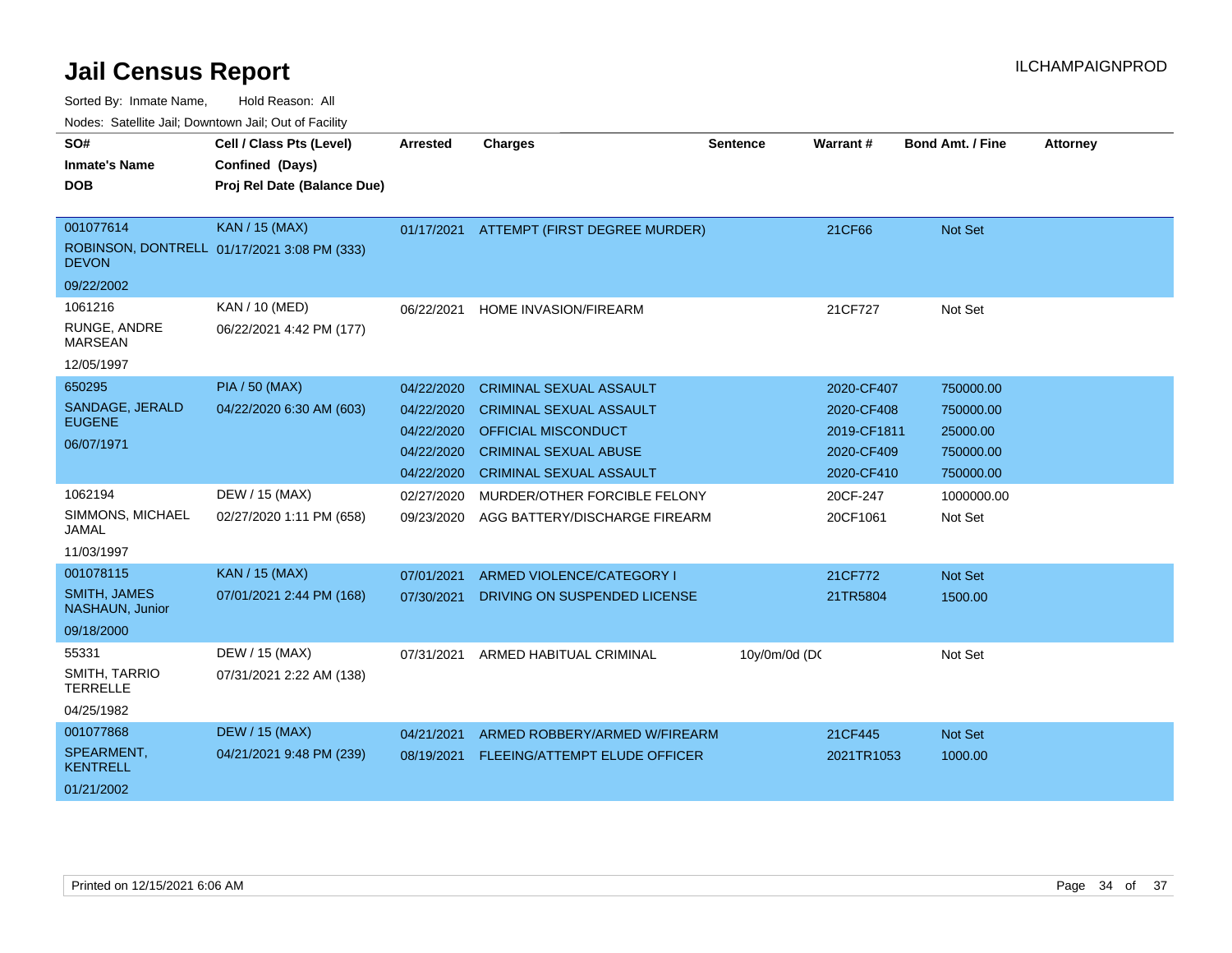| Nodes. Satellite Jail, Downtown Jail, Out of Facility |                                              |                 |                               |                 |            |                         |                 |
|-------------------------------------------------------|----------------------------------------------|-----------------|-------------------------------|-----------------|------------|-------------------------|-----------------|
| SO#                                                   | Cell / Class Pts (Level)                     | <b>Arrested</b> | <b>Charges</b>                | <b>Sentence</b> | Warrant#   | <b>Bond Amt. / Fine</b> | <b>Attorney</b> |
| <b>Inmate's Name</b>                                  | Confined (Days)                              |                 |                               |                 |            |                         |                 |
| <b>DOB</b>                                            | Proj Rel Date (Balance Due)                  |                 |                               |                 |            |                         |                 |
|                                                       |                                              |                 |                               |                 |            |                         |                 |
| 001077854                                             | <b>EHD</b>                                   | 09/15/2021      | DRIVING RVK/SUSP DUI/SSS 4-9  |                 | 2021CF306  | Not Set                 |                 |
| STUKINS, DANNY RAY                                    | 09/15/2021 10:17 AM (92)                     |                 |                               |                 |            |                         |                 |
| 07/05/1985                                            | 3/13/2022 (0.00)                             |                 |                               |                 |            |                         |                 |
| 1046632                                               | KAN / 15 (MAX)                               | 09/14/2021      | ARMED VIOLENCE/CATEGORY II    |                 | 21CF912    | 750000.00               |                 |
|                                                       | TATE, JAVON MARQUIS 09/14/2021 12:10 PM (93) |                 |                               |                 |            |                         |                 |
| 08/10/1996                                            |                                              |                 |                               |                 |            |                         |                 |
| 949990                                                | <b>DEW / 15 (MAX)</b>                        | 07/27/2021      | AGG DISCHARGE FIREARM/OCC VEH | $2y/6m$ (DOC)   | 2021CF829  | 750000.00               |                 |
| <b>THATCH, CALVIN</b><br><b>ANTHONY</b>               | 07/27/2021 5:12 PM (142)                     | 07/27/2021      | <b>WARRANT OUT OF COUNTY</b>  |                 | 21TR49     | 1500.00                 |                 |
| 07/09/1986                                            |                                              |                 |                               |                 |            |                         |                 |
| 001077662                                             | DEW / 15 (MAX)                               | 02/03/2021      | ARMED ROBBERY/ARMED W/FIREARM | 12y (DOC)       | 21CF123    | 250000.00               |                 |
| TIPSORD, NOAH LEE                                     | 02/03/2021 4:33 PM (316)                     |                 |                               |                 |            |                         |                 |
| 08/14/1998                                            |                                              |                 |                               |                 |            |                         |                 |
| 1033031                                               | <b>KAN / 15 (MAX)</b>                        | 08/19/2020      | *AGG BATTERY W/FIREARM/PERSON |                 | 2020-CF923 | 500000.00               |                 |
| TOMS, ANDREW<br><b>CHUCKY</b>                         | 08/19/2020 5:59 PM (484)                     |                 |                               |                 |            |                         |                 |
| 09/28/1978                                            |                                              |                 |                               |                 |            |                         |                 |
| 27007                                                 | KAN / 15 (MAX)                               | 09/19/2021      | DOMESTIC BATTERY/OTHER PRIOR  |                 | 21CF1133   | No Bond                 |                 |
| TUELL, ROBERT<br><b>STEPHEN</b>                       | 09/19/2021 9:51 AM (88)                      |                 |                               |                 |            |                         |                 |
| 09/25/1967                                            |                                              |                 |                               |                 |            |                         |                 |
| 001078263                                             | <b>KAN / 10 (ADS)</b>                        | 08/11/2021      | RECEIVE/POSS/SELL STOLEN VEH  |                 | 2020CF928  | 200000.00               |                 |
| <b>TURK, BRANDON</b><br><b>LARSHAWN</b>               | 08/11/2021 6:23 PM (127)                     | 08/11/2021      | AGG BATTERY/PUBLIC PLACE      |                 | 2020CF420  | 7500.00                 |                 |
| 10/18/1995                                            |                                              |                 |                               |                 |            |                         |                 |
| 001078386                                             | KAN / 10 (MED)                               | 09/14/2021      | POSSESSION OF STOLEN FIREARM  |                 | 2021CF1099 | 250000.00               |                 |
| TURNER, AMARIO                                        | 09/14/2021 11:42 PM (93)                     |                 |                               |                 |            |                         |                 |
| 09/23/2002                                            |                                              |                 |                               |                 |            |                         |                 |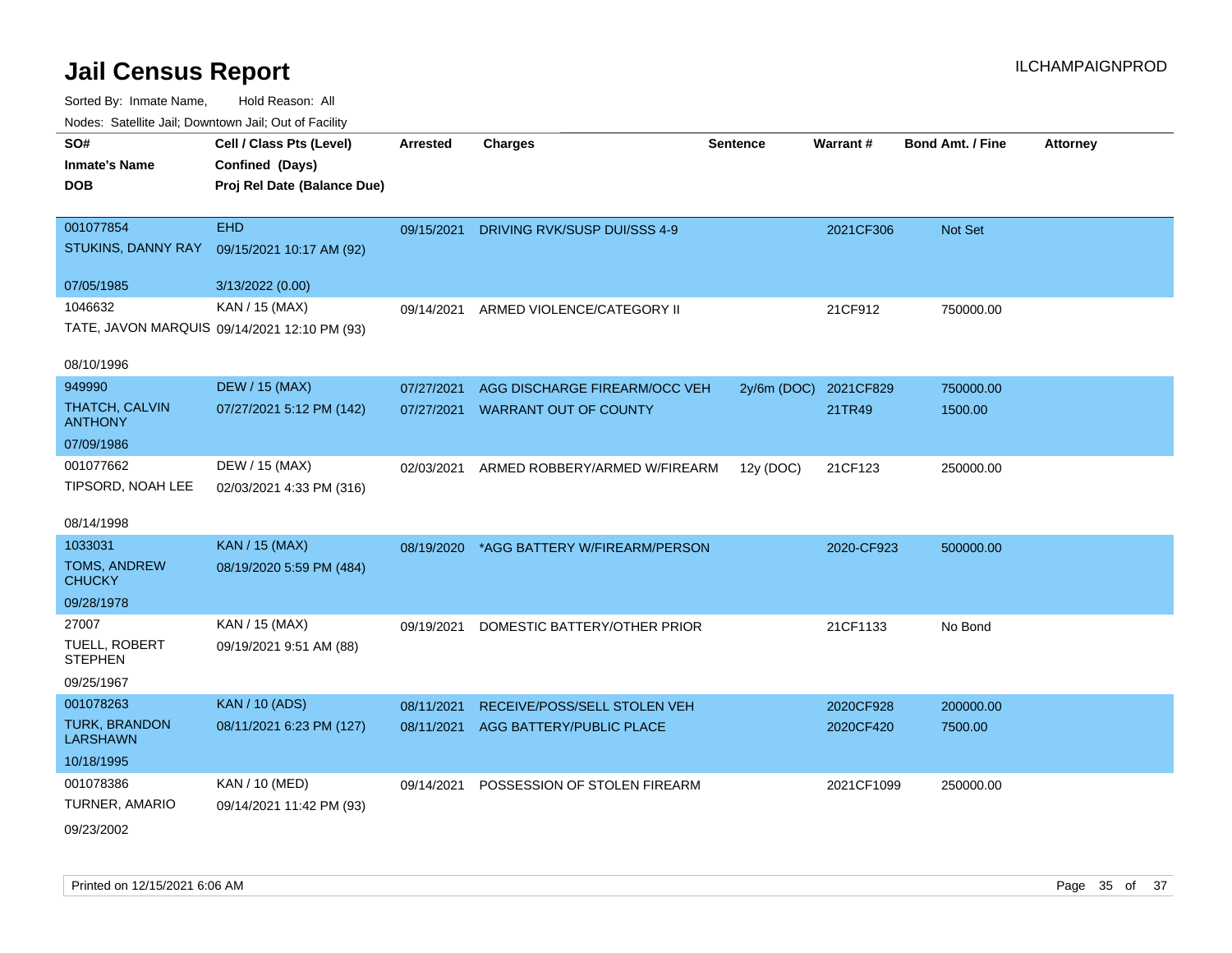| waco. Catolino can, Downtown can, Out of Faoint |                             |            |                                |                 |               |                         |                 |
|-------------------------------------------------|-----------------------------|------------|--------------------------------|-----------------|---------------|-------------------------|-----------------|
| SO#                                             | Cell / Class Pts (Level)    | Arrested   | <b>Charges</b>                 | <b>Sentence</b> | Warrant#      | <b>Bond Amt. / Fine</b> | <b>Attorney</b> |
| <b>Inmate's Name</b>                            | Confined (Days)             |            |                                |                 |               |                         |                 |
| <b>DOB</b>                                      | Proj Rel Date (Balance Due) |            |                                |                 |               |                         |                 |
|                                                 |                             |            |                                |                 |               |                         |                 |
| 1050636                                         | <b>KAN / 15 (MAX)</b>       | 09/24/2021 | FELON POSS/USE WEAPON/FIREARM  | 4y (DOC)        | 21CF1154      | <b>Not Set</b>          |                 |
| <b>TURNER, TIMOTHY</b><br><b>SEANTEZ</b>        | 09/24/2021 9:18 PM (83)     |            |                                |                 |               |                         |                 |
| 09/27/1994                                      |                             |            |                                |                 |               |                         |                 |
| 1040925                                         | KAN / 10 (MED)              | 10/05/2021 | AGG BATTERY/DISCHARGE FIREARM  |                 | 2021CF1105    | 1000000.00              |                 |
| <b>WEATHERALL,</b><br><b>JOHNNY EARL JAMES</b>  | 10/05/2021 4:17 PM (72)     |            |                                |                 |               |                         |                 |
| 04/29/1994                                      |                             |            |                                |                 |               |                         |                 |
| 1062558                                         | <b>DEW / 10 (MED)</b>       | 10/02/2021 | FELON POSS/USE WEAPON/FIREARM  |                 | 21CF1185      | <b>Not Set</b>          |                 |
| <b>WELLS, JIAMANTE</b><br><b>AMORE</b>          | 10/02/2021 8:29 PM (75)     |            |                                |                 |               |                         |                 |
| 09/02/1995                                      |                             |            |                                |                 |               |                         |                 |
| 1002033                                         | KAN / 15 (MAX)              | 09/08/2021 | DRIVING ON SUSPENDED LICENSE   |                 | 2019-TR-11944 | 5000.00                 |                 |
| <b>WEST, ANTONIO</b>                            | 09/08/2021 11:01 PM (99)    | 09/08/2021 | ARMED ROBBERY/ARMED W/FIREARM  |                 | 2020-CF-1406  | 500000.00               |                 |
| DEONTA                                          |                             | 09/08/2021 | AGG UNLAWFUL USE OF WEAPON/VEH |                 | 2021-CF-AWOW  | Not Set                 |                 |
| 04/15/1992                                      |                             | 09/08/2021 | OBSTRCT JUSTICE/LEAVE STATE    |                 | 2021-CF-AWOW  | Not Set                 |                 |
|                                                 |                             | 09/08/2021 | ARMED VIOLENCE/CATEGORY I      |                 | 2021-CF-AWOW  | Not Set                 |                 |
| 1022068                                         | <b>DEW / 15 (ADS)</b>       | 10/10/2021 | FELON POSS/USE WEAPON/FIREARM  |                 | 21CF1212      | <b>Not Set</b>          |                 |
| <b>WILKINS, MICHAEL</b><br>CARL                 | 10/10/2021 5:07 AM (67)     |            |                                |                 |               |                         |                 |
| 07/10/1992                                      |                             |            |                                |                 |               |                         |                 |
| 001077508                                       | DEW / 15 (ADS)              | 12/10/2020 | MURDER/STRONG PROB KILL/INJURE | 55y (DOC)       | 2020CF1293    | No Bond                 |                 |
| WILLIAMS, CALVIN<br><b>TIMOTHY</b>              | 12/10/2020 8:55 PM (371)    |            |                                |                 |               |                         |                 |
| 10/23/2002                                      |                             |            |                                |                 |               |                         |                 |
| 539662                                          | <b>KAN / 10 (MED)</b>       | 08/14/2021 | <b>AGGRAVATED BATTERY</b>      |                 | 21CF979       | No Bond                 |                 |
| WILLIAMS, JAVONTAE                              | 08/14/2021 1:28 AM (124)    | 08/14/2021 | AGGRAVATED DOMESTIC BATTERY    |                 | 2020CF1098    | 25000.00                |                 |
| <b>DEMAR</b>                                    |                             | 08/14/2021 | DOM BTRY/CONTACT/1-2 PRECONV   |                 | 2021CF770     | 250000.00               |                 |
| 07/28/1991                                      |                             | 08/14/2021 | <b>CITY OV ARREST</b>          |                 | 2017OV893     | 1000.00                 |                 |